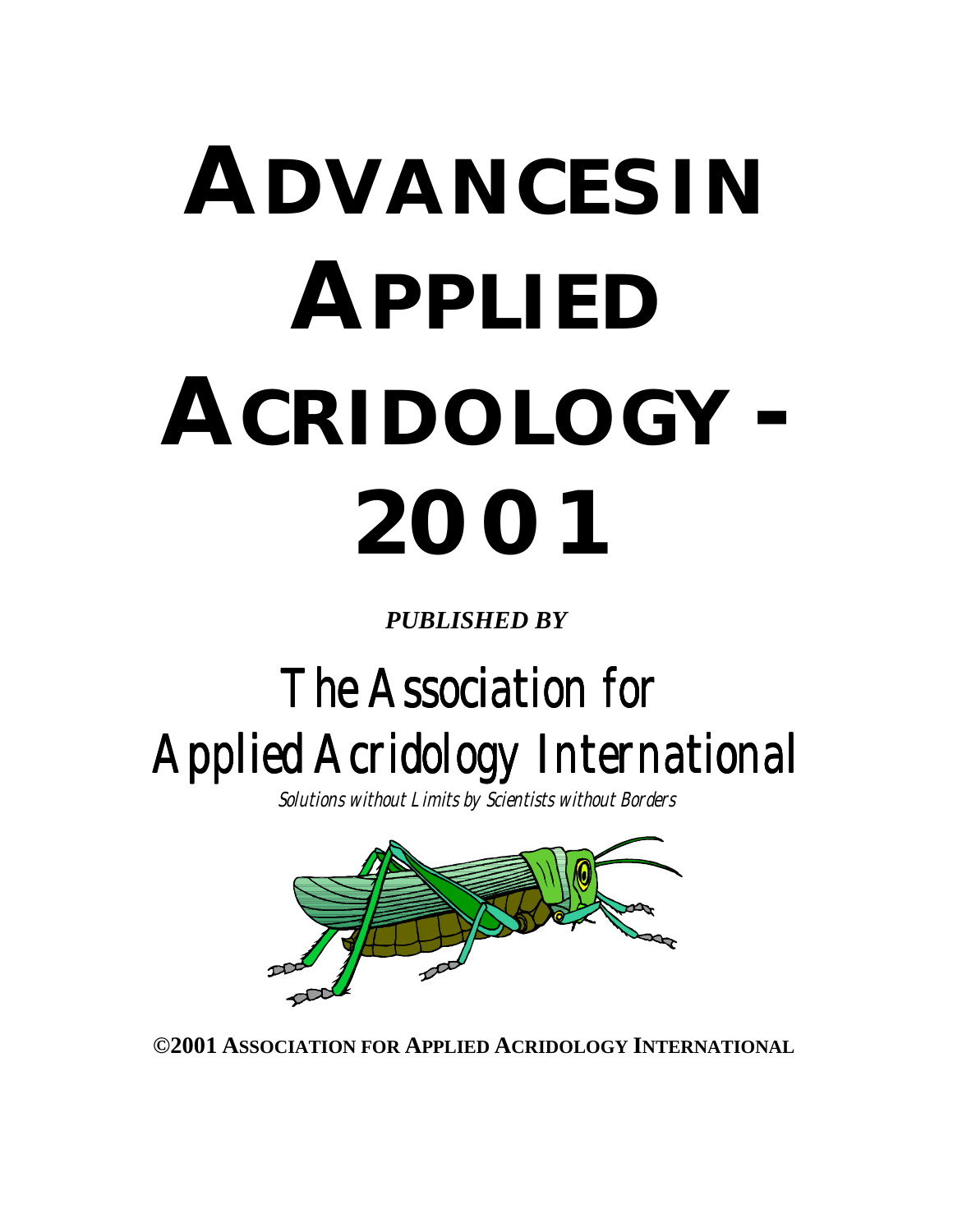# **PREFACE**

As pest management techniques, perspectives, and products have become increasingly sophisticated in the last 20 years, our capacity to adapt and transfer the methods and knowledge has declined. Formerly effective programs have dramatically diminished their roles in assisting afflicted regions. While the ability for any single nation to sustain a critical mass of expertise in acridid (grasshopper and locust) pest management has diminished, the quality of geographically dispersed experience and knowledge is extremely high. The *Association for Applied Acridology International* has brought together the world's leading practitioners in this field to develop and provide unbiased analyses along with culturally, technologically, economically, and environmentally appropriate methods for managing locust and grasshopper outbreaks. The *Association* is the first and only humanitarian-based, NGO of entomologists in the world, providing expert advice, training, and applied research to people and nations in need. The demonstrable capacity of grasshopper and locust outbreaks to reduce the standard of living, displace human populations, induce famine, and erode environmental quality demands the highest level of practical expertise and experience in order to rapidly build the capacity of agricultural communities to implement safe and effective prevention and control programs. The *Association* consists of 30 Associates/Affiliates from 21 nations, representing more than 300 years of collective experience and 13 Institutional Partners/Participants comprising the world's best organizations dedicated to the study and management of acridids.

It is my distinct pleasure to have facilitated the production of the second issue of *Advances in Applied Acridology*. The purpose of this report is to clearly and concisely summarize for the scientific and management communities the major developments in applied acridology within the last year. As such, the report is organized into sections that are intended to provide the reader easy access to the information. I would hasten to note that each author was limited to a single page of text in an effort to keep the report as "tight" and information-rich as possible. As such, the reader may find that an article of particular interest has rather less detail than desired. This is precisely why we have provided the email address of each author; I invite you to directly contact the authors for further information on matters of compelling interest. This format was very well received by a range of agencies, laboratories, and industries. Based on several comments, we have added a new feature to this year's issue – the in-depth analysis. We chose one "hot" field of applied acridology and had an Associate provide a provocative and insightful contribution on the topic.

The editing of this issue consisted of generating a consistent presentation of the information, spelling, grammatical corrections, formatting, and organization. In no case was the editing intended to alter the meaning of the text, nor was there any attempt to "standardize" the information or generate consensus. As such, the reader may find instances in which reports make claims that are not in agreement – and such is the nature of the *Association for Applied Acridology International*. We do not constrain our Associates or Affiliates to a particular "party line". They are the finest scientists and managers in the world of grasshopper and locust bionomics, and we allow them complete intellectual freedom and professional autonomy to assess situations in the most rigorous and objective manner possible. As such, complex events and technologies may be perceived differently by our various Associates and Affiliates, and the opinions and judgements of this publication are those of the authors.

Finally, if you have any suggestions for how we might make the next issue of *Advances in Applied Acridology* more useful, informative, or relevant, please do not hesitate to contact me by phone (1-307-766-4260), fax (1- 307-766-5025), or email (lockwood@uwyo.edu).

Jeffrey A. Lockwood Director, *Association for Applied Acridology International* 1 May 2001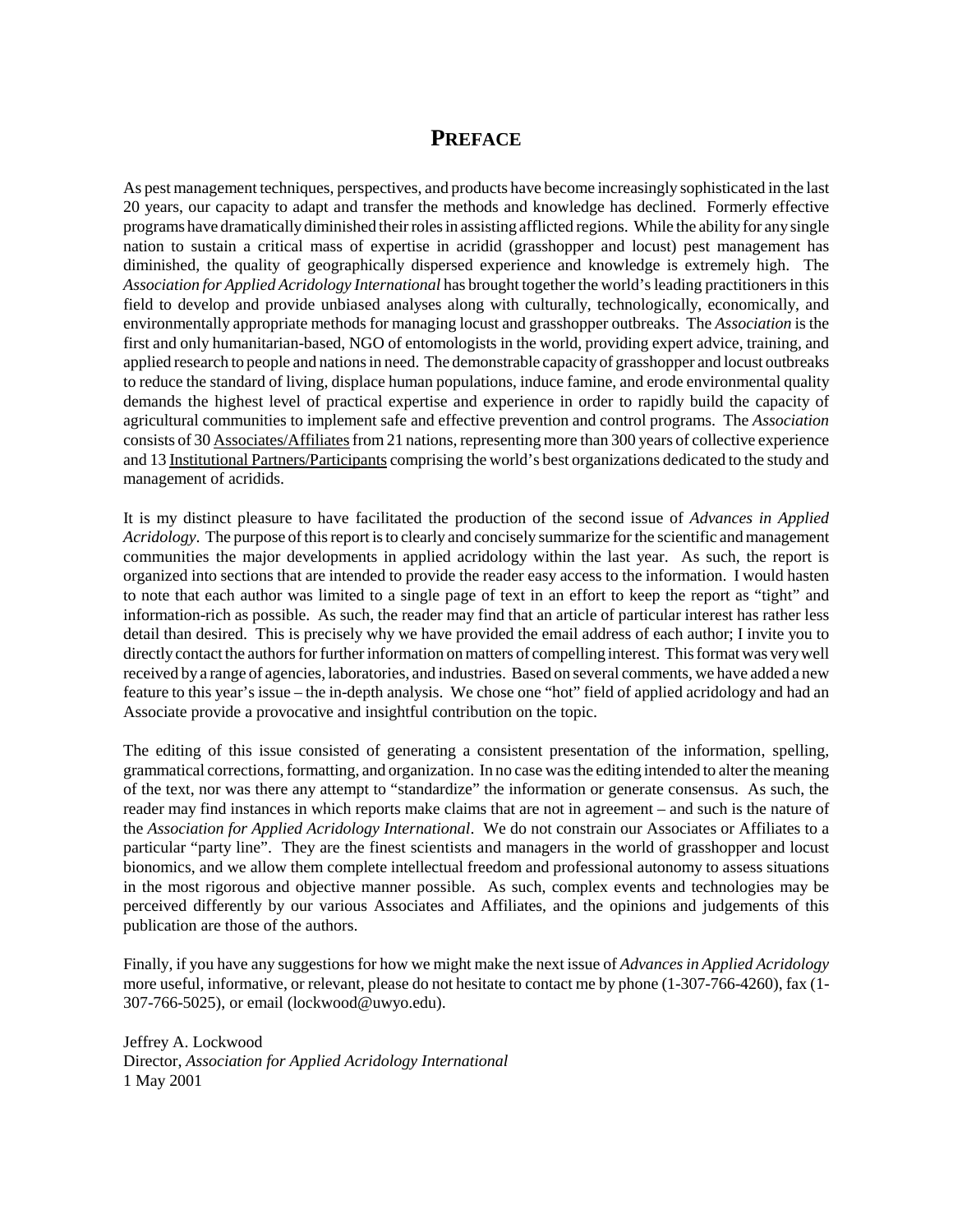# **TABLE OF CONTENTS**

# **SURVEY, FORECAST, AND DECISION SUPPORT**

| Operational Use of a Decision Support System to Detect Locust Outbreaks in Australia1 |  |
|---------------------------------------------------------------------------------------|--|
|                                                                                       |  |
| Madagascar Makes Dramatic Advances in Survey Technology for Locust Control 2          |  |

# **CONTROL: CHEMICAL**

| Madagascar Provides Valuable Lessons Regarding Chemical Control of Locusts 3 |  |
|------------------------------------------------------------------------------|--|
|                                                                              |  |

# **CONTROL: BIOLOGICAL**

| Operational Use of <i>Metarhizium anisopliae</i> for Locust Control in Australia 5  |  |
|-------------------------------------------------------------------------------------|--|
|                                                                                     |  |
| Bioprospecting Yields Three New Microbial Control Agents of Acridids in Argentina 8 |  |

# **APPLICATION TECHNOLOGY**

| Fipronil Applied as "Blanket" or "Barrier" Controls the Australian Plague Locust 8    |  |
|---------------------------------------------------------------------------------------|--|
|                                                                                       |  |
| Vegetable Oil Carriers of Insecticides Serve as Liquid Baits for Acridids in the US 9 |  |
|                                                                                       |  |

# **ENVIRONMENTAL IMPACT**

| Environmental Monitoring of Locust Control Operations in Malaimbandy, Madagascar 12 |  |
|-------------------------------------------------------------------------------------|--|
| Minimizing Environmental Harm in Madagascar's Locust Control Program 13             |  |

# **SOCIOPOLITICAL AND POLICY ISSUES**

| Capacity Building Emerges from the Locust Control Campaign in Madagascar 14       |  |
|-----------------------------------------------------------------------------------|--|
|                                                                                   |  |
|                                                                                   |  |
| FAO Launches EMPRES program for Desert Locust Control Northern/Western Africa  16 |  |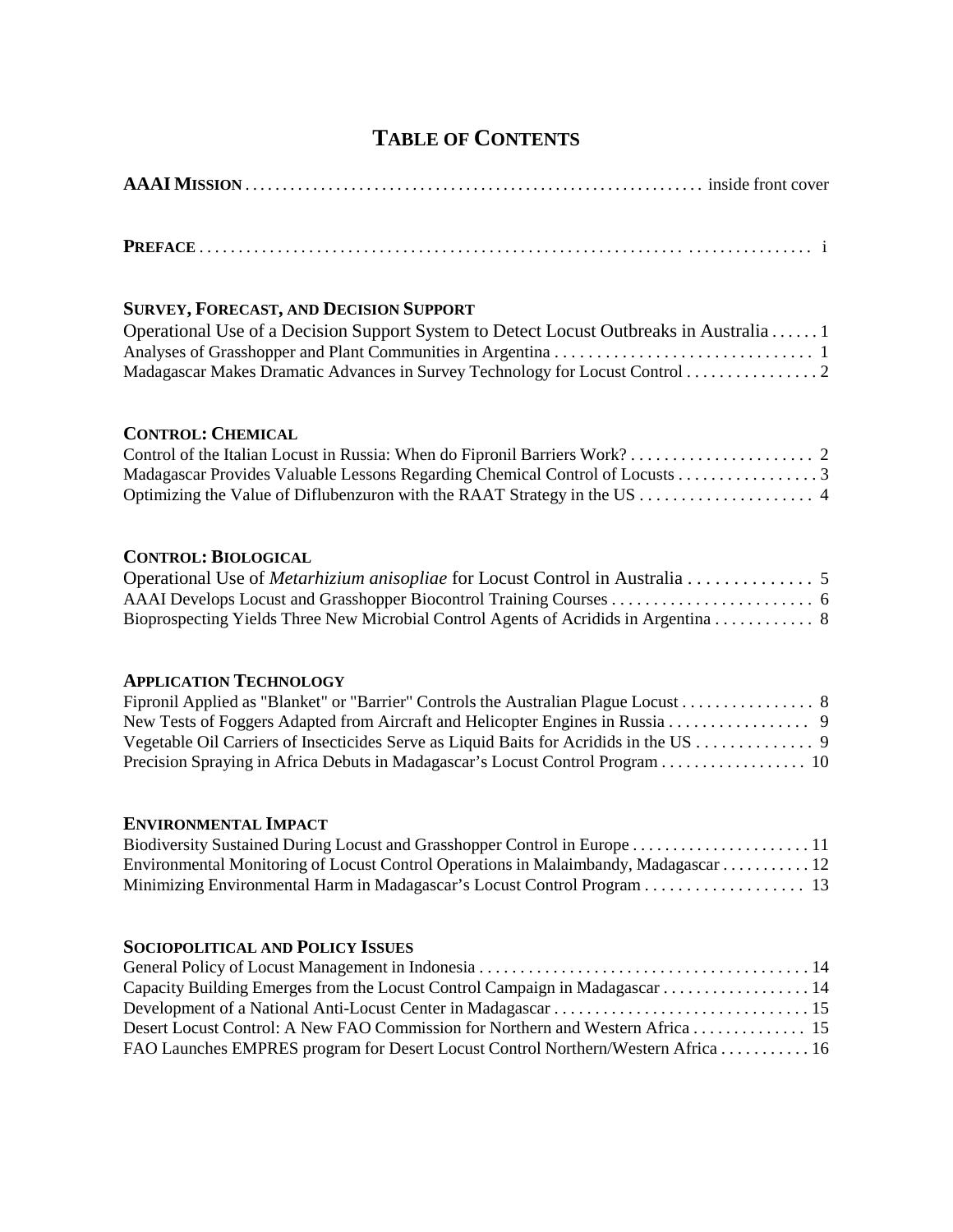# **OPERATIONS AND LOGISTICS**

| Locust and Grasshopper Outbreaks Become Increasingly Serious in Uzbekistan 19          |  |
|----------------------------------------------------------------------------------------|--|
|                                                                                        |  |
| International Community Will Help the New National Anti-Locust Center in Madagascar 21 |  |
| <b>FEATURE ARTICLE:</b>                                                                |  |
| Synopsis of the 1997-1998 Desert Locust Campaign in the Red Sea Region 22              |  |
| <b>FEATURE ARTICLE:</b>                                                                |  |
| Armed Conflict in the Central Region of the Desert Locust's Distribution, 1997-1999 24 |  |
|                                                                                        |  |

# **COMMUNICATIONS: TRAINING, WORKSHOPS AND MEETINGS**

# **COMMUNICATIONS: PUBLICATIONS**

| A New Book on Acridid Pest Management Published from AAAI Co-Sponsored Workshop 28 |  |
|------------------------------------------------------------------------------------|--|
|                                                                                    |  |
|                                                                                    |  |

|--|--|--|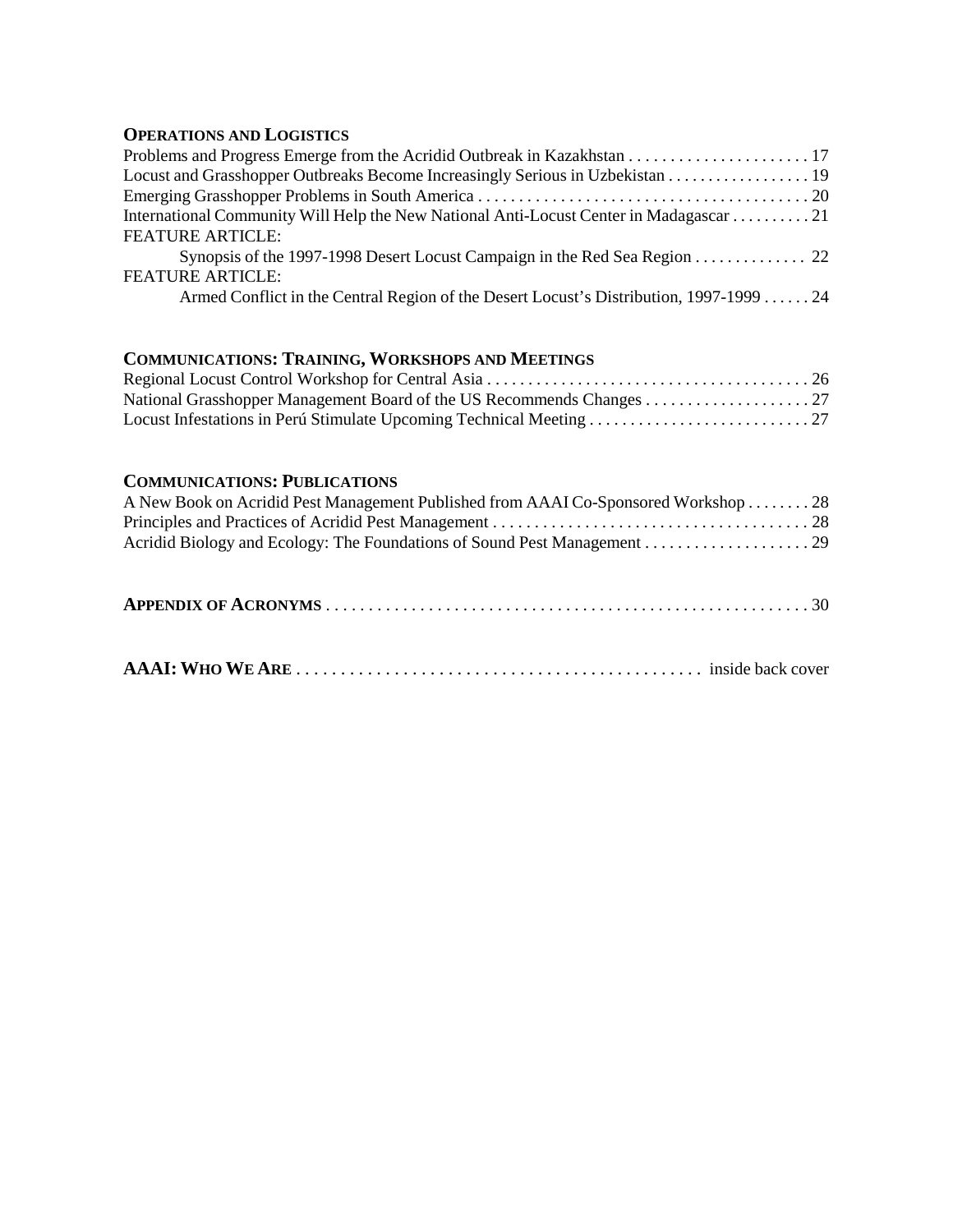# **SURVEY, FORECAST, AND DECISION SUPPORT**

#### **Operational Use of a Decision Support System to Detect Locust Outbreaks in Australia**

*D. Hunter*, Australian Plague Locust Commission. david.hunter@affa.gov.au

The Australian Plague Locust Commission (APLC) is responsible for managing locust outbreaks in an area of over 3 million km<sup>2</sup>. To enable early detection and control of small locust populations as part of a program of preventive control, the APLC integrates the latest locust and weather information into a Decision Support System (DSS). The basis of the DSS is information on locust distribution, habitat preferences and rainfall as analyzed in a Geographic Information System (GIS). Data on current locust distribution is collected by 8 survey officers who directly transfer locust survey data by radio link to the GIS. The transferred data is automatically overlaid onto a base map of preferred habitats obtained from 13 years survey data, and is compared with previous distributions. Locusts require green vegetation for maturation/laying and for offspring survival so locusts are more likely to be where rain has fallen. Potential areas of green vegetation are obtained from rainfall distribution as interpolated using a direct link to the Bureau of Meteorology weather data files. Actual green areas are later detected by National Oceanic and Atmospheric Administration (NOAA) data obtained 2-3 weeks later. When locust movement has been detected by light traps or when known populations of adults have accumulated the fat required for migration, locust migrations are modelled using a wind trajectory model. The data on locust distribution, migration, rainfall/greenness is integrated within the Decision Support System to APLC staff to forecast the extent and timing of locust outbreaks so outbreaks can be detected early and controlled.

#### **Analyses of Grasshopper and Plant Communities in Argentina.**

*C. Lange,* Argentina, CEPAVE, lange@mail.retina.ar *or* cepave@netverk.com.ar

Grasshopper and plant community relationships in southeastern Buenos Aires province are being examined. Twenty seven sites were selected in 2000 to represent a variety of vegetation types with different degrees of disturbance history. Grasshopper density and species composition were estimated at each site during 2000-2001. Plant community at each site was estimated by evaluating percentage canopy of ground cover of native perennial grasses, introduced perennial forbs, annual pastures, halophilous species, perennial pastures, native perennial forbs, introduced annual forbs, and plant species richness. Based on vegetation variables, sites were classified into five disturbance categories: native grasslands, halophilous steppes, pastures, moderately disturbed pastures and highly disturbed pastures. The work is a joint effort by La Plata National University (UNLP) and Benito Juárez county.

Exploratory surveys are currently being conducted in central Argentina (San Luis province) with the aim at finding undisturbed sites representative of typical western Pampas grasslands that might be useful for tracing what would be the original grasshopper fauna associated with such environments. If successful this would in turn allow an attempt at comparison with highly disturbed areas which is the overwhelming scenario in the Pampas.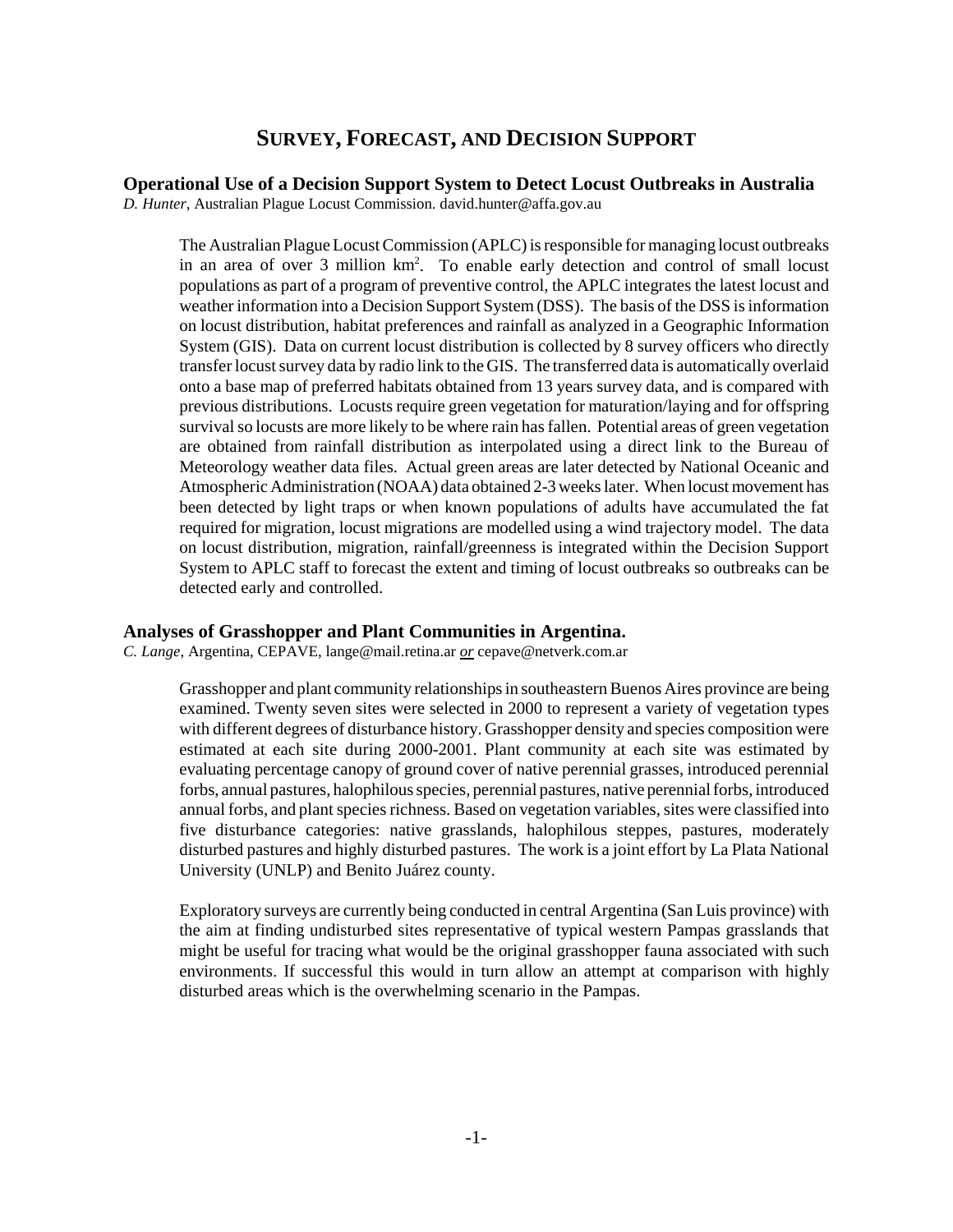#### **Madagascar Makes Dramatic Advances in Survey Technology for Locust Control.**

*R. Brown*, South Africa, Plant Protection Research Institute, rietdb@plant2.agric.za

At a conference held in Antananarivo from 14-15 December 2000, the national locust control organisation, CNLA, announced the closure of its emergency locust campaign in Madagascar and reviewed progress since its formation in 1998 (Randrianosolo *et al*, 2000; see Communications: Publications). From an African perspective, it is clear that the emergency campaign in Madagascar has ushered in a new era of locust control technology - one which is likely to revolutionize aerial application and surveillance of locusts in Africa in the  $21<sup>st</sup>$  century. As in modern warfare, where necessity is the mother of invention (and resources suddenly become available!), a number of novel developments occurred during this locust emergency. These developments are described under appropriate headings; those pertaining to SURVEY,FORECAST, AND DECISION SUPPORT detailed here:

- ! *Dedicated aerial reconnaissance*: This campaign saw the introduction of a fleet of ultralight aircraft, equipped with advanced GPS map capability, for undertaking systematic and dedicated aerial reconnaissance for swarms. CNLA's "eye in the sky" type operation deployed these ultralight planes throughout all operational zones, systematically combing remote areas for swarm targets.
- ! *Digital capture and transmission of images*: The use of digital cameras to record and capture locust targets electronically, from the cockpit of reconnaissance planes in flight, also introduced something novel in to locust detection. On return to base these electronic images, with their GPS fixes, provided instant online information to controllers. Besides this, donors in either Brussels or Paris were provided with immediate visual evidence of targets on their e-mail.
- ! *Use of GPS technology*: These emergency operations were characterised by widespread use of GPS technology, both in the air and on the ground. Advanced hand held receivers were used throughout, either to record fixes or to navigate for purposes of interception or assessment.

# **CONTROL: CHEMICAL**

#### **Control of the Italian Locust in Russia: When do Fipronil Barriers Work?**

*M. Sergeev*, Russia, Novosibirsk State University, mgs@fen.nsu.ru

In 2000, some new experiments with a water-based formulation of fipronil, Adonis® 40EC, were conducted in the Kulunda steppe (Novosibirsk Region, the southern part of West Siberia).

The steppe rangeland was divided into the experimental and control plots (about 10 ha each). The targets were represented by hopper bands (mostly  $1<sup>st</sup>$  and  $2<sup>nd</sup>$  instars) of the Italian locust (*Calliptamus italicus*). Fipronil was applied to 50% of the experimental plot, by alternating, 15 m wide swaths. The dose rate in the "barriers" was 4 g of a.i. per ha (i.e., 2 g of a.i. per protected ha). The results are summarized in the following table.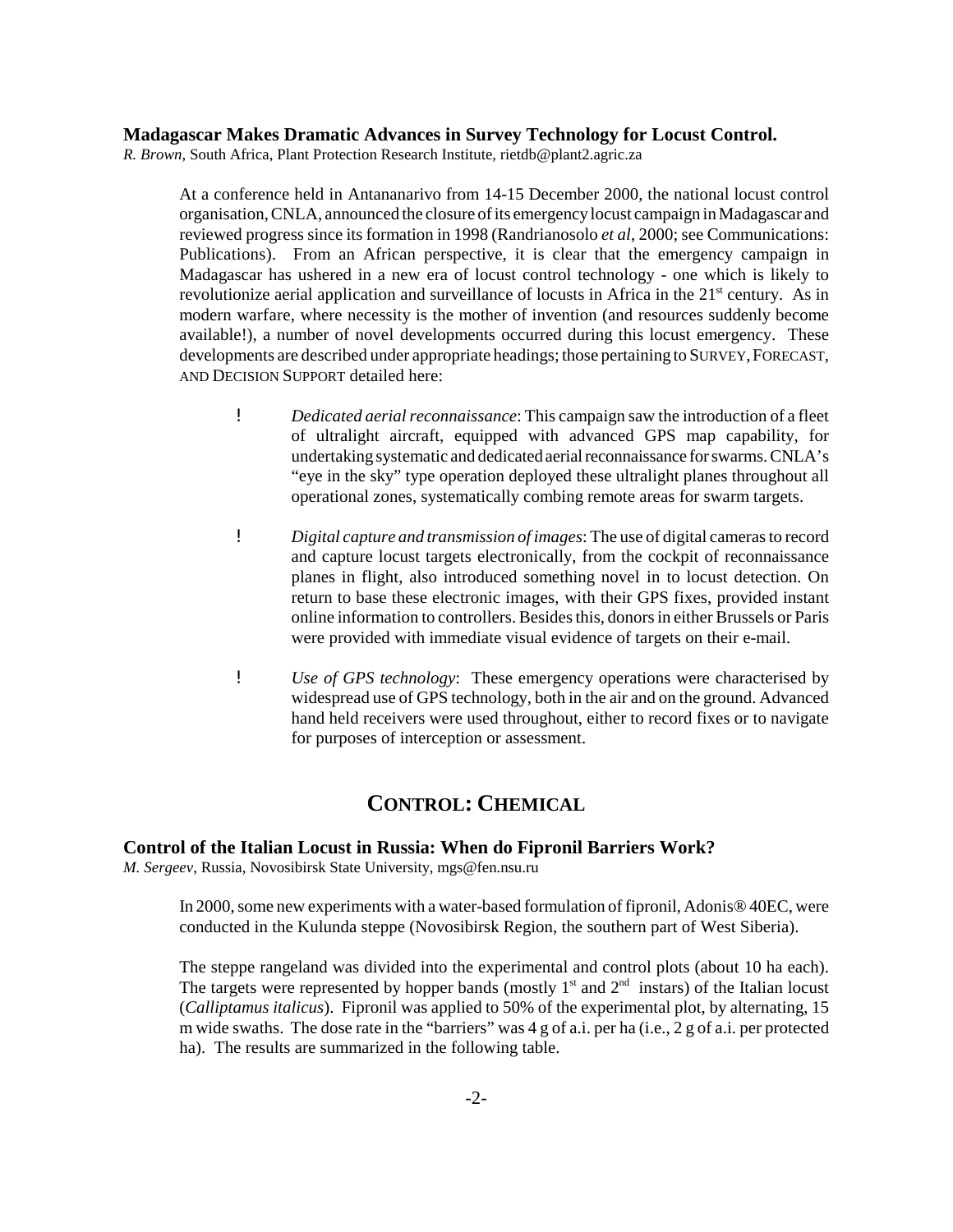| <b>Treatment/Day</b>                                       | D <sub>0</sub> | D <sub>1</sub> | D2  | D <sub>3</sub> | D <sub>5</sub> | D <sub>7</sub> | D <sub>15</sub> | <b>D30</b> |
|------------------------------------------------------------|----------------|----------------|-----|----------------|----------------|----------------|-----------------|------------|
| Adonis, Treated Swaths, $\frac{\text{#}}{\text{m}^2}$      | 25             | 7.5            | 5.6 | 0.6            | $\theta$       | 0.5            | 14              | 16         |
| Adonis, Untreated Swaths,<br>$\frac{\text{H}}{\text{m}^2}$ | 25             | 15             | 21  | 18             | 27.2           | 21             | 21              | 15         |
| Control plot, $\#/m^2$                                     | 25             | 15             | 12  | 14             | 11.6           | 26             | 31              | 24         |
| Average Mortality, %                                       |                | 26             | no  | 34             | no             | 58             | 44              | 37         |

The general efficacy of this experimental trial was low. The difference between this experiment and previous trials in the Volgograd and Irkutsk Regions of Russia (*Advances in Applied Acridology -- 2000*) can be explained by extremely low levels of young hopper migrations till the end of June, because of sufficient quantities of preferred foods.

#### **Madagascar Provides Valuable Lessons Regarding Chemical Control of Locusts.**

*R. Brown*, South Africa, Plant Protection Research Institute, rietdb@plant2.agric.za

The conference held in Antananarivo reviewed the emergency campaign in Madagascar. From this assessment it is evident that a new era of locust technology is emerging, including novel developments in chemical control:

- ! *Operational testing of insecticides*: Throughout CNLA's campaign, experimental testing and development work on alternative insecticides made good progress. The need to evaluate more effective and safer products under operational conditions was fully appreciated. Several multi-national chemical companies, such as AgrEvo, Bayer, and Dow, benefited from this helpful approach.
- ! *Monitoring of spray efficacy*: One of the criticisms raised during the last Desert locust plague in West Africa was the lack of reliable efficacy data on the products applied during operations (OTA Report, 1990; see Communications: Publications). In contrast, numerous post-treatment checks took place during CNLA's operations, either by their own PVA locust watch group or by local chemical suppliers. Moreover, in later spray contracts, a 20% monitoring and evaluation clause was specified.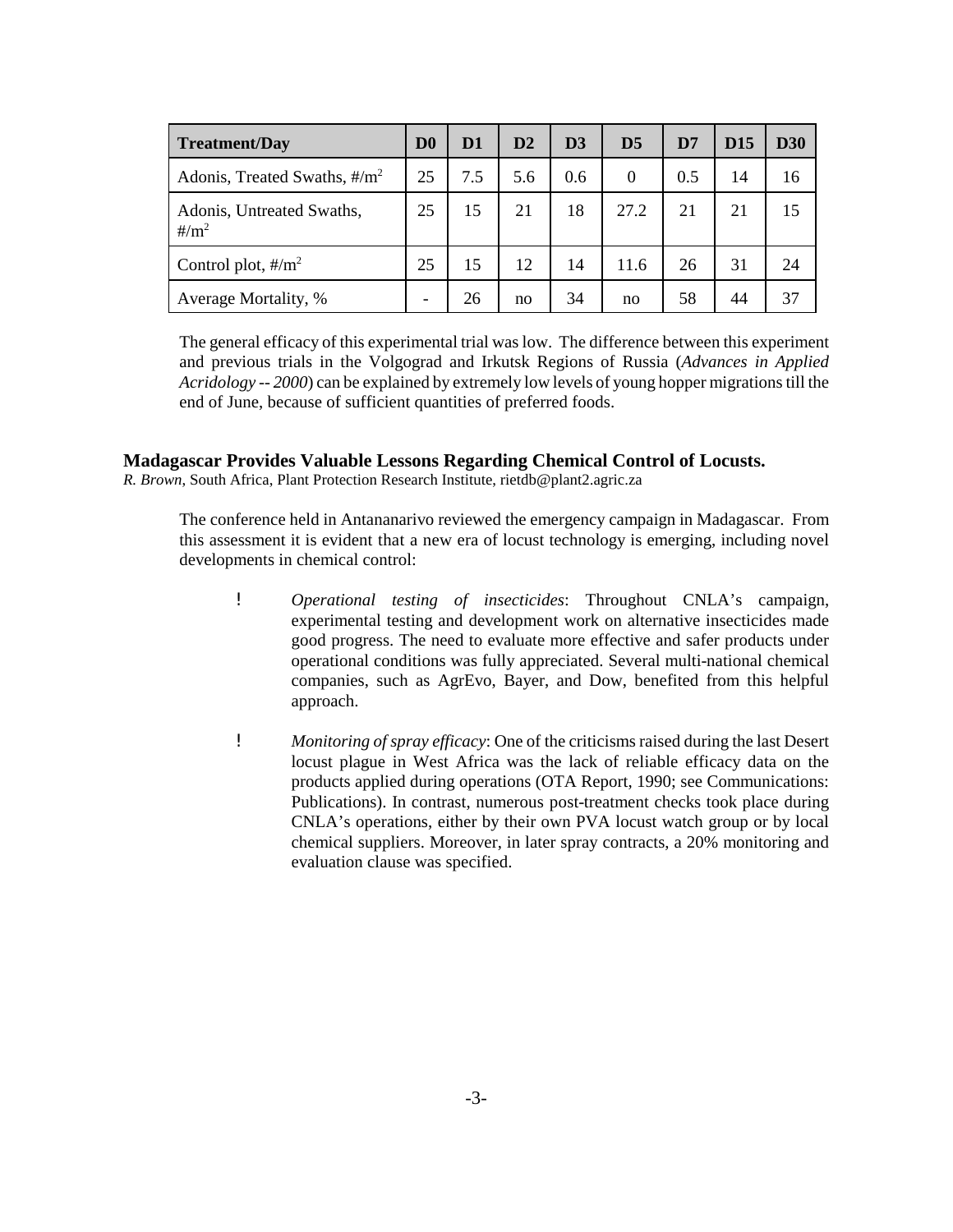#### **Optimizing the Value of Diflubenzuron with the RAAT Strategy in the US.**

*J. Lockwood*, United States, University of Wyoming, lockwood@uwyo.edu

Reduced Agent-Area Treatment (RAAT) is an IPM method for rangeland grasshoppers in which the rate of insecticide is reduced from traditional levels and untreated swaths (refuges) are alternated with treated swaths. The research conducted in Wyoming in 2000 in cooperation with Uniroyal Chemical was designed to address five objectives: 1) refine the use of Dimilin 2L (diflubenzuron) in a RAAT program via testing of: two volumes (355 and 710 ml), two rates (55 to 73 ml/ha), and two coverages (33 and 50% with 30 m swaths) applied to replicated, small-scale (16 ha) plots; 2) determine if these Dimilin-RAATs could be successfully used under adverse environmental conditions (ground temperature exceeding air temperature by  $\geq 10^{\circ}$ C); 3) determine if the substitution of canola oil (an attractant and potential feeding stimulant of grasshoppers) for crop oil in the carrier formula allows the successful use of ultra-low coverage RAATs (25 and 33%); 4) assess the performance of Dimilin-RAATs (33% coverage) in a largescale (372 ha) trial under operational conditions using canola oil as the carrier; 5) conclude a field evaluation of the effects of Dimilin (blanket application) on an adult-dominated infestation treated in 1999.

All Dimilin-RAAT methods (ml of Dimilin per ha - percent coverage - volume of carrier in ml) ranging from 30-50-710 to 22-33-355 applied under optimal thermal conditions resulted in >98% mortality at 21 d after treatment. Thus, applying 22 ml of Dimilin in 355 ml of total volume to one-third of the infestation was as effective as applying 30 ml of Dimilin in 710 ml of total volume to one-half of the infestation after 21 d. Higher rates, volumes, and coverages may lead to greater mortality at 14 d, but these marginal advantages are lost by 21 d.

In a striking consistency with our 1999 studies, application of 22 ml of Dimilin with 50% coverage provided >85% mortality at 14 d under all conditions on every treated plot. As such, it appears that the 22-50-355 RAAT strategy provides excellent mortality with just 38% of the Dimilin that would have been used in a traditional treatment. However, the 33% coverage treatments appear to be equally viable under the conditions of our trials.

Under hot conditions, Dimilin-RAATs were somewhat less effective. At 14 d, the mortality in these plots was generally 5 to 10% lower than the plots treated under cool conditions. By 21 d, all of the treatments conducted under hot conditions yielded >90% control and were statistically indistinguishable from the other plots.

The use of canola oil as a carrier of Dimilin in a RAAT program did not enhance control relative to crop oil under most conditions (comparisons of 33% coverage). Under hot conditions, the use of canola oil appeared to result in more rapid mortality. However, under cool conditions, Dimilin applied in crop oil was somewhat more efficacious. Under both optimal and adverse conditions, the 30-25-710 application of Dimilin with canola oil yielded  $\geq$ 95% control by 21 d after treatment.

The large-scale operational test of the Dimilin-RAATs (30-33-710) was completely successful. At 7 d, grasshopper densities were reduced by 64% (from 42 to 18 grasshoppers/m<sup>2</sup>). By 14 d mortality was 93%, and at 21 d the mortality reached 96%.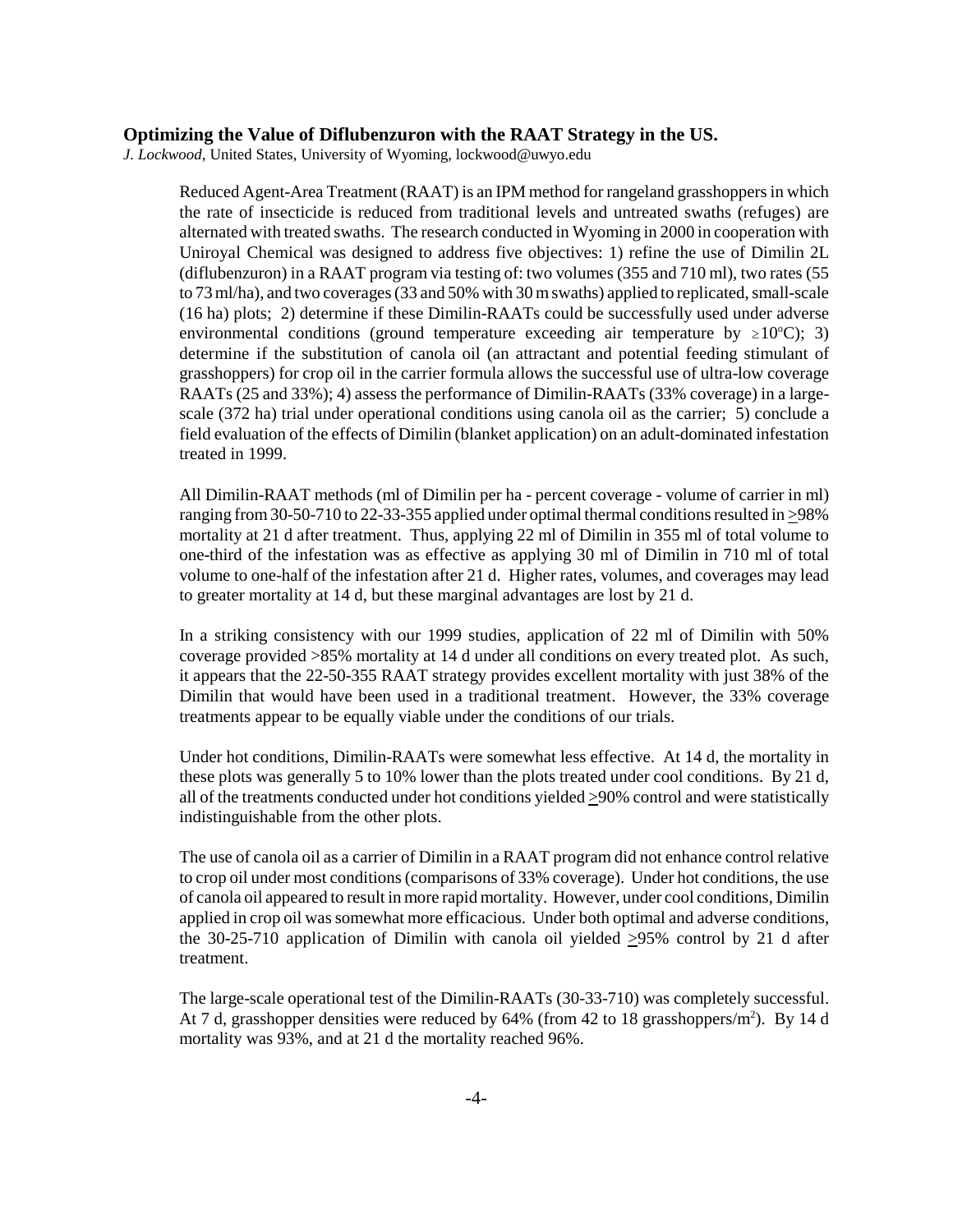The grasshopper nymph population densities in the area that was treated when the grasshoppers were primarily adults in July of 1999 were assessed weekly from 15 May to 28 June, 2000. For 4 of the first 5 wk, the nymphal densities were significantly lower in the treated plots. On 14 June, the population density in the untreated plots was 8-times higher than in the treated plots (20.6 *vs.* 2.6 grasshoppers/m<sup>2</sup>). In the  $6<sup>th</sup>$  week, the population in the treated plots increased markedly due to invasion from adjacent rangelands.

# **CONTROL: BIOLOGICAL**

#### **Operational Use of** *Metarhizium anisopliae* **for Locust Control in Australia**

*D. Hunter*, Australian Plague Locust Commission. david.hunter@affa.gov.au

Between October 2000 and January 2001, over 23,000 ha of nymphal bands of *Chortoicetes terminifera* were aerially treated with Green GuardTM, a commercially produced ULV oil formulation of the FI-985 isolate of *Metarhizium anisopliae* var. *acridum*. During initial trials in late October, early to mid instar bands were aerially treated at very low to low doses (12-25 g in 500 mL oil/ha =  $0.5{\text -}1.0 \times 10^{12}$  conidia/ha). During the sunny, mild (maxima 20-27°C) weather that followed, locust numbers rapidly declined in 8-12 days, with final mortality reaching >90%. Mortality was delayed slightly in drainage lines where vegetation was dense and with bands that invaded the treated area from the outside.

During November-January, bands were treated at 17 or 25 g/ha (0.7-1.0 x  $10^{12}$  conidia/ha) as part of locust control operations. With nymphs treated in early November final mortality was >80%, but mortality took 2-3 weeks because days were hot and nights cool, providing only short periods of the warm temperatures that favor *Metarhizium* development. Between mid November and January, mortality was more rapid, with >90% of nymphs dying in 10-14 days. Nights were warm either because of hot or cloudy weather providing conditions ideal for *Metarhizium*. At 17g/ha (0.7 x  $10^{12}$  conidia/ha), Green GuardTM costs \$US 4/ha, a price that is only slightly higher than most insecticides. During the coming year, Green Guard will continue to be used as part of an integrated locust control program.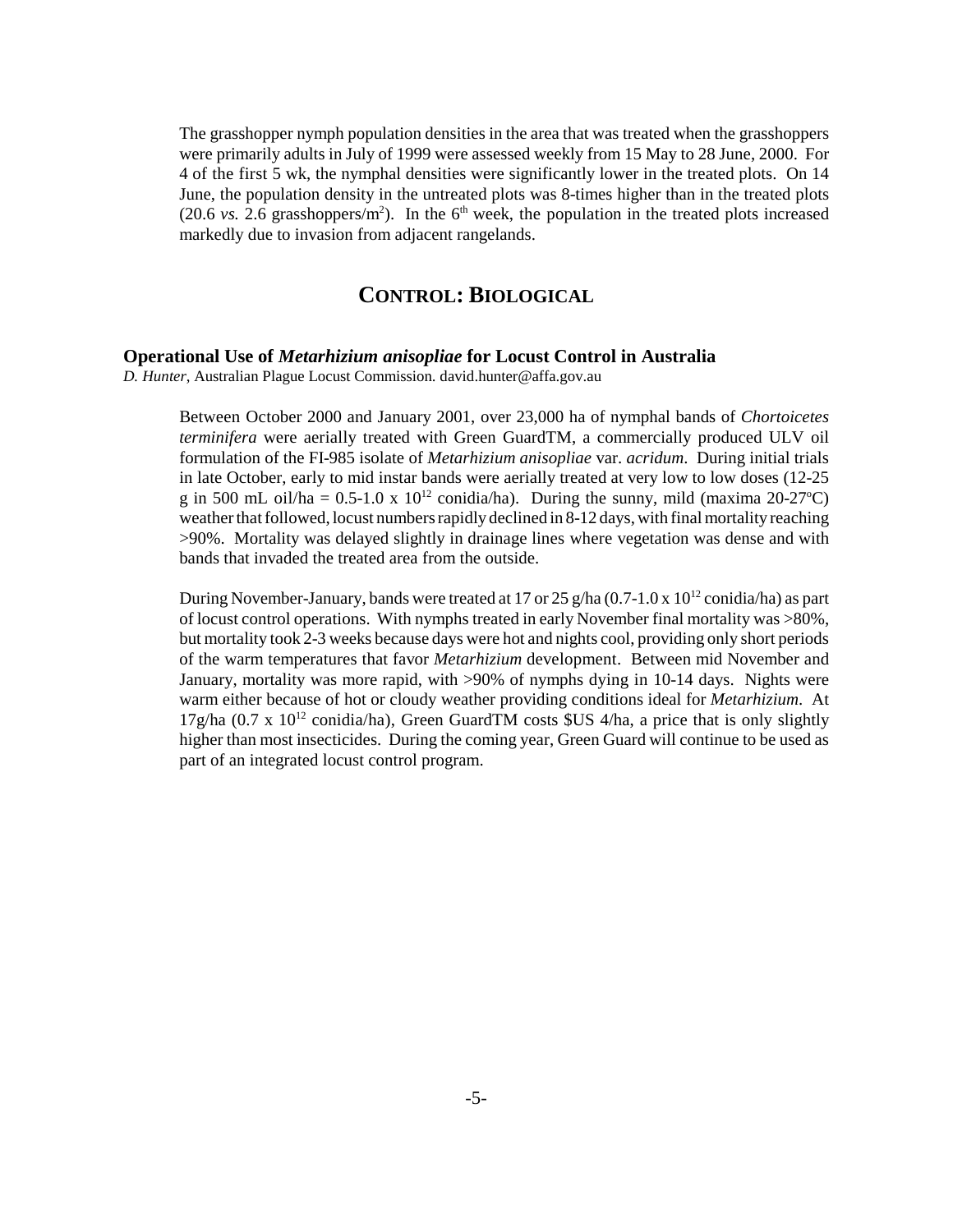#### **AAAI Develops Locust and Grasshopper Biocontrol Training Courses**

*C. Lomer*, Denmark, Royal Veterinary and Agricultural University (KVL), clomer@yahoo.co.uk

The *Association of Applied Acridology International* offers the following training options in biocontrol and safe application of pesticides for locust and grasshopper control. The full course is intended as a "refresher" course, to enable experienced locust control officers to update their knowledge in modern integrated approaches to locust control. In particular, the course offers opportunities to learn about the monitoring of the environmental impact of control operations, and how to minimize such impact through the use of accurate and timely application of the most appropriate pesticide or biological control options. The course is flexible and modular, and course components could readily be combined with existing training programs to provide a complete and all-round introduction to locust and grasshopper control. Each module is one week in length, although owing to synergies and overlaps between courses, the full course of six modules can be completed in one month. For each module, the resource persons are suggested experts for the purposes of planning; other Associates may be involved in the course. Please contact *AAAI* for current schedules, costs, and locations of courses.

| MODULE 1.                | Application of ULV Pesticides. This module covers the use and<br>application of ULV formulations of pesticides and Controlled Droplet<br>Application (CDA). CDA enables a higher work-rate than conventional<br>pesticide application, and is in widespread use for locust control<br>operations. The novel fungal biopesticide Green Muscle is formulated<br>for application by CDA, and this course is essential for the application<br>of this biopesticide. |
|--------------------------|-----------------------------------------------------------------------------------------------------------------------------------------------------------------------------------------------------------------------------------------------------------------------------------------------------------------------------------------------------------------------------------------------------------------------------------------------------------------|
| <b>RESOURCE PERSONS:</b> | R. Bateman, H. Wilps, H. Dobson, D. Brown.                                                                                                                                                                                                                                                                                                                                                                                                                      |
| TOPICS:                  | Theoretical aspects, Measuring droplet size, Calibrating ULV sprayers<br>(hand, vehicle-mounted, aerial), Practical application, Monitoring<br>coverage.                                                                                                                                                                                                                                                                                                        |
| $M$ ODULE 2.             | <u>Environmental Monitoring of Locust and Grasshopper Control</u><br>Treatments. A growing awareness of the potential damage to the<br>environment caused by locust and grasshopper control treatments is<br>making it essential for all locust control organizations to have the<br>capacity to monitor the impact of their control operations.                                                                                                                |
| <b>RESOURCE PERSONS:</b> | R. Peveling, I. Stolz, J. Langewald, C. Tingle, P. Spurgin, J. Everts, W.<br>Mullié                                                                                                                                                                                                                                                                                                                                                                             |
| TOPICS:                  | Theoretical aspects, Binomial sampling, Base-line data collection,<br>Selection of indicators, Realistic sample collection schemes, Data<br>analysis, Human Safety of new compounds and/or techniques, Update<br>on Environmental Fate and Behavior evaluation techniques, Toxicology<br>and Ecotoxicology, Risk Assessment, New Biomonitoring Techniques,<br>Testing vs Monitoring, Ecotoxicology of Locust Control of Grasshopper<br>Control.                 |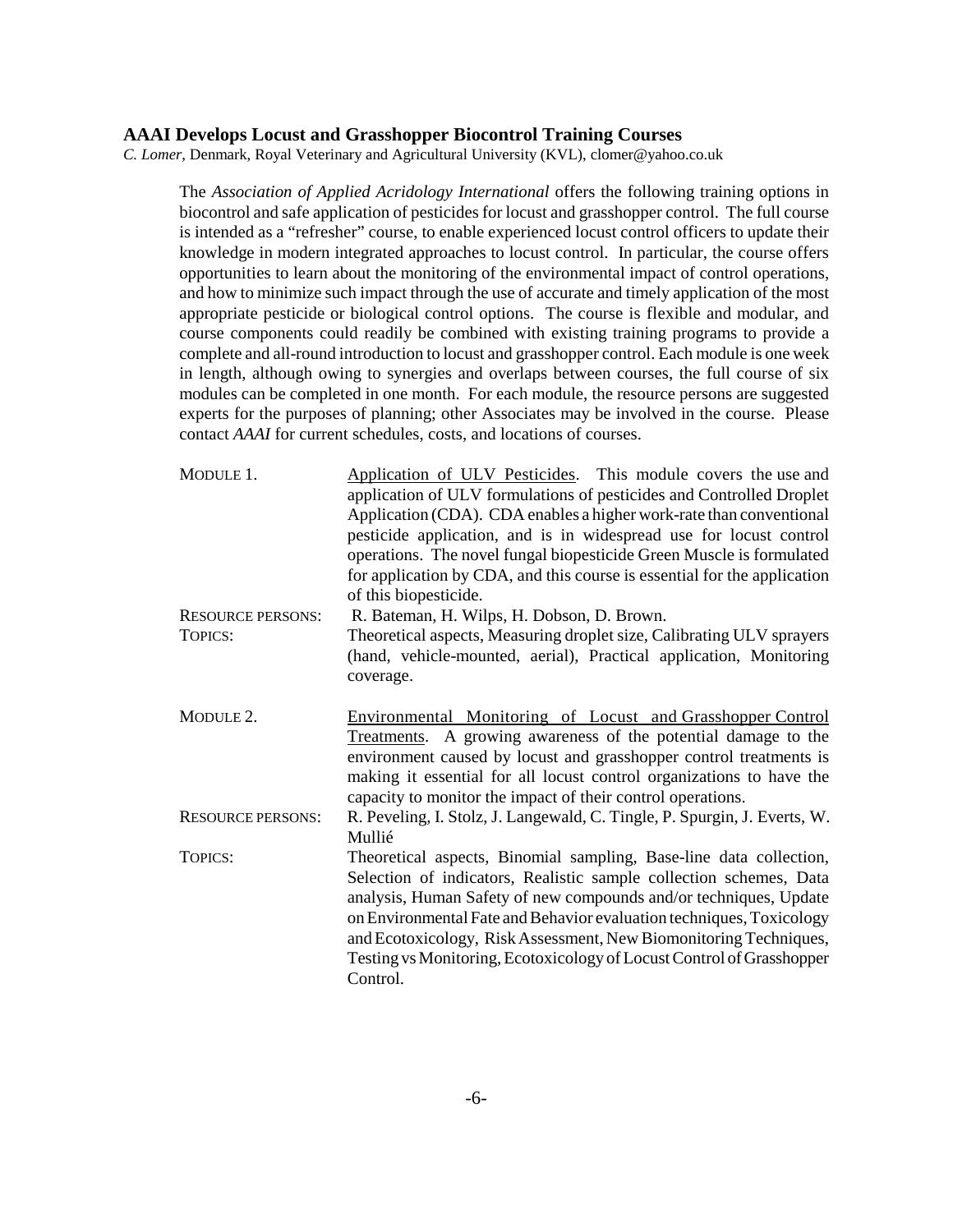| MODULE 3.                                  | Collection of biocontrol agents and biopesticide development.<br>Although Green Muscle is available for use in many parts of the world,<br>some countries may wish to enhance their capacity in the study and<br>collection of biocontrol agents, with a long-term view of developing<br>their own biopesticide.                                                                                                                                                                                                                       |
|--------------------------------------------|----------------------------------------------------------------------------------------------------------------------------------------------------------------------------------------------------------------------------------------------------------------------------------------------------------------------------------------------------------------------------------------------------------------------------------------------------------------------------------------------------------------------------------------|
| <b>RESOURCE PERSONS:</b>                   | C. Lomer, D. Johnson, D. Moore, C. Lange, J. Langewald, B.<br>Maghalaes, R. Milner                                                                                                                                                                                                                                                                                                                                                                                                                                                     |
| TOPICS:                                    | Theoretical aspects of insect pathology, Sample collection, Sample<br>preservation, storage and characterization, Identification of insect<br>pathogens, Bioassays, Steps involved in biopesticide development.                                                                                                                                                                                                                                                                                                                        |
| MODULE 4.                                  | Application and monitoring of <i>Metarhizium</i> /Green Muscle. The<br>recently developed Green Muscle formulation of <i>Metarhizium</i> is now<br>widely available. The product is formulated for ULV application and<br>can be applied by applicators trained in this technique. However, the<br>formulation is a living biological entity, and as such requires some care<br>in handling and application. Also, because its impact is much slower<br>than that of chemical pesticides, special monitoring techniques are<br>needed. |
| <b>RESOURCE PERSONS:</b>                   | J. Langewald, C. Lomer, R. Bateman, R. Milner, D. Moore, B.<br>Maghalaes                                                                                                                                                                                                                                                                                                                                                                                                                                                               |
| TOPICS:                                    | Storage (germination test), Formulation, Application (or see MODULE<br>1), Monitoring (cage samples, field counts, sporulation tests).                                                                                                                                                                                                                                                                                                                                                                                                 |
| MODULE 5.                                  | Conservation Biological Control (selective treatments). Much has been<br>done in recent years to try to minimize the impact of chemical pesticide<br>treatments on non-targets. Methods include choosing selective<br>pesticides, reducing the area treated (strips and bands), and using<br>selective formulations, such as baits. The course covers the rationale<br>behind such concepts (methods for monitoring non-targets are included<br>in MODULE 2), and methods of application.                                              |
| <b>RESOURCE PERSONS:</b><br><b>TOPICS:</b> | J. Lockwood, N. Foster, D. Johnson, H. Dobson<br>Selection of pesticides to minimize impact on natural enemies and non-<br>target organisms (focus on ecological service providers), Reduced<br>Area/Agent Treatments (RAATS), Barrier treatments, Environmental<br>impact evaluation.                                                                                                                                                                                                                                                 |
| MODULE 6.                                  | General Acridology. AAAI members are available to participate in<br>fuller courses designed to complement the specialized Modules<br>mentioned above.                                                                                                                                                                                                                                                                                                                                                                                  |
| <b>RESOURCE PERSONS:</b><br>TOPICS:        | <b>AAAI</b> Associates and Affiliates<br>Designed in consultation with the client.                                                                                                                                                                                                                                                                                                                                                                                                                                                     |
|                                            |                                                                                                                                                                                                                                                                                                                                                                                                                                                                                                                                        |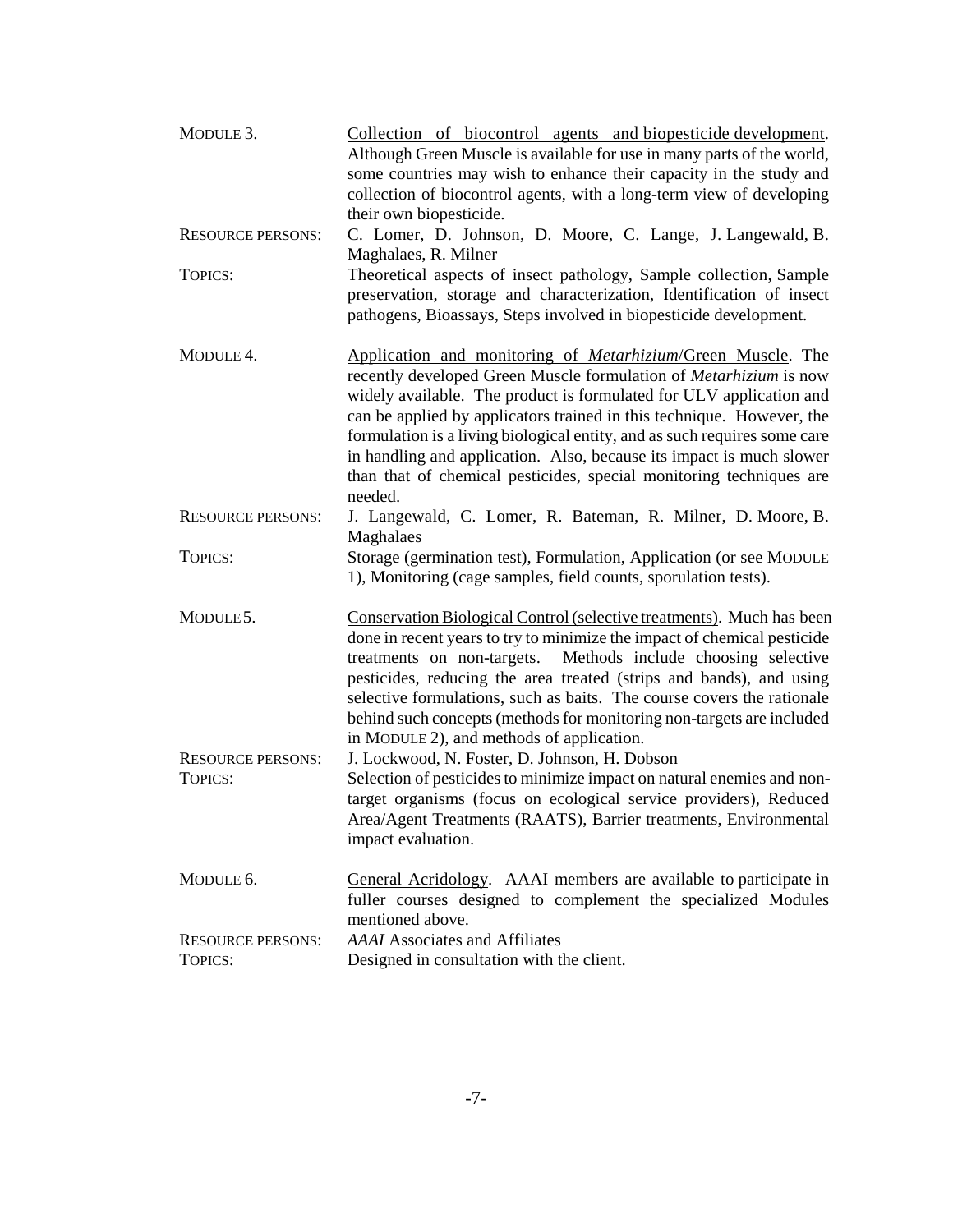#### **Bioprospecting Yields Three New Microbial Control Agents of Acridids in Argentina.**

*C. Lange,* Argentina, CEPAVE, lange@mail.retina.ar *or* cepave@netverk.com.ar

The ongoing search for protozoan pathogens associated with grasshoppers and locusts in Argentina have recently yielded findings of three species of septate gregarines (Apicomplexa: Eugregarinida). They have been found in various species of melanoplines (Acrididae: Melanoplinae), and two of them appear to constitute previously unknown species. The characteristics of the other greatly agree with those reported for *Amoebogregarina nigra*, recently described by Kula and Clopton (1999; J. Parasitol., 85: 321-325) from *Melanoplus differentialis* in Southwestern Nebraska. Although eugregarines are regarded more as commensals rather than true pathogens, these findings might be useful for undertaking studies on their eventual effects on hosts (Center for Parasitological Studies (CEPAVE, UNLP)).

# **APPLICATION TECHNOLOGY**

#### **Fipronil Applied as "Blanket" or "Barrier" Controls the Australian Plague Locust.**

*P. Spurgin*, Australian Plague Locust Commission, peter.spurgin@affa.gov.au

During the latter half of 2000 a major plague of the Australian plague locust, *Chortoicetes terminifera* (Walker), threatened agricultural production throughout most of southern Australia. Aerial spraying programs undertaken by the APLC and South Australian State Department of Primary Industries used fenitrothion ULV and fipronil (the first large scale, operational use of this insecticide in Australia since registration in November 1999). These control operations were highly successful. Fipronil (Adonis 3 & 8.5 UL) was applied to ca.165,000 ha or 25 % of the total area treated using several application techniques.

The majority of band and swarm targets were "Blanket" treatments (block size of 1 to 5  $\text{km}^2$ ) using Adonis 3 UL applied at doses of 0.6 to 1.25 g a.i./ha with intervals of 50, 100 or 200 m between spray runs. These spacings were dependent on crosswind strength;  $\langle 3 \text{ m/s - 50 m}, 3 \text{ to } \rangle$ 5 m/s - 100 m, >5 m/s - 200 m. Mortality of >95% was usually observed 3 to 5 days after spraying. However, when day temperatures increased above 30  $^{\circ}$ C there was rapid mortality in 1 to 3 days.

"Barrier" treatments with fipronil also proved effective. A number of large blocks ( $>$ 5 km<sup>2</sup> up to 100 km2 ) with high populations of nymphs in bands were treated rapidly using single spray runs spaced at 500 m intervals across targets. Adonis 3 and 8.5 UL were applied at flow rates to give a dose of ca. 0.6 g a.i./ha within a 200 m strip of vegetation down wind of each spray run. Previous trials suggested that at this dose the insecticide remained effective on vegetation for a minimum of 7 days. Bands of nymphs outside the treated strips usually moved into areas of treated vegetation within 3 to 5 days of spraying (daily band movement of 50 to 80 m depending on temperature, vegetation height and cover). Control (>95% mortality) in target areas was normally achieved within 10 days of spraying.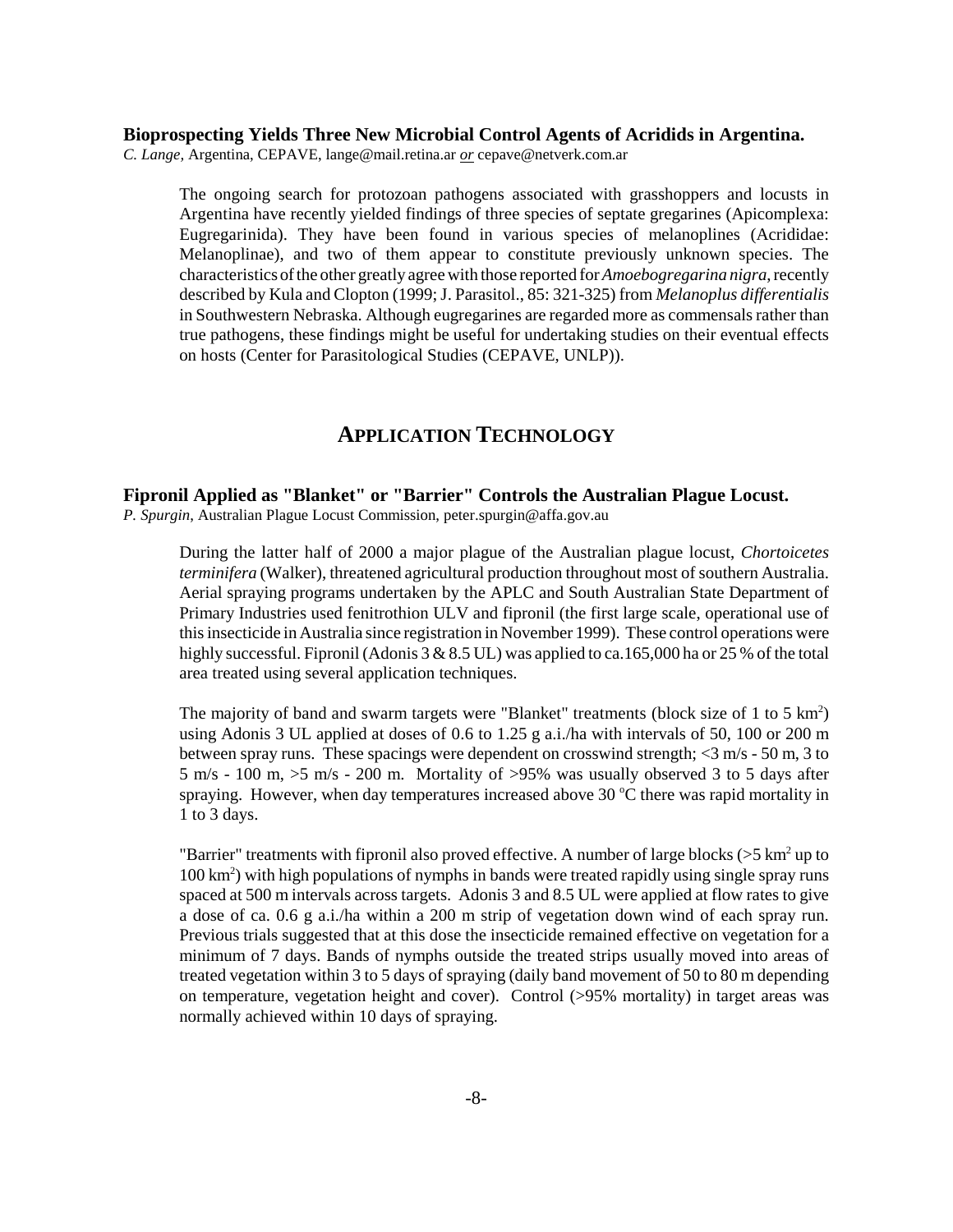Use of "Barrier" treatments with fipronil will increase during future APLC control campaigns because it offers significant advantages to non-target insect species in target areas because only part of the block is sprayed and with a very low dose. The increased spacing between spray runs also maximizes the efficiency of a single spray aircraft, allowing more areas to be targeted during periods when spraying conditions are optimal. In addition, substantial cost savings are possible due to reductions in spray aircraft flying time and the quantities of insecticide that are used during control operations.

#### **New Tests of Foggers Adapted from Aricraft and Helicopter Engines in Russia.**

*M. Sergeev*, Russia, Novosibirsk State University, mgs@fen.nsu.ru

Aerosol foggers of two types were used for control of the Italian locust outbreaks in the Kulunda steppe of Novosibirsk and Omsk Regions during June and July of 2000. The first type was described earlier (*Advances in Applied Acridology -- 2000*). The second type of fogger was constructed by the "Motor" Company (Omsk). Each fogger consists of a helicopter engine and 8 atomizers mounted on the vehicle. This type of the fogger can be used for spraying both chemical and biological water-based formulations. Average size of droplets is about 120-160  $\mu$ m. The working rate is from 200 to 810 ha/hr. In comparison with foggers having optimum dispersion (the first type), this construction is cheaper.

In 2000, both types were used in Novosibirsk Regions. The general effectiveness of treatments (fipronil and different pyrethroid insecticides) was high, but the ecological consequences of such treatments should be studied in the future.

#### **Vegetable Oil Carriers of Insecticides Serve as Liquid Baits for Acridids in the US.**

*J. Lockwood*, United States, University of Wyoming, lockwood@uwyo.edu

Although Reduced Agent-Area Treatment (RAAT) methods have been successful, there remains an excellent opportunity for further economic and environmental cost reductions through the manipulation of grasshopper behavior with plant oils. The use of recently discovered attractants and feeding stimulants of grasshoppers allows even greater reductions in the amounts of insecticides and protection of non-target organisms in RAAT programs. Fatty acids that elicit cannibalism in a wide range of grasshopper species are abundant in vegetable oils that can be used as inexpensive carriers of insecticides. These oil-based formulations draw grasshoppers into treated swaths and stimulate feeding on toxic vegetation.

Studies conducted in Wyoming have shown that three vegetable oils (corn, olive, and canola) had significantly greater levels of attraction than other oils at 1, 8, and 24 h after application to small arenas in the field. Rapeseed, peanut, and flax oil performed relatively poorly at 1 h, although flax oil became substantially more attractive by 24 h. Soybean oil was reasonably attractive throughout the course of the study, although not matching the level of the best three oils. Four of the vegetable oils (flax, corn, olive, and canola) had significantly greater levels of feeding on neutral substrates than the other oils at 1, 8, and 24 h. Rapeseed and peanut oils appeared to have relatively poor ability to induce feeding. Controlled, laboratory bioassays of grasshopper feeding generally reflected the trends seen in the small-scale field assays.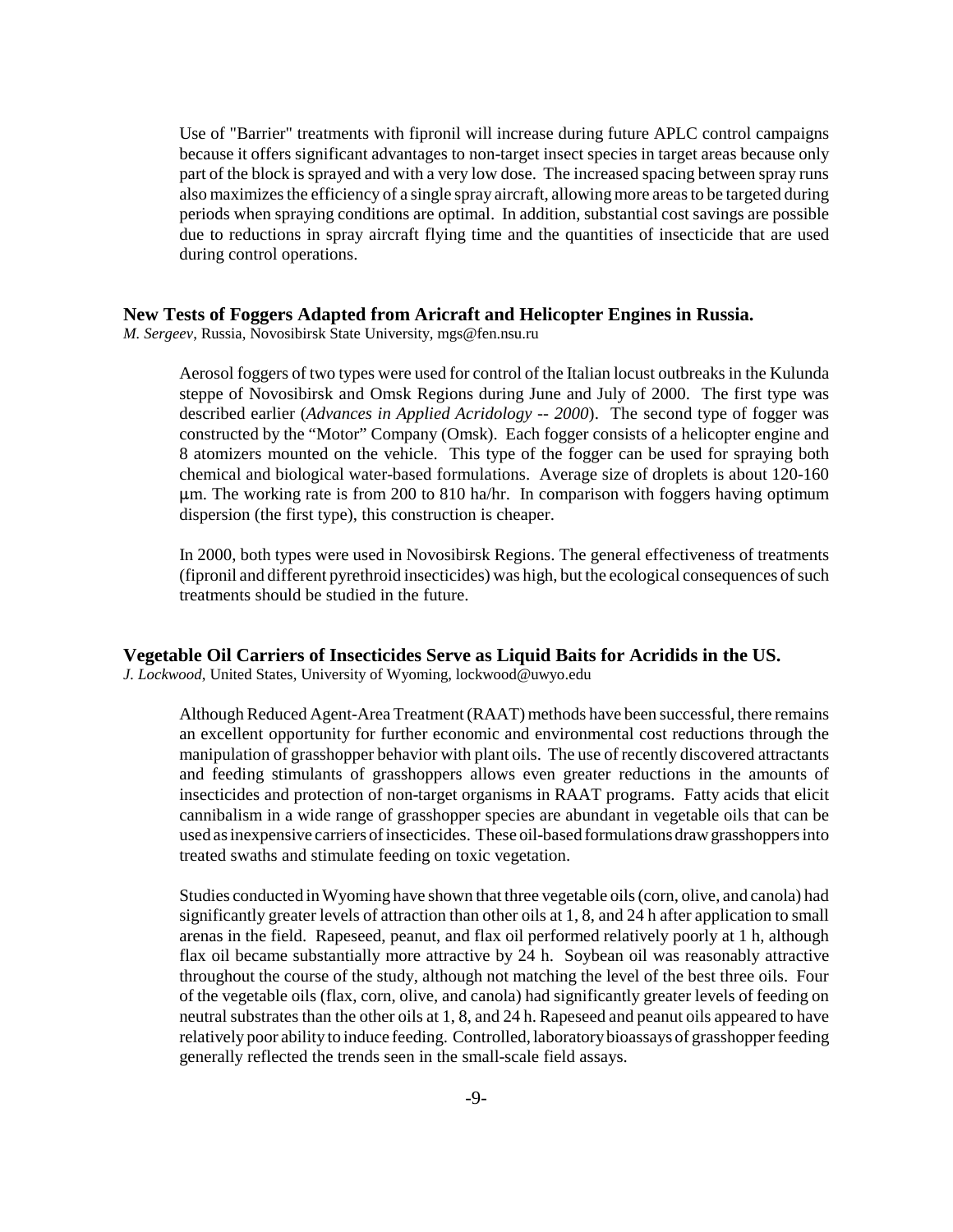Because attraction and feeding stimulation are confounded in the field-based efficacy trials, a "marker" can be used to elucidate the mechanisms of control by revealing if grasshoppers attracted into a treated swath selectively fed on oil-treated vegetation. A well-developed technique for tracking the diets of insects is the use of carbon isotope ratios. By comparing the carbon isotope ratios of treated vegetation to the crop contents of a grasshopper, the possibility of a feeding preference for oil-treated vegetation can be directly assessed.

Our analyses revealed no significant difference in the isotopic profiles of  $C_3$  plants treated with canola oil, and hence none of the grasshopper tissue samples from species feeding on these plants indicated a change in the isotope ratios. However, the C<sub>4</sub> plant (*B. dactyloides*;  $\delta^{13}$  = -14.62 ± 0.32) treated with C<sub>3</sub> (canola;  $\delta^{13} = -28.81 \pm 0.05$ ) translated into substantial changes in the isotopic signatures of the associated grasshopper (*O. obscura*). The 2-d crop contents of grasshoppers outside of the treated area reflected their preference for C<sub>4</sub> plants ( $\delta^{13}$  = -14.41  $\pm$ 0.15), while the analysis of crop contents within the canola oil-treated plot showed a significant and diagnostic shift of ca. 10% in the stable isotope ratio ( $\delta^{13}$  = -15.75  $\pm$  0.52). The stable isotope ratios for the abdomens at 7 d also exhibited a 10% shift towards the  $C_4$  profile (inside:  $\delta^{13} = -16.97 \pm 0.82$ ; outside:  $\delta^{13} = -15.55 \pm 0.36$ ). However, the femurs at 7 d showed only a 1% shift (inside:  $\delta^{13} = -15.01 \pm 0.30$ ; outside:  $\delta^{13} = -14.88 \pm 0.51$ ), and this probably reflects a slower rate of incorporation of the lipids into the leg muscle, as compared to the abdominal fat body.

#### **Precision Spraying in Africa Debuts in Madagascar's Locust Control Program.**

*R. Brown*, South Africa, Plant Protection Research Institute, rietdb@plant2.agric.za

The conference held in Antananarivo reviewed the emergency campaign in Madagascar. From this assessment it is evident that a new era of locust technology is emerging, including novel developments in application technology:

- ! *Precision spraying*: For the first time in large-scale locust operations in the African region, use was made of advanced, satellite-driven spray technology (DGPS). When coupled to automatic flow control, as in the SATLOC® agricultural spray system, it regulated aircraft speed, produced accurate and constant track spacings and delivered a precise dose of insecticide (Agricair, 2000; see Communications: Publications). Such automatic 'set-and-forget' technology has removed much of the uncertainty previously associated with aerial control of locusts. Precision spraying is of course the route to more ecologically sustainable locust intervention!
- ! *Functional control databank*: The computerised, satellite-based system fitted to some of the spray aircraft also logged the exact path flown (with print-out), together with spatial fixes of all spray sites and target areas. Full transparency and verification of all spray-work undertaken was now possible. At the same time an accurate reference database of the entire operation could be accessed.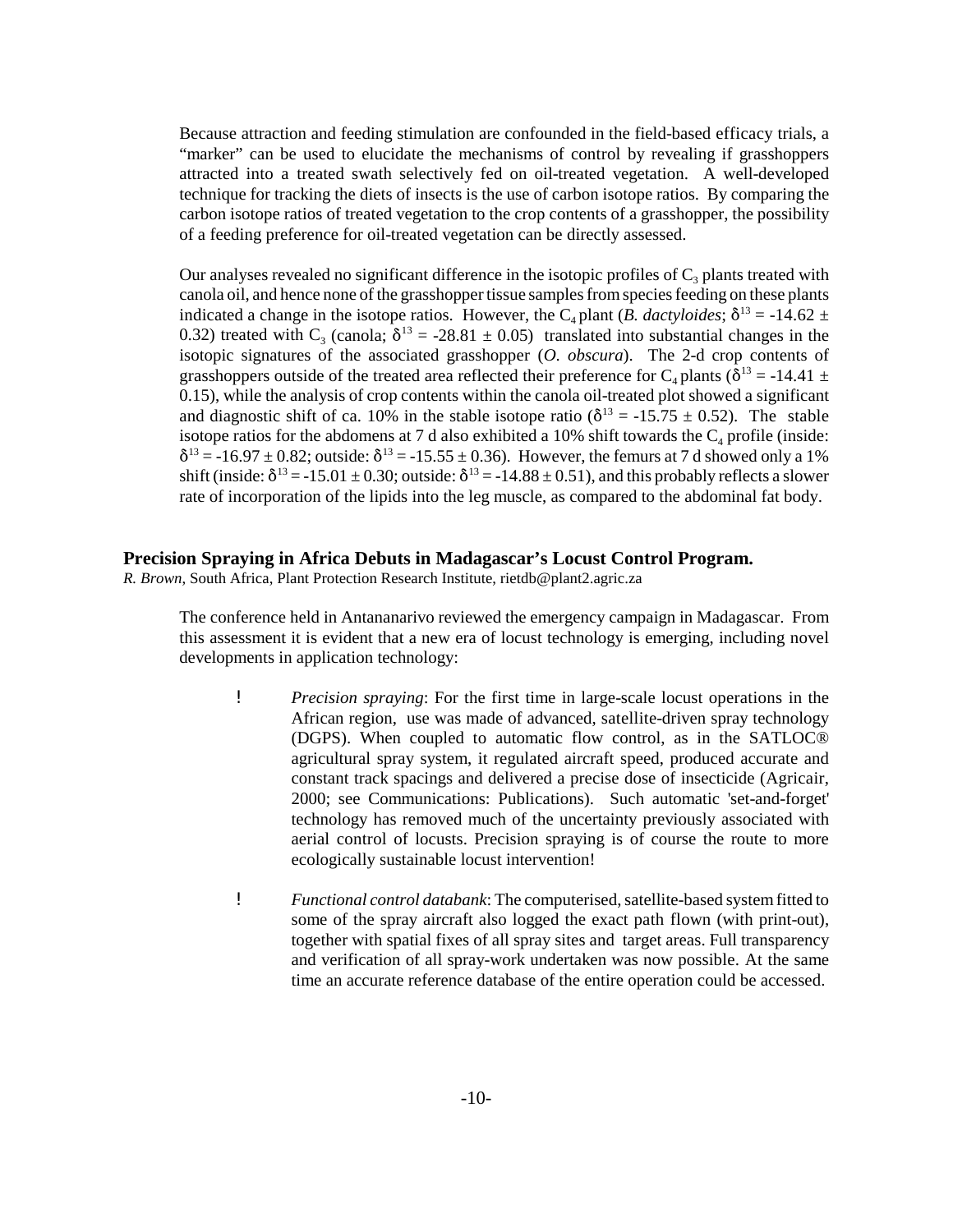# **ENVIRONMENTAL IMPACT**

#### **Biodiversity Sustained During Locust and Grasshopper Control in Europe.**

*D. Moore*, United Kingdom, CABI, d.moore@cabi.org

Environmentally Sustainable Locust and Grasshopper Control (ESLOCO) is a new project to reduce the environmental impact of chemical pesticide control of locusts in Europe through the development of an environmentally sustainable control strategy based on the use of a mycoinsecticide.

The Moroccan locust, *Dociostaurus maroccanus*, is an important pest in Spain, affecting more than 500,000 ha of pasture and crops. Outbreaks of *D. maroccanus* also occur in other Mediterranean areas, such as Southern Italy, Crete, Sardinia, Morocco, Algeria and Turkey, as well as parts of eastern Europe and the former Soviet Union. Current control relies on broadspectrum chemical pesticides. Many thousands of hectares are sprayed each year, often in areas of major conservation value, causing adverse effects on the environment.

The aim of ESLOCO is to reduce this environmental impact through the development of a new strategy, based on the use of an effective and reliable mycoinsecticide. This was previously developed for use in Africa by international collaboration through the LUBILOSA program. The mycoinsecticide is based on the naturally occurring fungus *Metarhizium anisopliae* var. *acridum* that specifically infects and kills locusts and grasshoppers. It is not toxic to humans and leaves populations of other non-target organisms unharmed. The mycoinsecticide has been tested extensively in Africa and its safety and efficacy are proven. The product is registered in South Africa and has been approved by the Desert locust Pesticide Referee Group of the FAO for operational locust control in conservation and environmentally sensitive areas.

ESLOCO will undertake: operational field testing, demonstration trials and training of users, demonstration of environmental safety, development of optimum use strategies appropriate for the target species and the environment, commercial-scale production, and finally, product registration and distribution. By meeting these objectives and establishing a new biocontrol technology and capacity in Europe, ESLOCO will deliver an overall reduction in environmental contamination caused by current locust and grasshopper control operations. There will be an immediate impact in preserving biodiversity in areas of international conservation importance, and a reduced hazard to operators and communities exposed to pesticide use. Additionally, through the associated advances in evaluation methods, production technologies, and regulatory procedures, it will create new opportunities for exploiting microbial agents for control of other pests in Europe.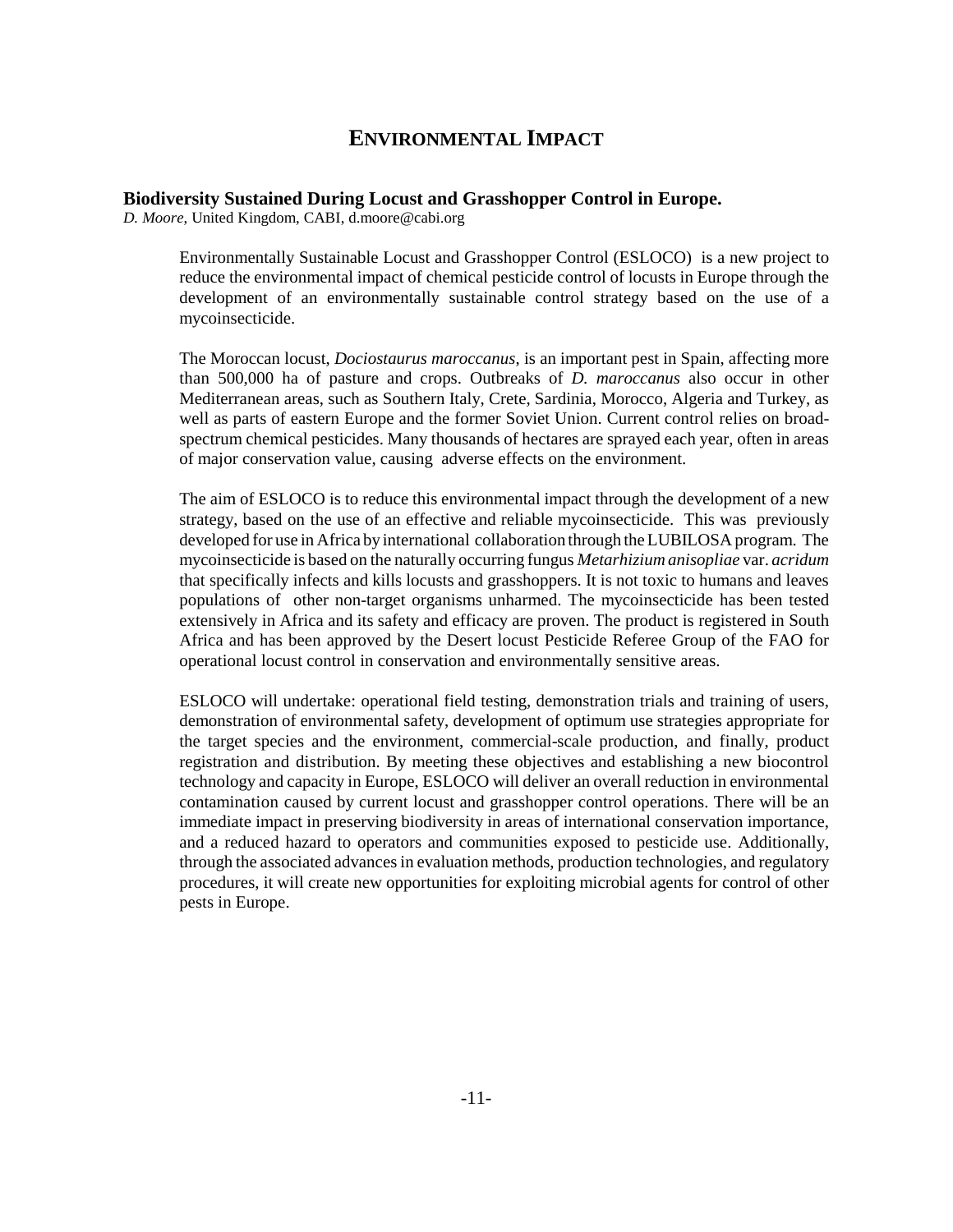ESLOCO is a three year collaborative research and implementation program between four research organisations and two commercial companies: Aragonesas Agro SA (Spain), CABI Bioscience (UK), Imperial College of Science, Technology and Medicine (UK), Natural Plant Protection (France), University of Bari (Italy) and University of Cordoba (Spain). ESLOCO is supported by the European Commission through the Quality of Life and Management of Living Resources Programme implemented under the Fifth Framework Programme (1999-2002), contract number QLRT-1999-01118 - Protecting Biodiversity through the Development of Environmentally Sustainable Locust and Grasshopper Control in Europe.

For further information on ESLOCO contact: Mr Jeremy Harris, CABI Bioscience Silwood Park, Buckhurst Road, Ascot, Berks., SL5 7TA, UK. E-mail: j.harris@cabi.org.

#### **Environmental Monitoring of Locust Control Operations in Malaimbandy, Madagascar.**

*R. Peveling* (University of Basel) and *Harizo Rasolomanana* (Office National pour l'Environnement), Switzerland and Madagascar, Ralf.Peveling@unibas.ch

An environmental impact study of locust control operations was conducted in Malaimbandy, Madagascar, to monitor short- and medium-term effects of fipronil (Adonis® 4 UL) and deltamethrin (Decis® 17.5 UL) on terrestrial non-target organisms (Peveling et al., 2001). Full cover aerial treatments were applied under operational conditions to plots measuring 100 ha each in a replicated block design. The pesticides were sprayed at field doses between 3.2-4 g (fipronil) and 14-15 g (deltamethrin) per ha. Terrestrial invertebrates (epigeal and vegetation-dwelling arthropods, flying insects, the mound-building termite *Coarctotermes clepsydra*) and vertebrates (insectivorous lizards and mammals) were monitored over a six month period, starting one week before treatment.

The acute toxicity to epigeal and vegetation-dwelling insects was very similar among treatments, with median population reductions of 70% in the fipronil and 80% in the deltamethrin treatment. In contrast, fipronil was more toxic to spiders (60%) than deltamethrin (no significant effect). Moreover, with the exception of springtails, the effects of fipronil were generally more persistent. Deltamethrin did not affect *C. clepsydra*, but fipronil had a strong effect on this harvester termite, killing 80-85% of all colonies. No recovery was observed until 24 weeks post-treatment.

A significant decline, relative to pre-spray and control densities, of populations of two insectivorous reptiles, *Mabuya elegans* (Scincidae) and *Chalarodon madagascariensis* (Iguanidae), was noted in the fipronil treatment, ranging from 61% to 84% between 8-24 weeks post-treatment. No significant population reduction occurred in the deltamethrin treatment. Equally dramatic effects were observed in the lesser hedgehog tenrec, *Echinops telfairi* (Tenrecidae), which was not found in plots treated with fipronil. Analysis of the diet of these animals showed that termites, including *C. clepsydra*, are an important prey item, especially for *M. elegans* and *E. telfairi*, but also for the large-eared tenrec, *Geogale aurita*. Regression analysis revealed a significant relationship between the density of viable *C. clepsydra* colonies and the density of *M. elegans* and *E. telfairi*. The results provided evidence of a disruption of the food chain due to fipronil, resulting in an overall depletion of invertebrate prey (termites, epigeal arthropods) and a subsequent decline of several insectivorous vertebrates.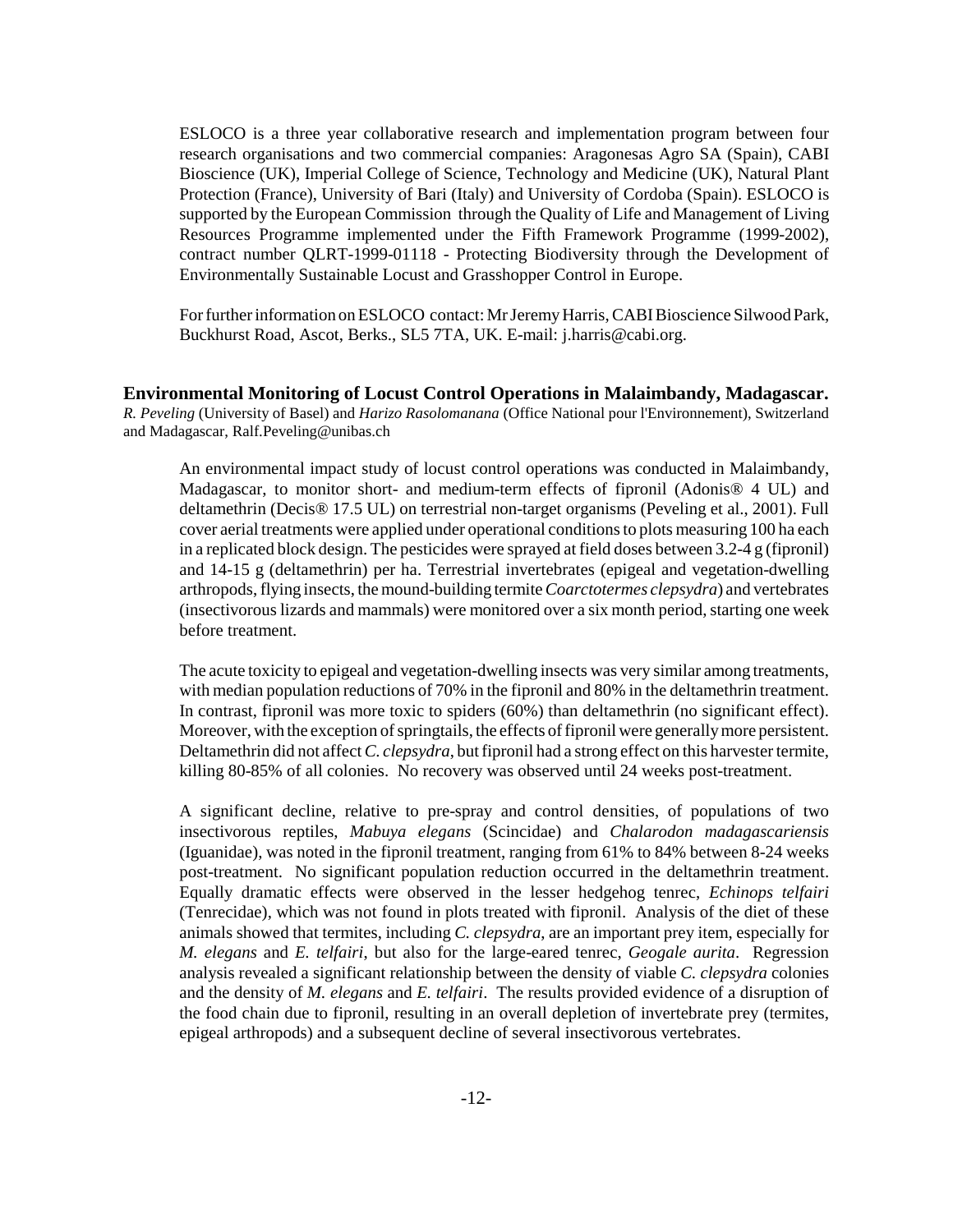#### Acknowledgments

This study was funded by ONE, World Bank and the United States Agency for International Development (USAID).

#### Reference

Peveling R., H. Rasolomanana, Raholijaona, R. Rakotomianina, A. Ravoninjatovo, L. Randimbison, M. Rakotondravelo, A. Raveloson, H. Rakotoarivony, S. Bezaka, N. Ranaivoson, and J-J. Rafanomezantsoa. 2001. Effets des traitements aériens de fipronil et de deltaméthrine en couverture totale sur la chaîne alimentaire. In: Zehrer W (Ed.) Lutte antiacridienne à Madagascar - Tome II Ecotoxicologie. Projet DPV/GTZ Promotion de la Protection Intégréé des Cultures et des Denrées Stockées à Madagscar, Ministère de l'Agriculture, Antananarivo, Madagascar. (in press)

#### **Minimizing Environmental Harm in Madagascar's Locust Control Program.**

*R. Brown*, South Africa, Plant Protection Research Institute, rietdb@plant2.agric.za

The conference held in Antananarivo reviewed the emergency campaign in Madagascar. From this assessment it is evident that a new era of locust technology is emerging, including novel developments in environmental impact assessment:

- ! *Environmental monitoring*: Albeit late in the emergency, environmental monitoring accompanied the use of Adonis and deltamethrin, products which were in routine use in 1999. This was among the few times that ecological impact studies have run concurrently with an emergency locust campaign.
- ! *Disposal of containers*: Empties accumulating at forward bases in this campaign were transported to clearing centres, where they are being cleaned, crushed and shipped back to their country of origin. This contrasts with the West African experience, where according to the OTA Report (1990; see Communications: Publications), there was no policy in place for the disposal of used containers at the close of Desert locust operations.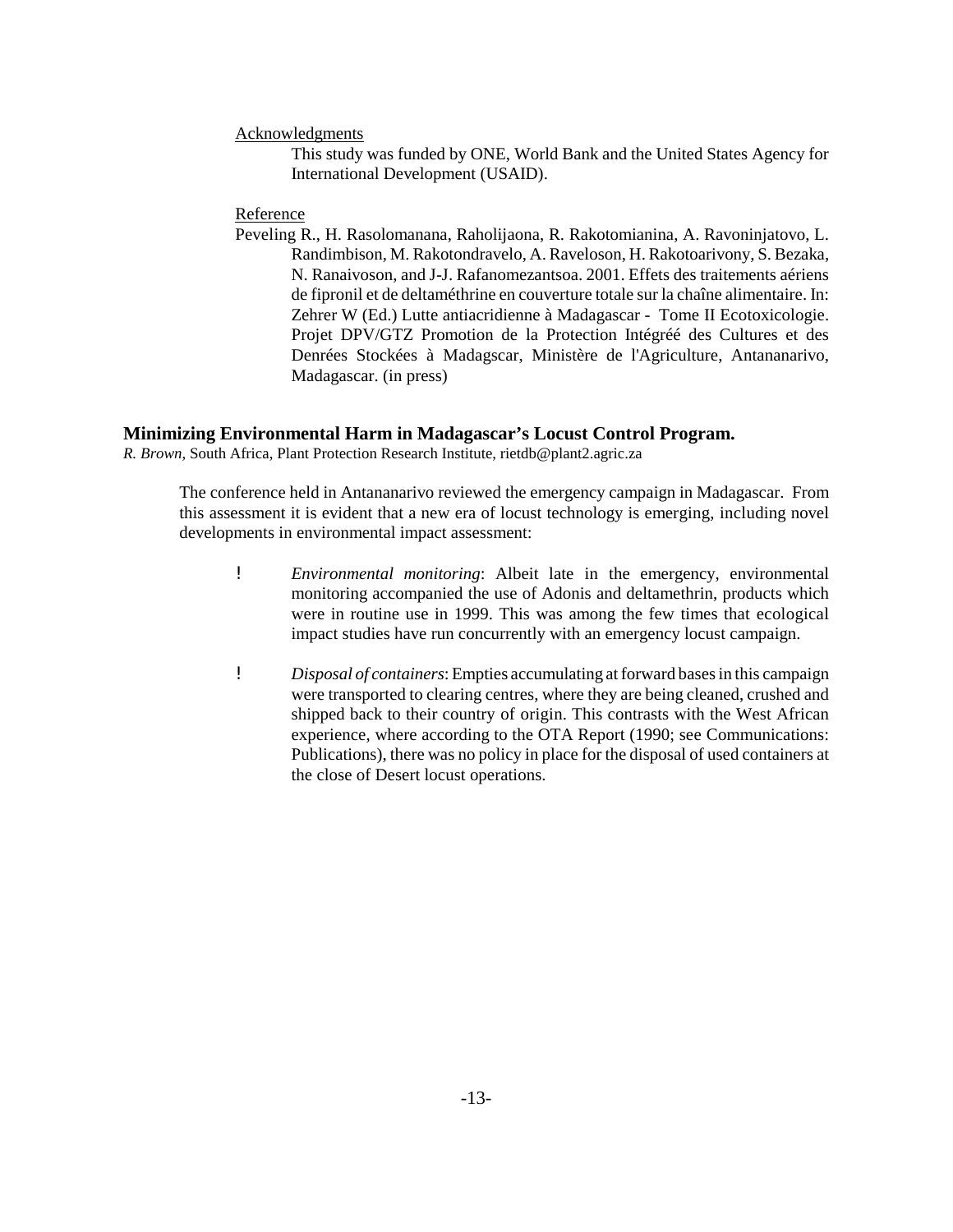# **SOCIOPOLITICAL AND POLICY ISSUES**

#### **General Policy of Locust Management in Indonesia.**

*M. Lecoq*, France, CIRAD-Prifas, lecoq@cirad.fr

Since 1998 several islands of the Indonesian Archipelago have been subject to serious outbreaks of Migratory locust, *Locusta migratoria manilensis* (Meyen 1835). To face the situation, the French Ministry for foreign affairs furnished financial assistance with the technical support of CIRAD experts. The first survey was organized in 1998 to assess the locust situation in Sumatra. In 1999, a training seminar was organized from 12 to 17 July in Kotabumi, southern Sumatra (Lampung Province). In 2000, a new mission from 7 to 30 July allowed assessment of the situation which is still an object of concern in West and Central Kalimantan and in Sumba Island. A re-assessment was also performed in South Sumatra and Lampung Provinces. One-day seminars were organized in Kalimantan (2), Sumba (1), South Sumatra (2), and Java (1). Nearly 400 people from many backgrounds (from scientists to farmers) were included. Recommendations were made with regard to the short-term prospects, including emergency measures to help operators overcome outbreaks. On the medium- and long-term prospects, recommendations were made to set up a general policy for locust management in Indonesia based on IPM principles. In the near future (2001) a research program on Migratory locust population dynamics (in co-operation with the Ministry of Agriculture and some universities) will be implemented in Sumba and Sumatra, with the objective of acquiring a basic knowledge of the ecology of the Migratory locust in Indonesia and a better understanding of the dynamics of locust outbreaks in order to optimize surveys and control measures. Several "training of trainers" sessions will be organized, as well as training for local scientists, and a locust management unit will be organized and implemented in Java.

#### Reference

Lecoq M., M.-H. Luong-Skovmand, and T. Rachadi, 2000. General policy in locust management in Indonesia. Proposal for a long-term program. Report and recommendations based on a survey conducted in Kalimantan, Sumba and Sumatra from 7 - 30 July 2000. Centre de coopération internationale en recherche agronomique pour le développement, Montpellier, France. 64 p.

#### **Capacity Building Emerges from the Locust Control Campaign in Madagascar.**

*R. Brown*, South Africa, Plant Protection Research Institute, rietdb@plant2.agric.za

The conference held in Antananarivo reviewed the emergency campaign in Madagascar. From this assessment it is evident that a new era of locust technology is emerging, including novel developments in policy. Of particular concern is the need for sustainable development. At the close of the campaign, Madagascar pushed for the co-ordination and running of its own program, along with capacity building in locust control. All too frequently in similar locust emergencies, expatriates are sent in with a fleet of sophisticated spray aircraft (from the donor country!), who do a satisfactory job and depart - leaving nothing behind (Brown, 1999; see Communications: Publications).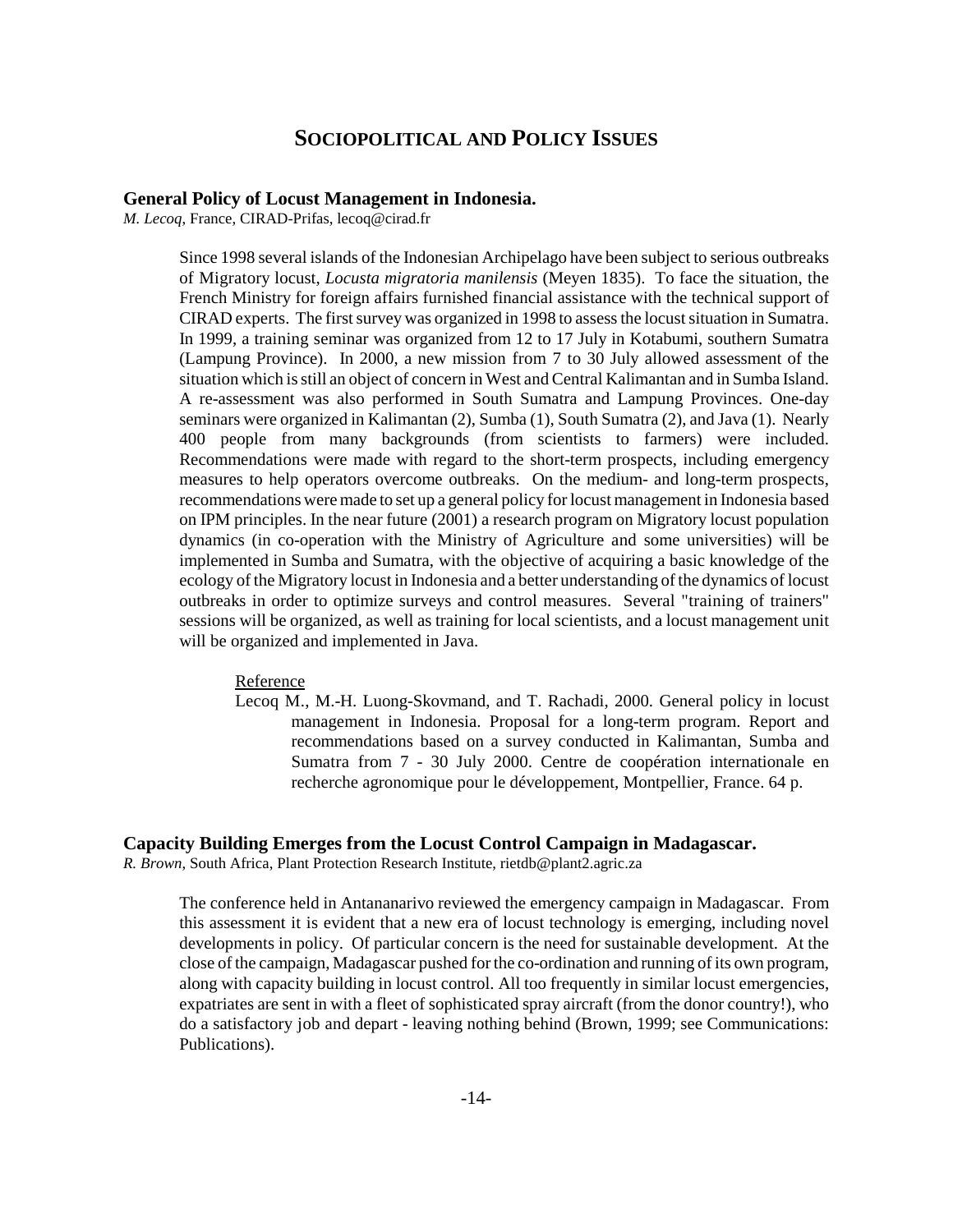#### **Development of a National Anti-Locust Center in Madagascar.**

*M. Lecoq*, France, CIRAD-Prifas, lecoq@cirad.fr

Since 1997 Madagascar has fought against a major invasion of the Migratory locust which started from the outbreak area in the south-western zone of the country. Significant outbreaks of the Red locust also required many control measures. Since 1998, the responsibility for control operations has been transferred from the Plant Protection Service to the "Comité National de Lutte Anti-Acridienne" (CNLA, a national committee for locust control created for the circumstance). The control operations were funded by very diverse sources, including: government, the World Bank, FAO, European Union and various bilateral assistance programs (France and others). After many months of intensive control operations, the plague is not finished yet and many gregarious populations remain. However, the situation is definitely improved compared to those which prevailed in 1998 and 1999. It was thus recently decided to give the responsibility for survey and control to a perennial structure of the Ministry of Agriculture and to create a National Anti Locust Center (Centre National Antiacridien: CNA). Created on 12 April 2000, the CNA is a publicly-owned establishment which has administrative and financial autonomy and will be in charge of locust monitoring and control on all the national territories in remission as well as during invasion periods. The CNA must have all the necessary capabilities (financial, material, and human) and make all the decisions and directives for efficient locust control over all the territory. The administration of the CNA is located at Tuléar and the technical services at Betioky-Sud (in the outbreak area) in the buildings of the old "Centre Antiacridien de Betrioky-Sud," the CAB, which was until recently an operational division of the Plant Protection Service. In the short term, the objective of the CNA must be to finish controlling the gregarious locust populations and to re-establish a recession situation. It also must start to set up the basis of a perennial preventive control system for long-term prevention of Migratory locust plagues.

# **Desert Locust Control: A new FAO Commission for Northern and Western Africa.**

*M. Lecoq*, France, CIRAD-Prifas, lecoq@cirad.fr

The survey and control of the Desert locust requires excellent co-operation at the regional and international levels. In Western and Northern Africa, the regional co-operation up to now depended on two organizations: OCLALAV and CLCPANO. The first ("Organisation commune de lutte antiacridienne et de lutte antiaviaire"; Common Organization for Locust and Bird Control), involves ten countries (Benin, Burkina Faso, Cameroun, Ivory Coast, Gambia, Mali, Mauritania, Niger, Senegal and Chad) of which half are not directly concerned with the preventive control operations.

The second ("Commission de lutte contre le Criquet pèlerin en Afrique du Nord-Ouest"; Desert locust Control Commission for North-West Africa) organization functions under the aegis of FAO (United Nations Organization for Food and Agriculture), and it ensures the coordination of the activities of Desert locust control in the countries of the Western Area not covered by OCLALAV, which is to say Algeria, Libya, Morocco and Tunisia, and also Mauritania. This institutional situation was for a long time regarded as inappropriate for effective preventive control of the Desert locust in the Western area.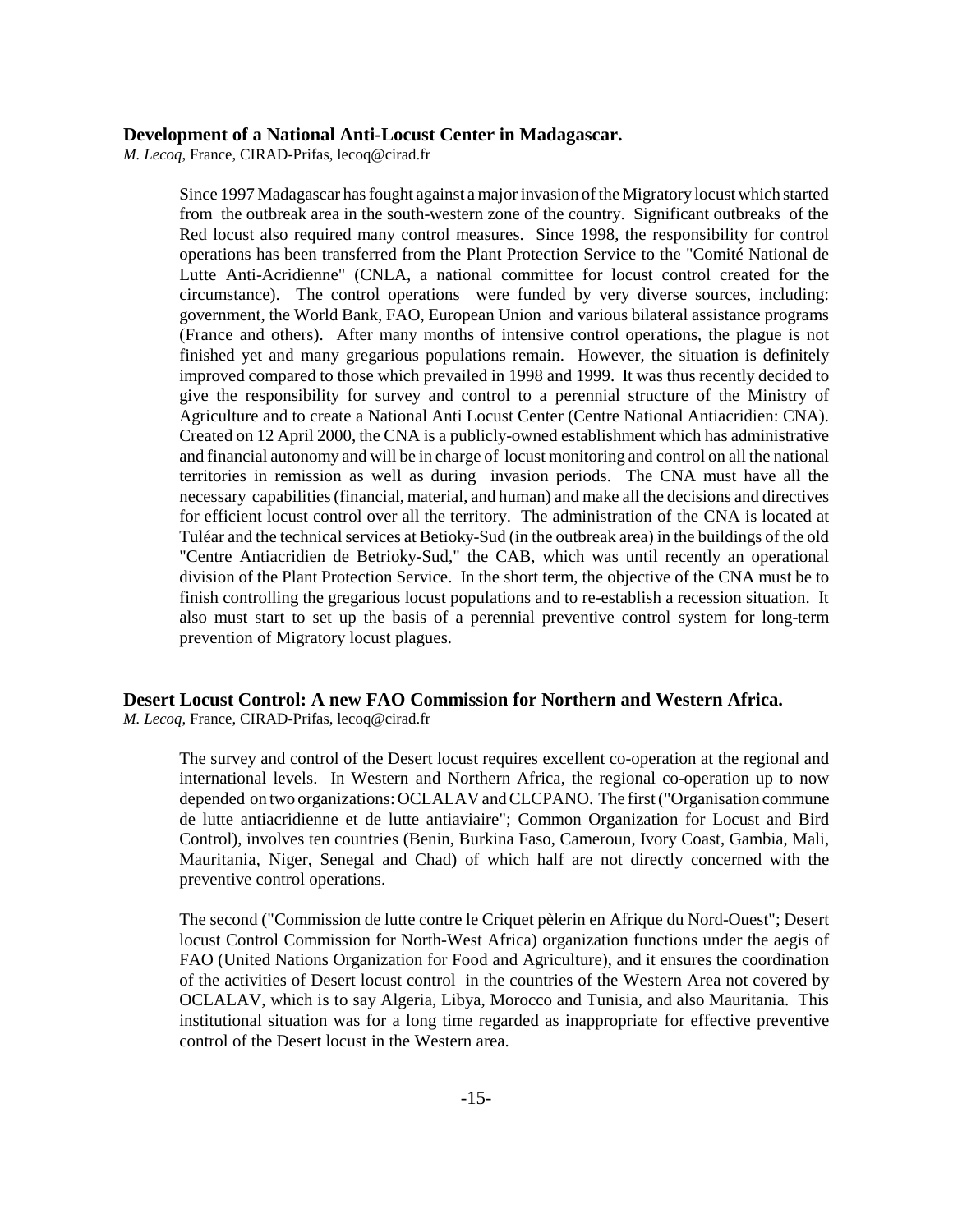Very recently, under the aegis of FAO, a new regional commission was created. This commission is called the "Commission de lutte contre le Criquet pèlerin en région occidentale" (CLCPRO; Desert Locust Control Commission for Western Area). Its aim is to promote at national, regional and international levels all actions, research and training necessary to ensure preventive control and to face the invasions of the Desert locust in the Western part of its distribution area, in Northwest and West Africa. This commission includes Algeria, Libya, Mali, Morocco, Mauritania, Niger, Senegal, Chad and Tunisia, countries containing main outbreak areas or directly concerned with the very first recrudescence.

The creation of this new commission (replacing for the Desert locust the roles of CLCPANO and OCLALAV) is a major event, which has been awaited for many years. It shows the importance that the States of the area grant to the Desert locust problem. It attests to the will of these States to be engaged in a renovated common policy of preventive control as well as to ensure the financial, technical and environmental durability of the effort. Finally, it augurs well for an efficient implementation of the EMPRES program of the FAO in reinforcing the national capabilities for preventative control of the Desert locust in the Western area.

#### **FAO Launches EMPRES program for Desert Locust Control in Northern/Western Africa.** *M. Lecoq*, France, CIRAD-Prifas, lecoq@cirad.fr

The Desert locust remains a major potential for plagues in many States of Western Africa, including: Algeria, Libya, Mali, Morocco, Mauritania, Niger, Senegal, Chad, and Tunisia. These countries adhere to a common policy of preventive control to which they have contributed for many years, along with development agencies. They are unanimous in recognizing that this strategy of prevention is well adapted to the problem and that it is justified from technical, economic and environmental points of view. Each one of these countries has a national service, more or less independent, for the control of the Desert locust. However, the current national capabilities are obviously insufficient, in particular in the countries of the Sahel (Mali, Mauritania, Niger, Chad) which contain some of the main outbreak areas.

In light of the weakness of the regional capacities to control the Desert locust, FAO (United Nations Organization for Food and Agriculture) launched the EMPRES program, whose "Desert locust component" is designed to help the countries exposed to the invasions. One of the priorities of the program is the reinforcement of the national capacities to control the Desert locust (the other priority relates to the development of regional co-operation in order to increase the efficacy of the regional monitoring and control system).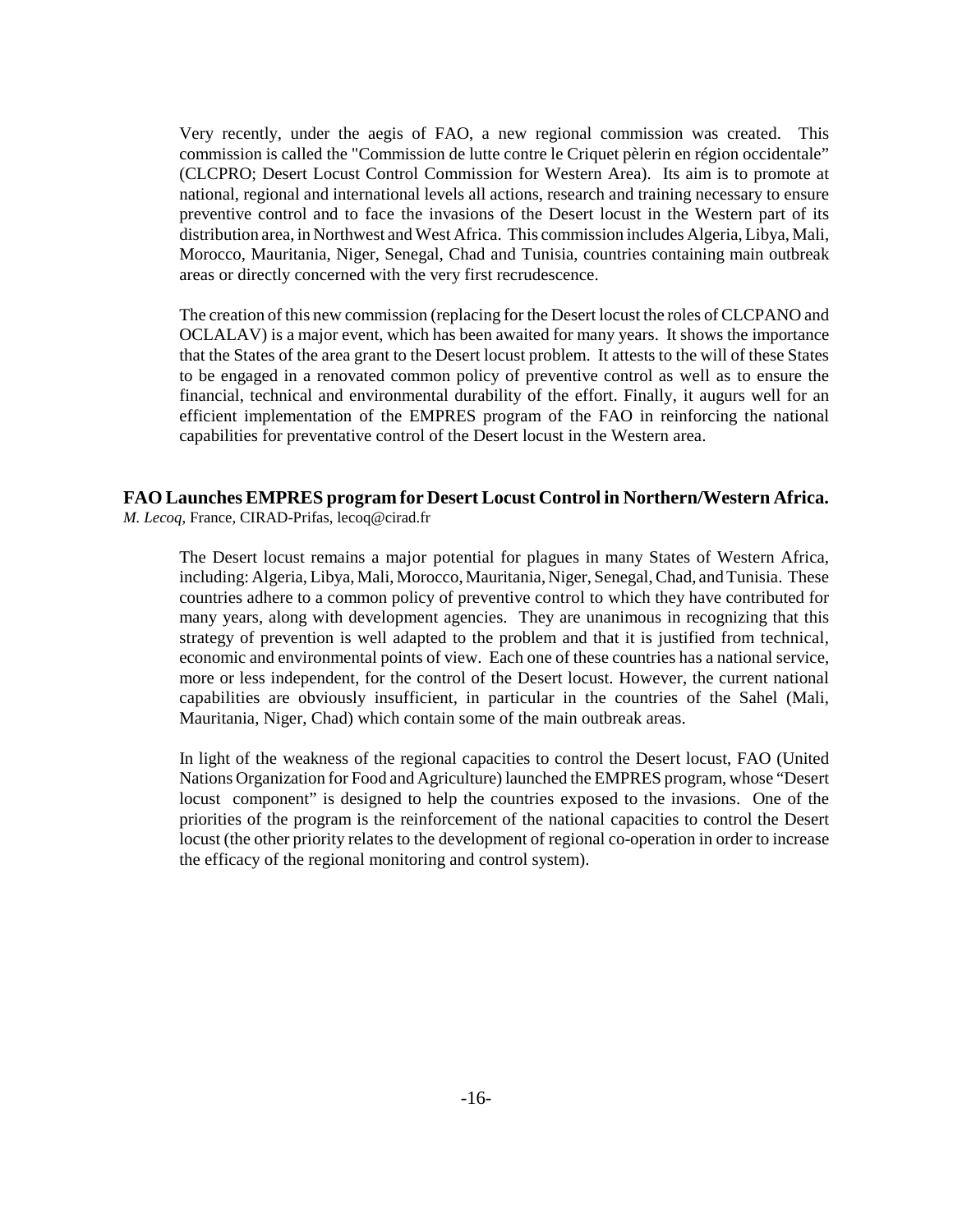The first component of the EMPRES program has been operational in the central area (countries around the Red Sea) since 1996. This program is now operational in the Western area. A regional workshop was recently organized by FAO in Nouakchott, Mauritania, from the 10 to 15 February 2001. This workshop was intended to prepare the planning and timing of phase 1, scheduled to last four years (01/2001to12/2004). Taking part in this workshop were the representatives of all the countries concerned with the EMPRES Western area (Morocco, Algeria, Tunisia, Libya, Mauritania, Mali, Niger, Chad, Senegal), the Officer in charge of the acridian group of FAO, the coordinator of program EMPRES central Region, the President and the Executive Secretary of the CLCPANO (Desert Locust Control Commission for North-West Africa), and the representatives of various donors (USAID, France, Germany, Islamic Bank of Development). The Western Region EMPRES program, whose planning and budgeting were the subject of dynamic and constructive debates between all the participants, has become a reality.

#### Reference

FAO, 2001. Atelier de planification des activités du programme de lutte préventive contre le Criquet pelerin en région occidentale (EMPRES). Phase 1: Janvier 2001-Décembre 2004. Nouakchott, Mauritanie, 10-15 février 2001. Organisation des Nations Unies pour l'Alimentation et l'Agriculture, Rome, 37 p.

# **OPERATIONS AND LOGISTICS**

#### **Problems and Progress Emerge from the Acridid Outbreak in Kazakhstan.**

*A. Latchininsky*, United States and Russia, University of Wyoming, latchini@uwyo.edu

Locusts and grasshoppers are serious pests of agriculture in Kazakhstan, the  $9<sup>th</sup>$  largest country in the world. Situated in the heart of Asia, 2/3 of its area (180 million ha) is covered by native, mostly arid grasslands. The areas and intensity of the acridid infestations were augmented during recent years by recurrent droughts, abandonment of  $>10$  million ha of formerly cultivated lands, and insufficient control. In 1999, the hopper bands and swarms of the most important species, the Italian locust *Calliptamus italicus* L. destroyed 220,000 ha of cereal crops with an estimated damage of 15 million USD.

Following the official request of the Government of Kazakhstan for emergency assistance in locust management, the FAO allocated funds for TCP project FAO/TCP/KAZ 0065(E) "*Emergency Program for the Control of Locust Outbreaks*." The objective of the project was to increase the capability of the newly established Department of Plant Protection and Quarantine (DPPQ) of the Ministry of Agriculture of Kazakhstan and to prepare a medium- to long-term locust program. Various associated measures aimed at ensuring sustainability and at taking into account immediate technical needs for the campaign 2000.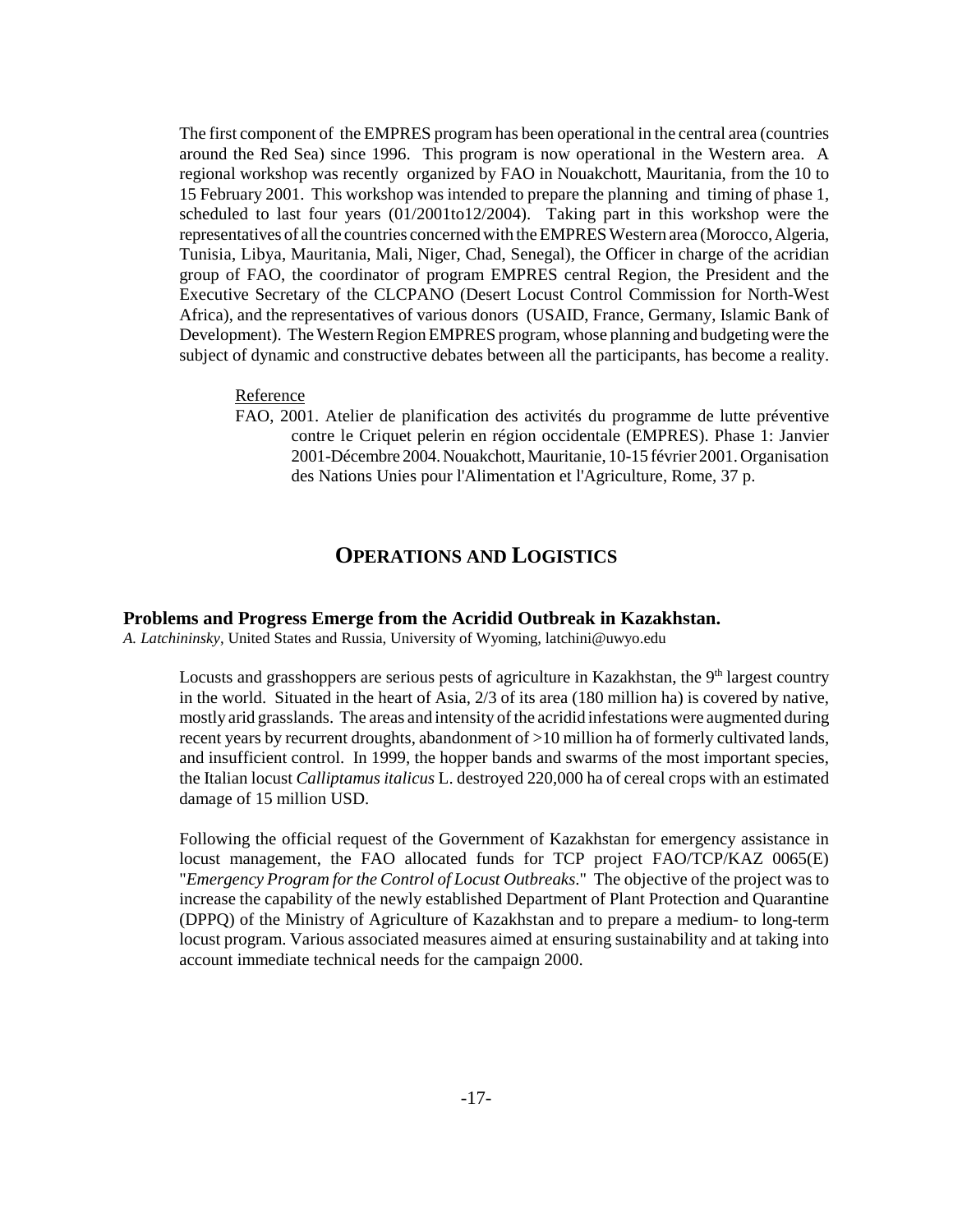In 2000, the Government of Kazakhstan allocated 20.1 million USD for anti-locust management. The campaign was directed by the DPPQ, working in close collaboration with the Republican State Enterprise "Phytosanitariya." According to the official statistics, the nymphal survey was carried out on 34 million ha, and the chemical control was implemented by spraying 947,000 liters of 14 insecticides over an area of 8,106,000 ha. Insecticide procured using the governmental budget included: several pyrethroid formulations (46% of the area), Diflubenzuron (35%), Fipronil (10%) and Chlorpyrifos (9%). Spraying equipment: the treatments were done using heavy Antonov-2 aircraft (15%), ultra-light aircraft (10%), tractor-driven sprayers, vehiclemounted ULV sprayers (altogether 42%), and vehicle-mounted mistblowers (33%).

Collection and processing of reliable locust information is a cornerstone of any management program. This is particularly relevant to Kazakhstan, in the context of its immense territories of locust habitats. The project inputs allowed the first steps towards standardization of locust information (introduction of the special forms) and its conversion to a digital format by supplying a number of GPS units and associated training.

The project contributed to further development of ULV applications as the most efficient, most economical, and environmentally less hazardous strategy of locust control by supplying a number of units of different ULV spraying equipment, complemented by practice sessions and demonstrations. During training seminars and field visits, the irregular blanket applications of insecticides for chemical locust control were advocated as the most pragmatic and least environmentally hazardous strategies. Efficacy of several of the most frequently used acridicides has been evaluated by independent experts contracted through the project. Translation into Russian of the last Pesticide Referee Group report (1999) and other FAO documents contributed to the promotion of good insecticide use practices advocated by the FAO. Large-scale blanket applications of broad-spectrum insecticides represent a serious threat to the environment, in particular to non-target fauna. The project implemented the first ever ecotoxicological study of acridicide side-effects on non-target terrestrial arthropods in Kazakhstan, and thereby started to build the relevant database.

The distribution areas of the Italian locust and the swarm movements across political boundaries requires the development of a regional early warning system which could be supported by different donors. This and other problems of regional coordination of anti-locust activities were discussed at the Round Table meeting in August attended by over 60 delegates from 5 neighboring countries: Kazakhstan, Kyrgyzstan, Russia, Tajikistan, and Uzbekistan. Representatives of the MOAs of the above-mentioned countries unanimously signed the resolution requesting the FAO to urgently study the possibility of creating a regional Locust Commission for Central Asia.

Recommendations for the medium- and long-term program of locust management in Kazakhstan have been made. The ultimate goal of the program is the transition from a purely curative strategy using predominantly chemical methods of locust control to the development of a preventative, ecosystem approach to the management of locust populations.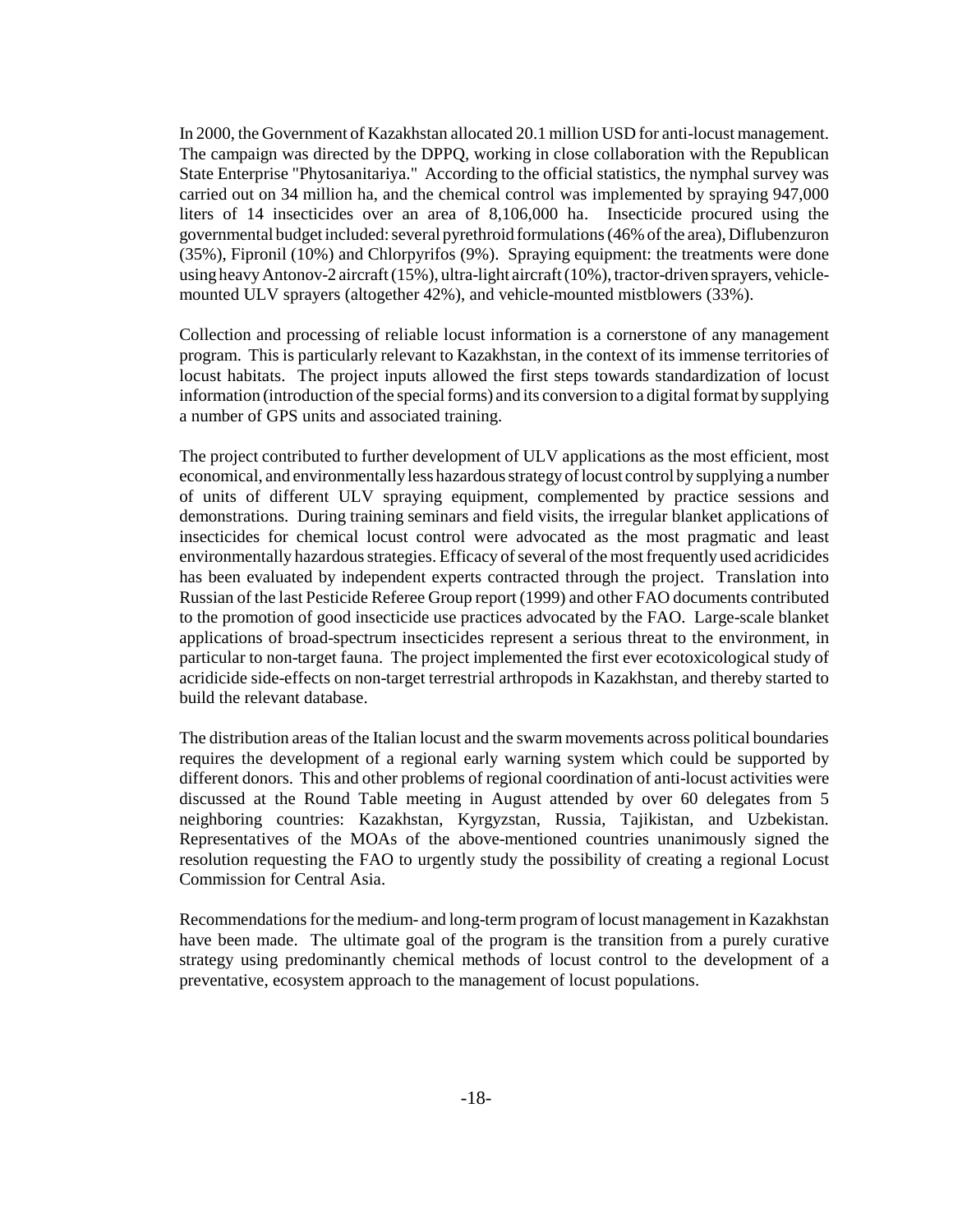#### **Locust and Grasshopper Outbreaks Become Increasingly Serious in Uzbekistan.**

*F. Gapparov*, Uzbekistan, Uzbekistan Institute for Plant Protection, furkat.gapparov@basf-uzb.prv.uz

Locusts and grasshoppers are the most important economic pests of agriculture in Uzbekistan. Among >100 species of the acridids, the most damaging are 3 locusts (Asiatic Migratory, Moroccan and Italian) and such grasshopper species as *Dociostaurus kraussi, Calliptamus barbarus,*and *Oedaleus decorus*.

Since gaining independence in 1991, the area of grain production in Uzbekistan has increased from 280,000 ha to 1,400,000 ha, i.e. 5 times. As a result, many permanent breeding areas of *Calliptamus italicus* and *C. barbarus* are now situated very close to the areas of grain crops, and these acridids represented a serious threat.

| <b>Species</b>                | 1999                  | <b>2000</b>           |
|-------------------------------|-----------------------|-----------------------|
| Dociostaurus maroccanus       | $250,000$ ha $(80\%)$ | 195,000 ha (67%)      |
| Calliptamus <i>italicus</i>   | 40,000 ha (13%)       | 72,000 ha (25%)       |
| Calliptamus barbarus          |                       | 24,000 ha (8%)        |
| Locusta migratoria migratoria | $20,000$ ha $(7%)$    | 2,000 ha $(\leq 1\%)$ |
| <b>Total</b>                  | 310,000 ha            | 293,000 ha            |

#### **Areas of anti-locust control in Uzbekistan in 1999-2000.**

Forecast for 2001: 400,000 ha to treat, including about 200,000 ha in the regions adjacent to other countries (Kazakhstan, Turkmenistan, Tadjikistan, Afghanistan and Kyrgyzstan).

Most anti-acridid control in Uzbekistan is applied to the Moroccan locust *Dociostaurus maroccanus* (see Table). Insecticides (pyrethroids, OPs, phenyl-pyrazoles) are sprayed in LV regimes, mostly from ultra-light aircraft. Uzbekistan regularly participates in anti-locust treatments in southern Kazakhstan (1999: 20,000 ha). Uzbekistan is the only post-Soviet country which maintains a centralized system of specialized anti-locust operational teams which are responsible for survey and timely insecticide applications.

A serious problem is the permanent breeding area of the Moroccan locust half of which is situated in northern Afghanistan with the other half in southern Uzbekistan. Swarm flights into Uzbek territory are frequent and devastating. Another problem is located in the zone of the ecological catastrophe of the Aral Sea [for details, see Gapparov & Latchininsky, 2000. What are the consequences of ecosystem disruption on acridid diversity and abundance? pp. 31-59 *in:* Lockwood, Latchininsky and Sergeev (eds.) *Grasshoppers and Grassland Health. Managing Grasshopper Outbreaks without Risking Environmental Disaster.* Kluwer: Dordrecht-Boston-London].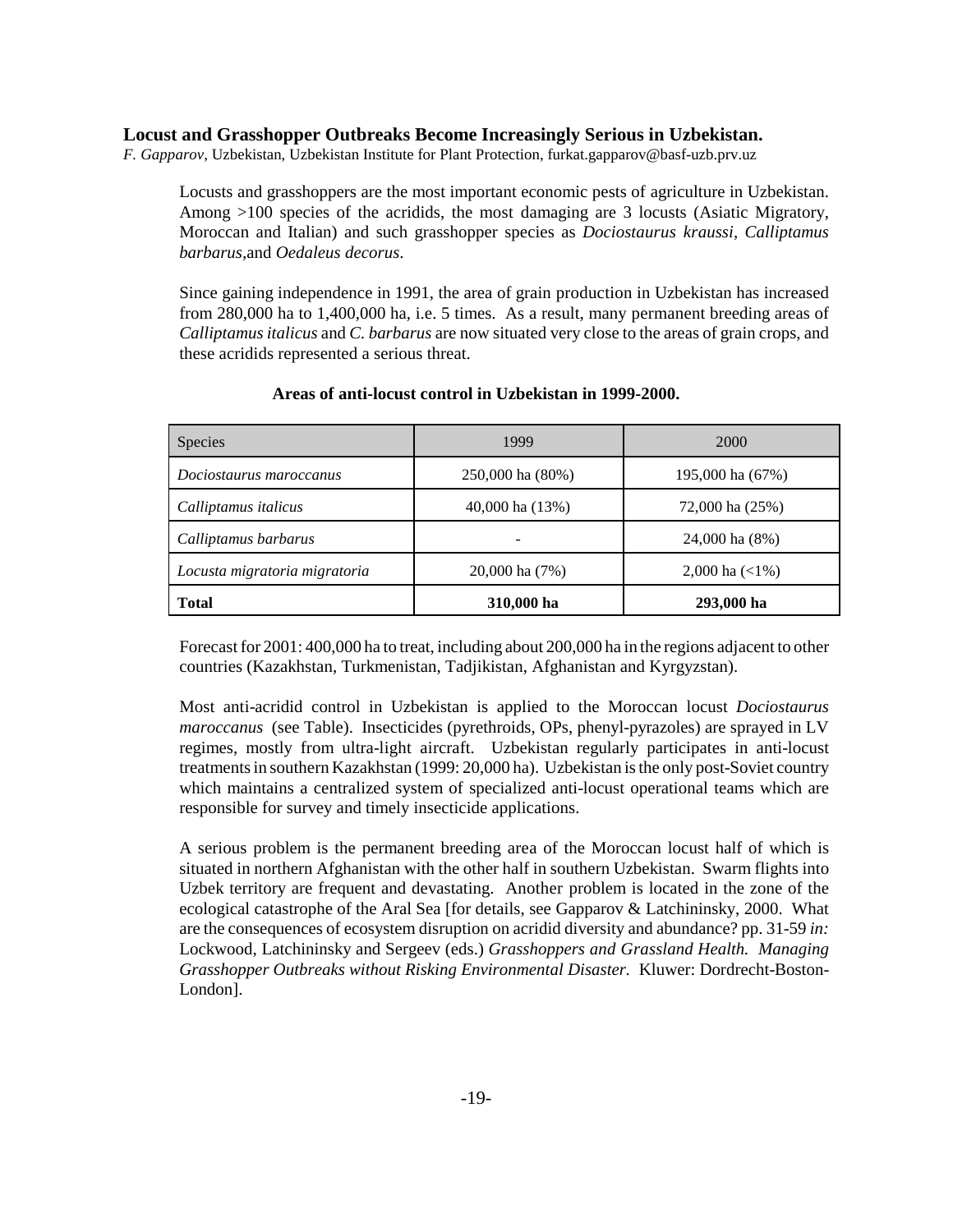#### **Emerging Grasshopper Problems in South America.**

*Marcos R. de Faria* and *Bonifácio P. Magalhães,* Brazil, Embrapa boni@cenargen.embrapa.br

In Peru, recent outbreaks of *Schistocerca piceifrons peruviana* (North Region) and *S. interrita* (South Region) were observed. Consultants from Embrapa, the Brazilian Organization for Agricultural Research, were invited to visit the area to assist with the planning for emergency control with chemical insecticide and for preventive control with a bioinsecticide based on *Metarhizium anisopliae* var. *acridum*. Two biologists from the Ministry of Agriculture were trained in fungal production at Embrapa Genetic Resources and Biotechnology, Brasília. In addition, there is an international meeting being organized by the Ministry of Agriculture from Peru with the help of UN/IICA. Another outbreak was recorded in the Republic of Guyana, and it seems that *Schistocerca* sp. was causing the problem. In Argentina, according to Lange (1997), at least 15 species can become pests, including *Dichroplus* spp., *Staurorhectus longicornis*, *Rhammatocerus pictus*, *Schistocerca cancellata,* and *Tropidacris* sp. and *Rhammatocerus schistocercoides* occur in Colombia and Venezuela, but recent information on the status of these pests is lacking.

In Brazil, the first records of *R. schistocercoides* attacking crops in Mato Groso State are from 1984. In 1991/1992 there was a severe outbreak, in which the distribution area was close to 2 million hectares. In 1993 the project "Biological Control of Grasshoppers" was started with the support of FAO. In 1994, research activities aimed at the development of a mycoinsecticide based on the fungus *Metarhizium anisopliae* var. *acridum* were initiated. After 6 years of funding support by the Brazilian government through Embrapa Genetic Resources and Biotechnology, control levels of 85% under field conditions have been achieved (Magalhães *et al.* 2000). Although more expensive than chemical insecticides, its narrower environmental impact, including safety toward mammals, may encourage the use of mycoinsecticides in future outbreaks. Populations of *R. schistocercoides* are under control as a result of the chemical campaigns in Mato Grosso from the beginning of last decade.  *R. schistocercoides* also occurs in other states (Minas Gerais, São Paulo and Goiás), but the populations seldom build up to threaten agriculture.

Presently, the most severe grasshopper problems in Brazil are taking place in Minas Gerais State. Pastures and irrigated banana are being attacked by a complex of species, such as *Schistocerca pallens*, *Dichroplus bergii*, *Staurorhectus longicornis*, and *Tropidacris collaris*. The North of this state has about 12,000 hectares of banana orchards and over 50,000 hectares of pastures under grasshopper pressure. Likewise, in the northeastern region, localized attacks of diverse grasshoppers species on banana orchards, the proscopid *Stiphra robusta* on cashew trees, and *S. pallens* attacking sugar-cane, corn, and beans, have been observed.

#### References

- Lange, C.E. 1997. Uso del control biológico para el combate de acridos (Orthoptera: Acrididae): la experiencia en la Argentina. Atualização de 1997. 30 Reunião Técnica Internacional sobre Gafanhotos. 22 a 25 de abril de 1997, Brasília, DF, Brasil. Anais, p.64-69.
- Magalhães, B.P, M. Lecoq, M.R. de Faria, F.G.V. Schmidt, and JW.D. Guerra. 2000. Field trial with the entomopathogenic fungus *Metarhizium anisopliae* var. *acridum* against bands of the grasshopper *Rhammatocerus schistocercoides* in Brazil. Biocontrol Science and Technology 10: 427-441.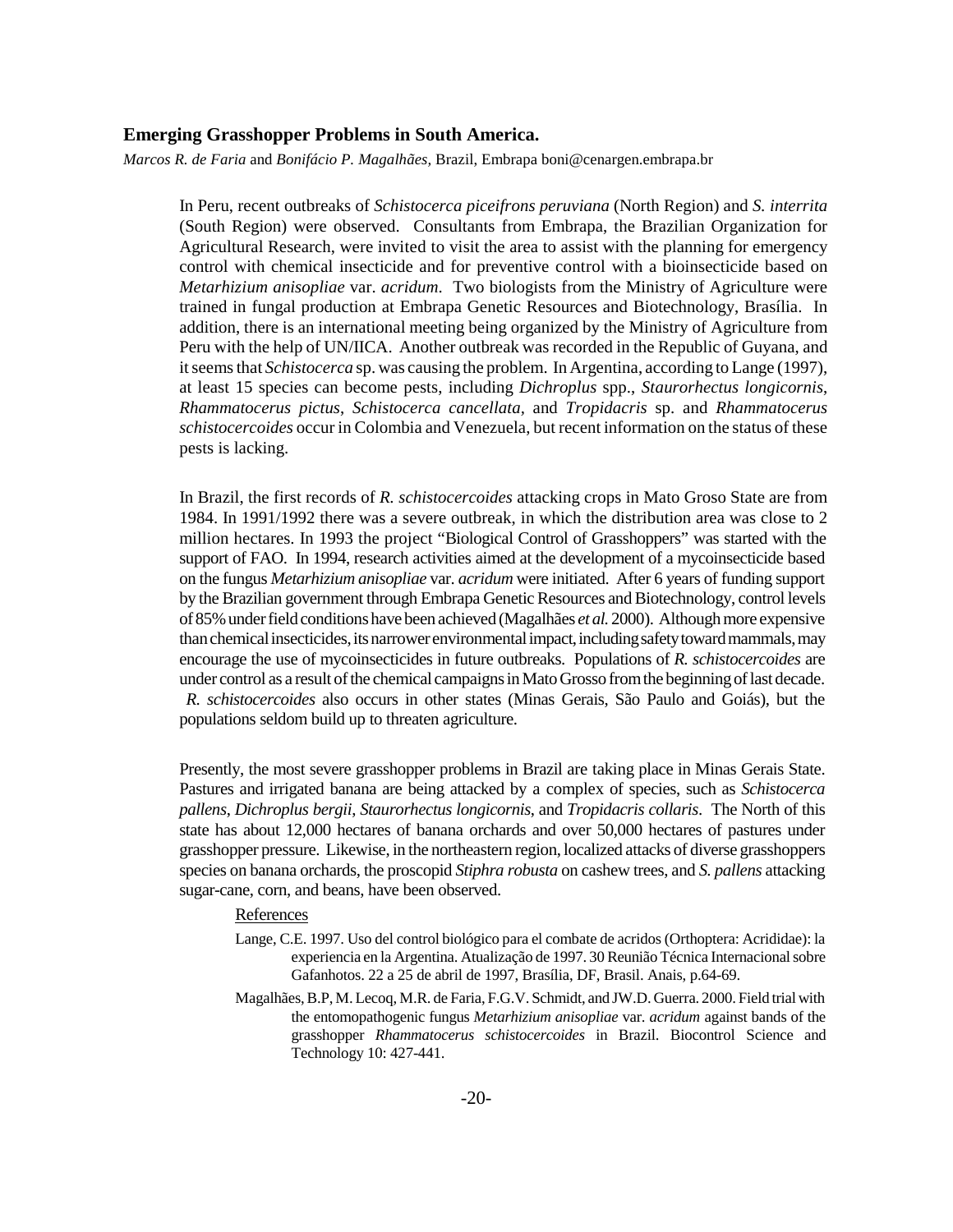#### **International community will help the new National Anti-Locust Center in Madagascar**

*M. Lecoq*, France, CIRAD-Prifas, lecoq@cirad.fr

In Madagascar, the recent invasion of the Migratory locust (*Locusta migratoria capito* Saussure) could have been avoided. This species is well-known there, beginning with research by some pioneers from the French school of acridology in the late 1920s. The first anti-locust center was created shortly after the last world war. At the beginning of the 1970s, a research project financed by the PNUD (Program of the United Nations for Development) and FAO, proposed a simple system for early warning and preventive control. This system relied on the regular study of the rainfall records, a network of ground observation, and early and rapid interventions against the first concentrations of gregarious insects as the prelude to swarm formation. The only area to be monitored on a regular basis was the southwest portion of the island, in particular the regions of Mahafaly and Antandroy. This localized where gregarious locusts develop and represents the source for the initiation of invasions. All the resources for a simple, effective, and inexpensive system of preventive control exist in Madagascar. In the past, this system functioned for a few years, then with a calming of the locust situation and developing economic difficulties, the resources were dispersed and the system became nonoperational. With the country stripped of any system of prevention and early control, all of the conditions were primed to allow an invasion to develop unrelentingly, and this is precisely what occurred from 1997 to 2000.

In order to help the new National Anti-Locust Center to assume its tasks and to re-establish, on a sustainable basis, a new and efficient early warning system for locust control (the only guarantee of a preventive control approach that is economically and ecologically acceptable), two assistance projects have recently developed.

The first, financed by France and carried out by the CIRAD, is envisaged over a duration of 3 years. This project will assist with the organization of the warning section of the anti-locust center. Specifically, it must: 1) update scientific knowledge necessary to implement an early warning system for locust preventive control; 2) produce a decision-making tool to monitor and assess the locust situation and the ecological conditions; 3) undertake studies of the Red locust, *Nomadacris septemfasciata* (Serville), in order to specify the factors leading to gregarization and outbreaks of this species, as well determining its role in reinforcing the process of gregarization in the Migratory locust.

The second project is a 5 year project of the African Bank of Development. The Board of Directors of the African Funds for Development (FAD) has just approved a loan of 5.76 million Units of Account (1 CPU = 1.29248 \$US as of 1/03/01) and a gift of the Funds for Technical Assistance (FAT) of 1.16 million CPU, for a total of about 6.92 million CPU (approximately 8.94 million \$US), intended to finance a project of preventive locust control in Madagascar. The objective of the project is to contribute to the reinforcement of the food security in the country. It more specifically aims at preventing the future locust invasions by maintaining, on a durable basis, the locust population below the gregarization threshold. The project pertains to survey and early locust control, as well as sensitizing, training, and organizing the recipients. It also envisages experimentation with and the diffusion of alternative methods (biological control) of locust control in response to the requirements for environmental protection, and the reinforcement of the national capacities.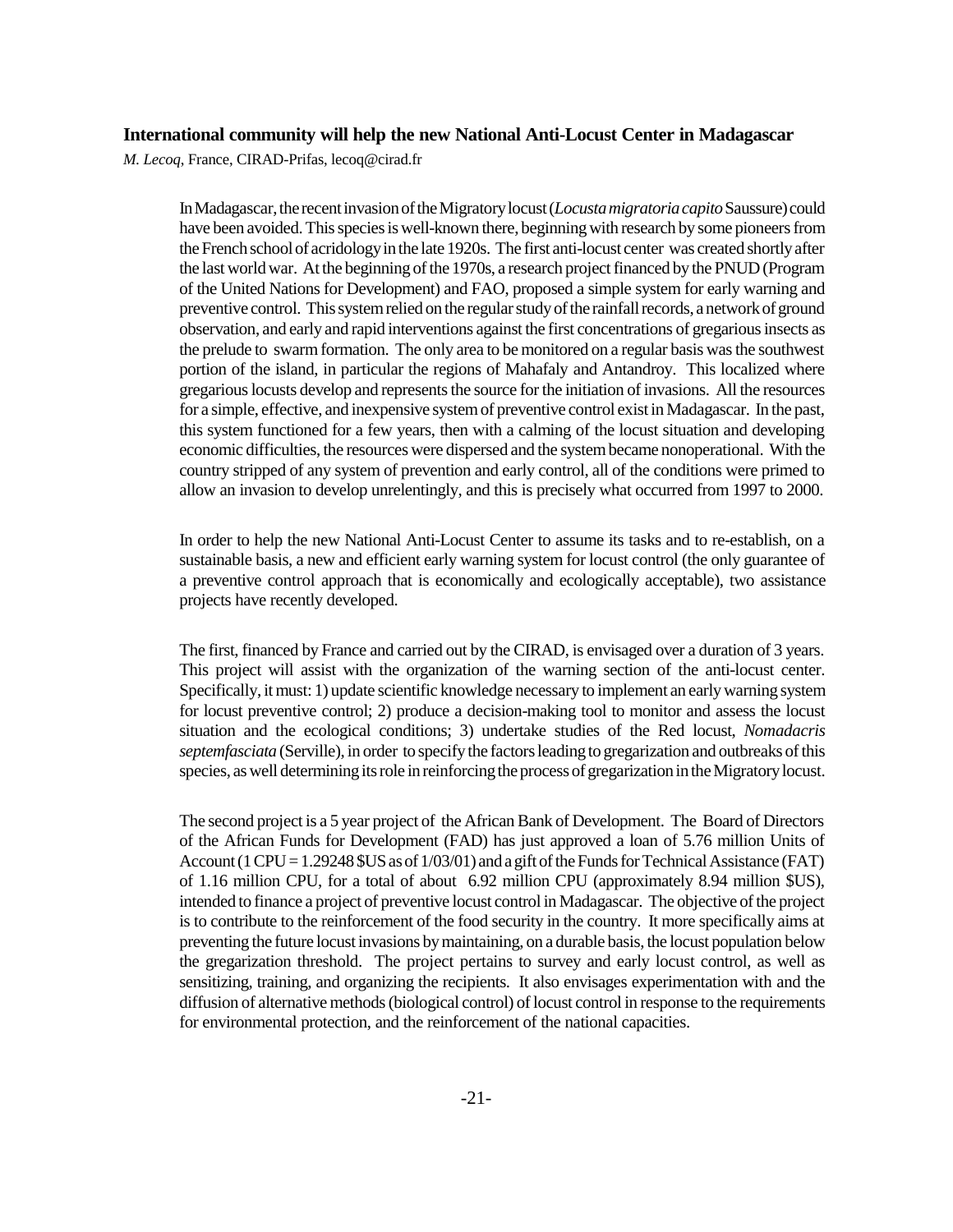### **FEATURE ARTICLE**

#### **Synopsis of the 1997-1998 Desert Locust Campaign in the Red Sea Region.**

*A. Showler*\*, United States, USDA-ARS, ashowler@weslaco.ars.usda.gov

*\* Served as the Regional Coordinator for the FAO/Emergency Prevention System Central Region Program from early 1997 until late 1999, and worked extensively on Desert locust control while at the U.S. Agency for International Development from 1988 through 1996.* 

Groups of transiens phase adult Desert locusts mixed with African Migratory locusts were first reported on the Red Sea coast near Port Sudan, Eritrea, in November 1997. Aircraft were immediately dispatched from Wadi Madani to Port Sudan and treatment commenced within 24 h. Several days later, Eritrean scouts found hopper bands and some adult groups of both species scattered along the coastal plains from Hasmet to Hirgigo (later during the outbreak, hopper bands were reported further south around Thio and areas north of Assab). Eritrean ground operations began within 24 h and some aerial operations were carried out by the Desert Locust Control Organization for Eastern Africa (DLCO-EA) weeks later. No swarms were reported in Eritrea throughout the campaign despite the presence of hundreds of hopper bands. The Ministry of Agriculture was sufficiently in control of the situation that it allowed several areas with hopper bands to be temporarily left untreated for mycopesticide field research.

Sudan was more problematic. The northern coast, vast and sparse, was difficult to survey systematically, especially for a country whose development was not being funded by many western donor countries. Like other parts of the country, the Red Sea coast from the Tokar Delta to the border with Eritrea was held by the Beja Congress, a rebel guerrilla army. I received updates from the Beja Congress, enabled by radio, which revealed that the southern coast was heavily infested with hopper bands developing into swarms. Conditions along the western Red Sea coast in particular were unusually favorable for breeding and the FAO warned that locust numbers could increase significantly (FAO, Nov. & Dec.1997).

In January and February 1998, I received reports from the Beja Congress that swarms had developed and crops were being, lost but insufficient spray equipment and insecticides made effective control impossible. Swarms, presumably from uncontrolled areas of Sudan, began arriving along the Red Sea coasts of Saudi Arabia and southern Egypt. In consequence, more than 330,000 ha in Egypt and Saudi Arabia were sprayed.

Limited breeding on Yemen's Tihama coastal area was controlled, apparently before any swarms crossed national borders. Somaliland (formerly northern Somalia) had no national locust control unit, hence breeding populations produced several swarms that flew into the Ogaden region of eastern Ethiopia, where they were eliminated before reaching the highlands. The FAO supported and coordinated aerial spray operations in Somaliland and the breeding areas dried, so that Ethiopia's Desert locust campaign lasted less than one month. The outbreak did not spread beyond the Red Sea coastal areas, but without early control in Eritrea and parts of Sudan, it might have developed into a plague (Showler 2001).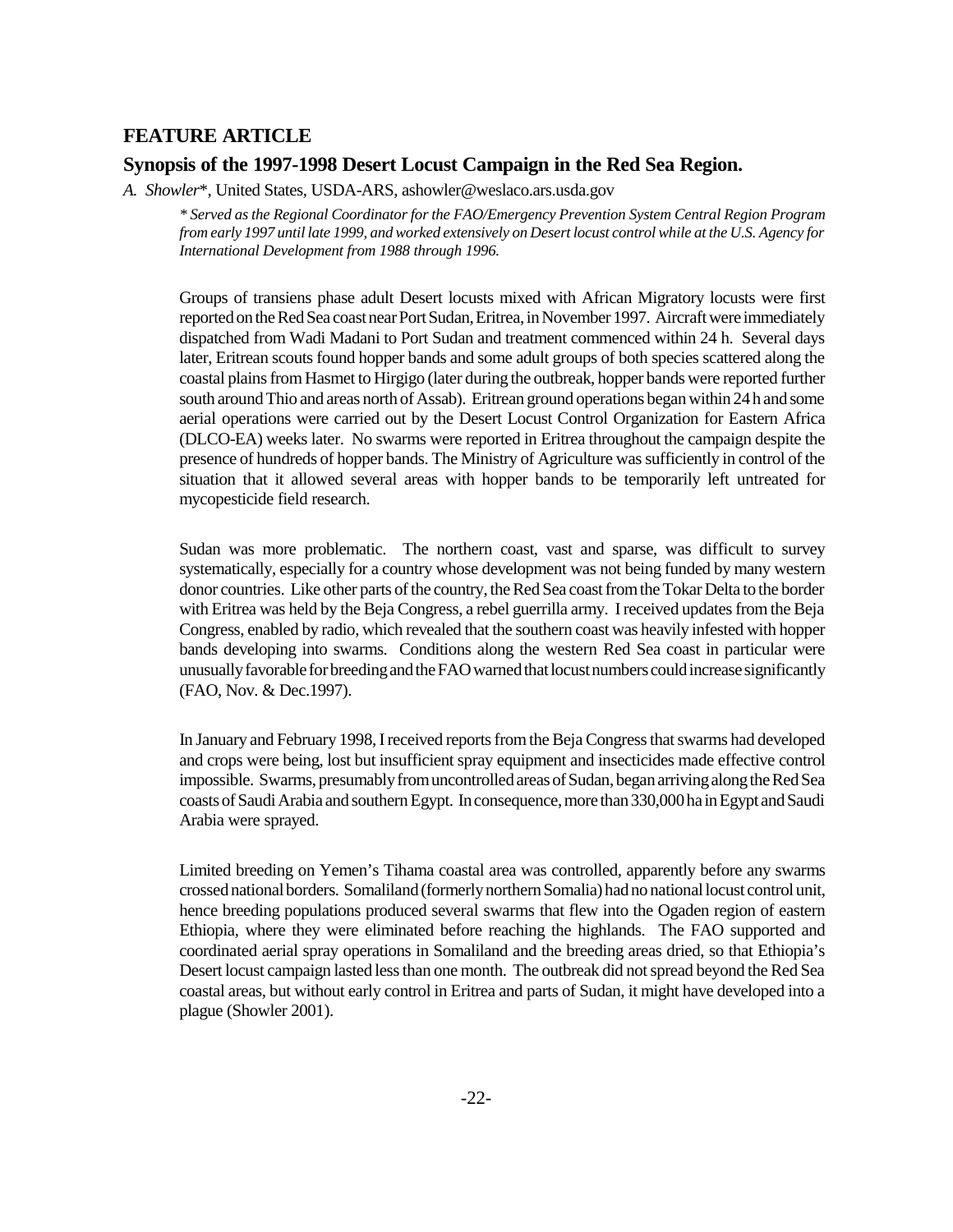From the first signs of gregarious locust activity until May 1998 when control operations ended,  $\sim$ 430,000 ha were treated in seven countries (FAO Nov. 1997 – May 1998) and cost US \$30,000 from the FAO's budget for vehicle repairs (FAO/EMPRES 1999). Some countries, however, incurred substantial costs to support their control campaigns which, arguably, might have been averted had early Desert locust control been conducted along Sudan's southern coastal lowlands.

Some perspective might be gained through comparison. In 1986, an outbreak along the Red Sea coast of northern Ethiopia (now Eritrea, since 1992) and Sudan was left uncontrolled largely because of widespread armed conflict in both countries. The outbreak magnified to plague status that lasted until the late spring of 1989. About 25 million ha were treated with insecticides among 23 infested countries at a cost to the international donor community (national governments' foreign aid agencies, multilateral organizations, and nongovernmental organizations that make funds available for international development and disaster assistance) of ~ US \$310 million aimed at supporting control campaigns. Initiated too late, meager crop protection service equipment was deployed to protect croplands, having defaulted to a reactive strategy (Showler 1997). Lack of preparedness in the affected regions of Africa and Asia resulted in infestations that overwhelmed the capacities of the various national crop protection units, and many situations were classified by international aid agencies as disasters (crop loss, however, was apparently light). Drying conditions in breeding areas were mostly responsible for the end of the plague in 1989 (Showler & Potter 1991).

An outbreak began in the same Red Sea coastal area in 1992. Armed conflict and weak national locust control capabilities delayed interventions until gregarious Desert locust populations had built up substantially. Nevertheless, control operations began at an earlier stage than during the 1986-1989 plague, and they focused largely upon breeding areas. Four million ha were sprayed in 18 countries, supported in part by US \$18.75 million from international aid agencies (Showler 1995). While climatic factors were significant in suppressing the outbreak at the regional scale, model simulations suggest that control operations may have helped to contain it (FAO 1999).

There has never been an experiment that somehow compares different Desert locust control strategies during the same outbreak because each outbreak has been dealt with in earnest under notably challenging conditions. As long as Desert locust outbreaks are viewed as being potentially catastrophic at the trans-regional scale once plague status is reached, lack of experimental opportunities will remain challenging. On the other hand, some might argue that the best intelligence is gained by making observations under real world conditions. The former appears to be unfeasible for the foreseeable future but the latter suggests that early intervention in breeding areas is connected with better outbreak containment when the 1997-1998 campaign is contrasted to campaigns in the ten years previous to it.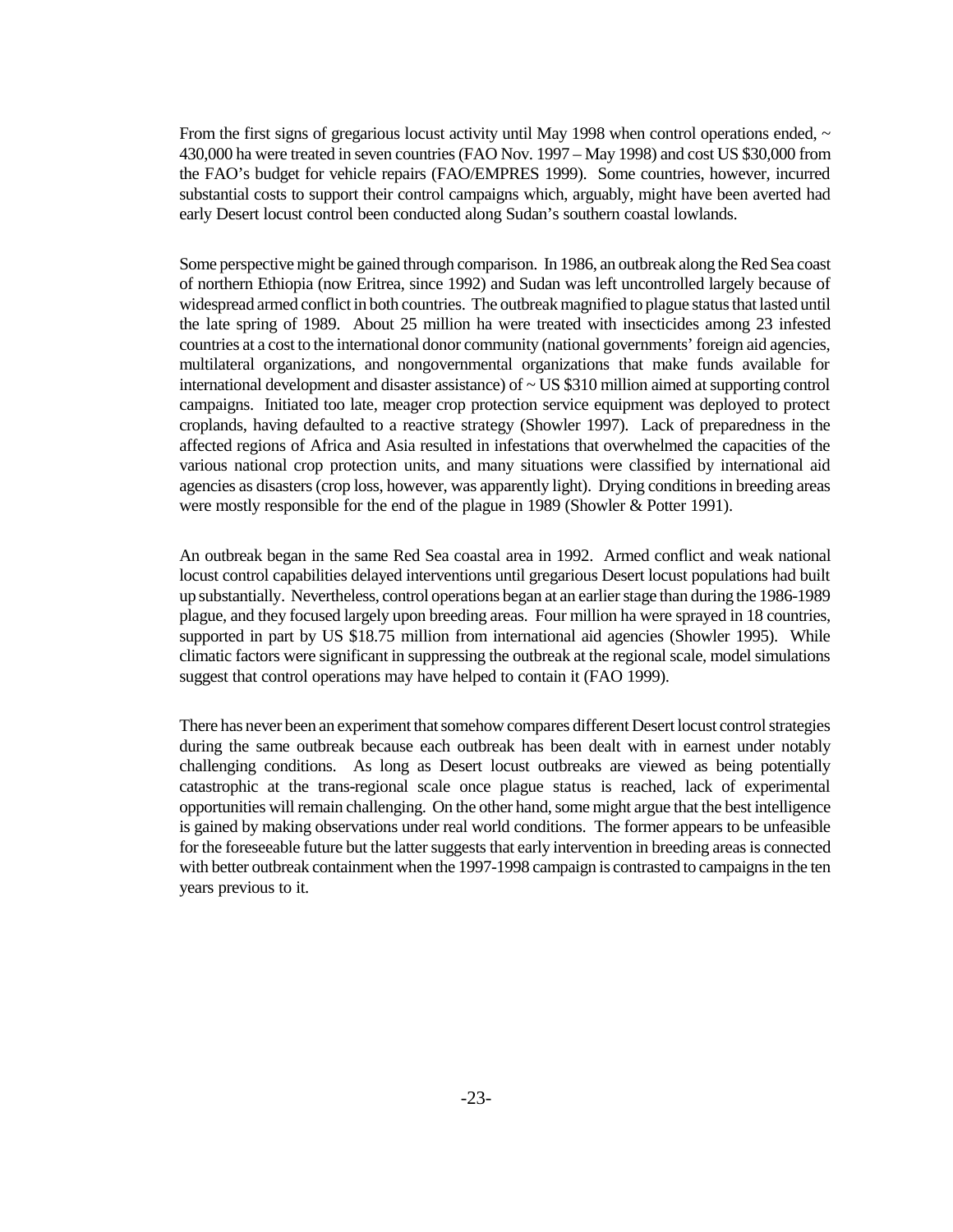#### References

- FAO. November 1997 May 1998. *Desert Locust Bulletin*. FAO, Rome, Italy.
- FAO. 1999. The desert locust upsurge 1992-1994: a control-free simulation. *Desert Locust Technical Series*, FAO, Rome, Italy.
- FAO/Emergency Prevention System. 1999. *Annual report 1998 Emergency Prevention System (EMPRES) for Transboundary Animal and Plant Pests and Diseases*, Desert Locust Central Region Programme. FAO, Rome, Italy.
- Showler, A.T. 1997. Proaction: strategic framework for today's reality. In: S. Krall, R. Peveling, D. Ba Diallo (eds.), *New Strategies for Locust Control*. Birkhäuser, Basel, Switzerland, pp. 461-465.
- Showler, A.T. 1995. Locust (Orthoptera: Acrididae) outbreak in Africa and Asia, 1992-1994: an overview. *American Entomologist* **41**: 179-185.
- Showler, A.T. (2001). A summary of control strategies for the desert locust, *Schistocerca gregaria* (Forskål). *Agriculture, Ecosystems & Environment* (accepted).
- Showler, A.T. and C.S. Potter. 1991. Synopsis of the 1986-1989 desert locust (Orthoptera: Acrididae) plague and the concept of strategic control. *American Entomologist* **37**: 106-110.

### **FEATURE ARTICLE**

#### **Armed Conflict in the Central Region of the Desert Locust's Distribution, 1997-1999.**

*A. Showler*\*, United States, USDA-ARS, ashowler@WESLACO.ARS.USDA.GOV

*\* Served as the Regional Coordinator for the FAO/Emergency Prevention System Central Region Program from early 1997 until late 1999, and worked extensively on Desert locust control while at the U.S. Agency for International Development from 1988 through 1996.* 

During my fourteen years of involvement in Desert locust control, armed conflict in the affected countries has been one of the most challenging obstacles to survey and proactive control operations. The 1986-1989 plague, for example, originated in what is now Eritrea, then fully embroiled in a protracted and bloody war of independence from Ethiopia, and in Sudan where guerilla armies and government forces chronically clash in the country's most productive breeding areas (Showler & Potter 1991). Aside from many other instances of armed conflict in the infested countries, military escorts for locust survey teams were killed in firefights with Tuareg rebels; a U.S. C-130 spray plane was shot down by Polisario guerrillas over Western Sahara killing the American crew (the accompanying C-130 was hit by a shoulder-fired surface-to-air missile); and a locust control helicopter crashed in the Ethiopian desert near the border with Somalia where bandits or quasi-military clans could have shot it down (the dead and wounded were robbed before help could arrive).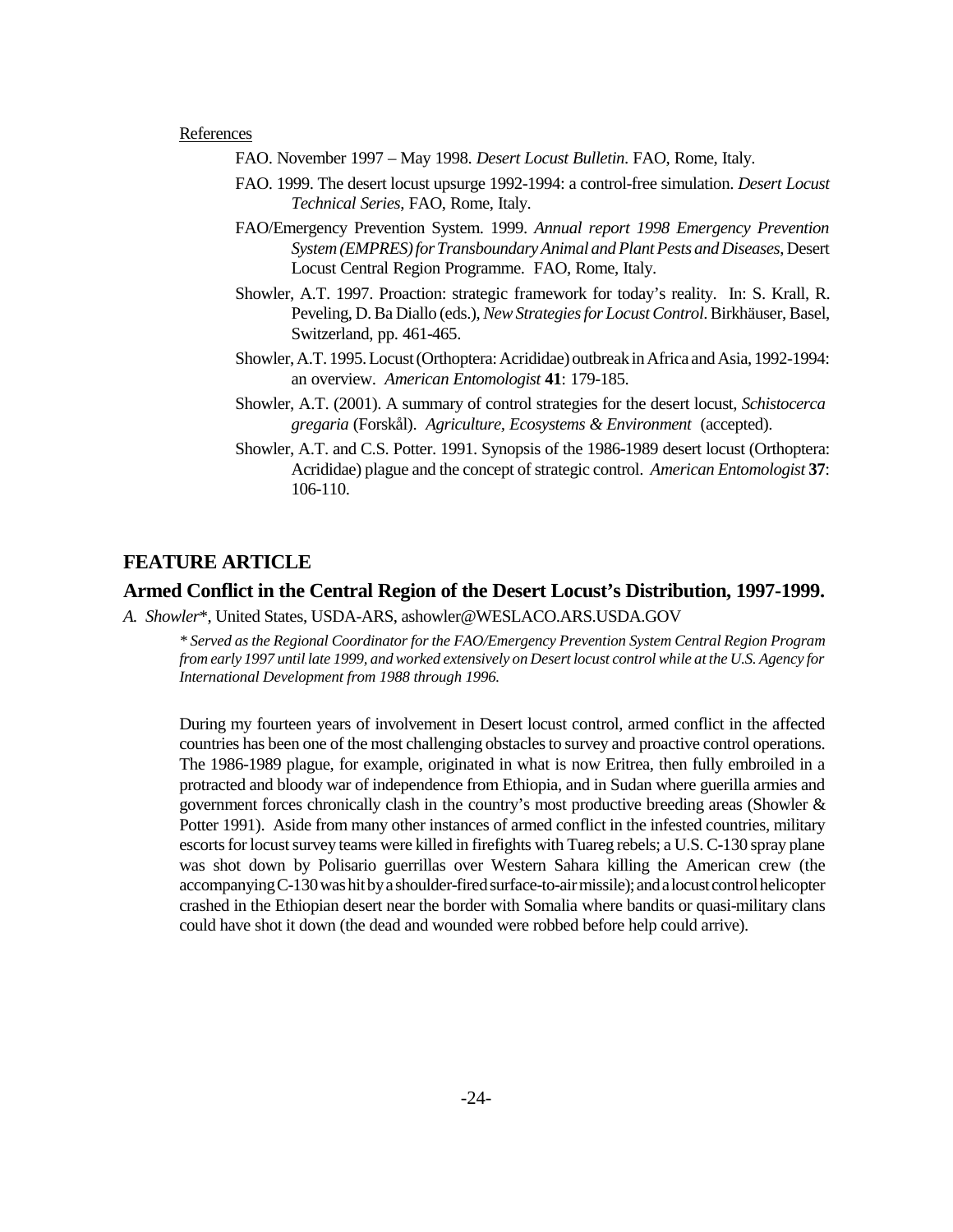Nearly ten years later, 1997-1999, while posted in Asmara, Eritrea, as the Coordinator for the Food and Agriculture Organization (FAO) of the United Nations' Emergency Prevention System (EMPRES)/Central Region Program, I was able to take close measure of armed conflicts occurring in Djibouti, Egypt, Eritrea, Ethiopia, Oman, Saudi Arabia, Somalia, Sudan, and Yemen. At one point, eight of the nine countries were either at war or fully mobilized for it. Following are the instances and the way in which each most obviously affected locust control.

The government of Sudan was fighting several long-term civil wars, the military costs of which were debilitating other government sectors, including the ministry of agriculture. Shortages of vehicles, equipment, and funds for salaries hamstrung survey and control. Sudan's capacity to embrace an effective early control strategy was further hindered by its isolation from international aid agency assistance for harboring terrorist cells. This was underscored by the 1997 U.S. missile strike on a pharmaceutical plant in Khartoum suspected of manufacturing chemical weapons for terrorist financier Osama bin Ladin.

Yemen and Eritrea had recently clashed over the Hanish Islands in the Red Sea, and tensions between them were high until the matter was resolved at an international court. Travel and communication between the two countries were disrupted for months.

Islamic fundamentalist terrorists massacred tour groups in Egypt, which heightened travel advisory cautions there. Kidnapping of foreigners by highland Yemeni clans resulted in fatal gun battles, and an influential Yemeni imam exhorted Moslems to kill infidels; both contributed toward cessation of travel to the countryside by U.N. and other aid organization personnel. Insurgents, reputedly from Sudan, shot Eritreans and Belgians on Eritrea's Filfil escarpment road, and that access to the coastal plains' Shelshela Desert locust breeding area was closed for months.

Somaliland, Puntaland, and other secessionist factions in Somalia had many limited armed engagements, armed clans controlled passage through large areas, banditry remained a serious concern, and Ethiopian troops reportedly invaded two small towns located in Somalia. Lack of a national locust control unit and insecure countryside reduced survey to a UN Volunteer and a Somali counterpart, and occasional FAO-funded aerial missions for the Desert Locust Control Organization for Eastern Africa. During the 1997-1998 campaign, old stocks of insecticides had to be trucked from Djibouti to Hargeisa, Somaliland.

In Ethiopia, Oromo, ethnic Somali, and other groups skirmished with government troops. Kenya claimed that Ethiopian soldiers had crossed the border on several occasions, killing civilians and police, and stealing cattle. Travel in areas of Ethiopia, including parts of the Ogaden desert, was considered unsafe. The same was true of much of Djibouti because of Afar uprisings.

Ground survey in limited areas of Eritrea's Red Sea coast was not possible because of mines buried during the 1962-1992 war for independence. There are tracks through these relatively small areas, and survey can be accomplished by air.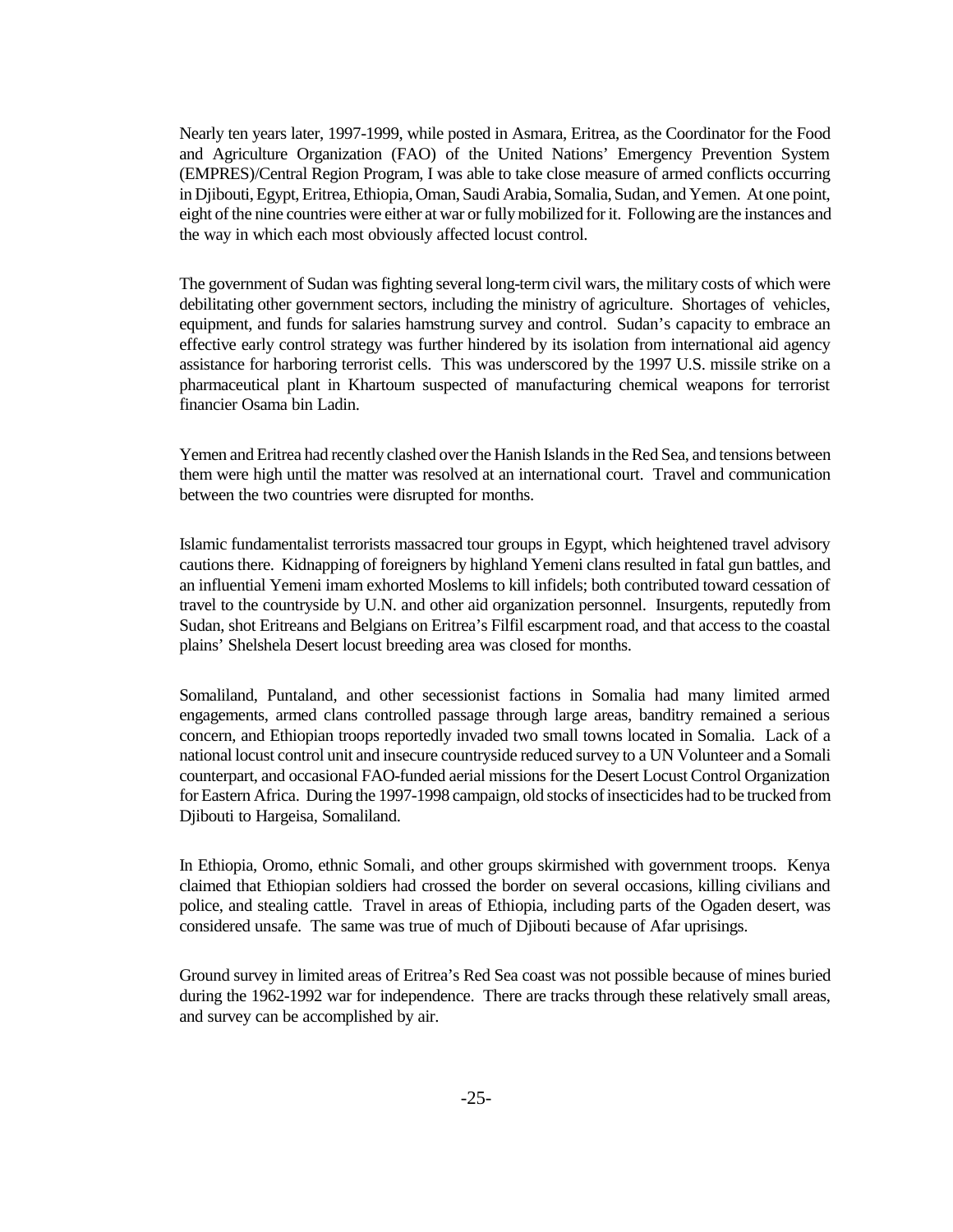Egypt and Sudan were in conflict over coastal borderlands, and Saudi Arabia and Yemen clashed on their border. These disputes interrupted communication and travel between the countries, and the contested border areas were off limits to locust survey teams.

Ethiopia launched two air strikes against Asmara in June 1998, Eritrea responded with one air strike against Mekele, and a tense border situation became a sporadic but full blown war until June 2000, when Ethiopia invaded large portions of southwestern Eritrea, the combatants stalemated, and United Nations peace keepers were requested by both governments. Though poorly reported, this conflict was the largest military confrontation in the world at the time. More than 100,000 soldiers were killed and greater than 120 tanks, 15 MiG jets, and several attack helicopters were destroyed (most of the human and material losses were to Ethiopia). This war diverted resources, including crop protection personnel, to active military duty and closed travel and communication between the two countries. Many development projects funded by international aid agencies were frozen.

The years 1997-1999 demonstrate the many and varied perils of violence in the central region. Wars, rebellions, insurgencies, and terrorism present the most intractable of problems to locust control - even if some situations might be successfully addressed or circumvented. As long as insecurity remains a significant constant, particularly in breeding areas, armed conflicts will continue to shape the ways in which Desert locust outbreaks are tackled, and reduce the potential of outbreak prevention strategies.

#### Reference

Showler, A. T. and C. S. Potter. 1991. Synopsis of the 1986-1989 desert locust (Orthoptera: Acrididae) plague and the concept of strategic control. *American Entomologist* **37**: 106-110.

# **COMMUNICATIONS: TRAINING, WORKSHOPS AND MEETINGS**

#### **Regional Locust Control Workshop for Central Asia.**

*M. Sergeev*, Russia, Novosibirsk State University, mgs@fen.nsu.ru

A regional workshop was organized to discuss the Italian locust problem in West Siberia and East Kazakhstan. This Workshop was in Klutchi (Altai Region) in April, 2000. The workshop was sponsored by the Russian Federal Government, the Altai Regional Government, and Entwicklungsgesellschaft Halbstadt mbH (GTZ). This workshop was attended by more than 100 delegates from Altai, Novosibirsk, and Omsk Regions, Altai Republic (Russia), and Pavlodar and East-Kazakhstan Regions (Kazakhstan). Invited speakers were from the Federal Plant Protection Agency, All-Russian Institute of Plant Protection, Novosibirsk State University, Altai Institute of Agriculture, and regional plant protection agencies. Representatives of certain international chemical companies also attended.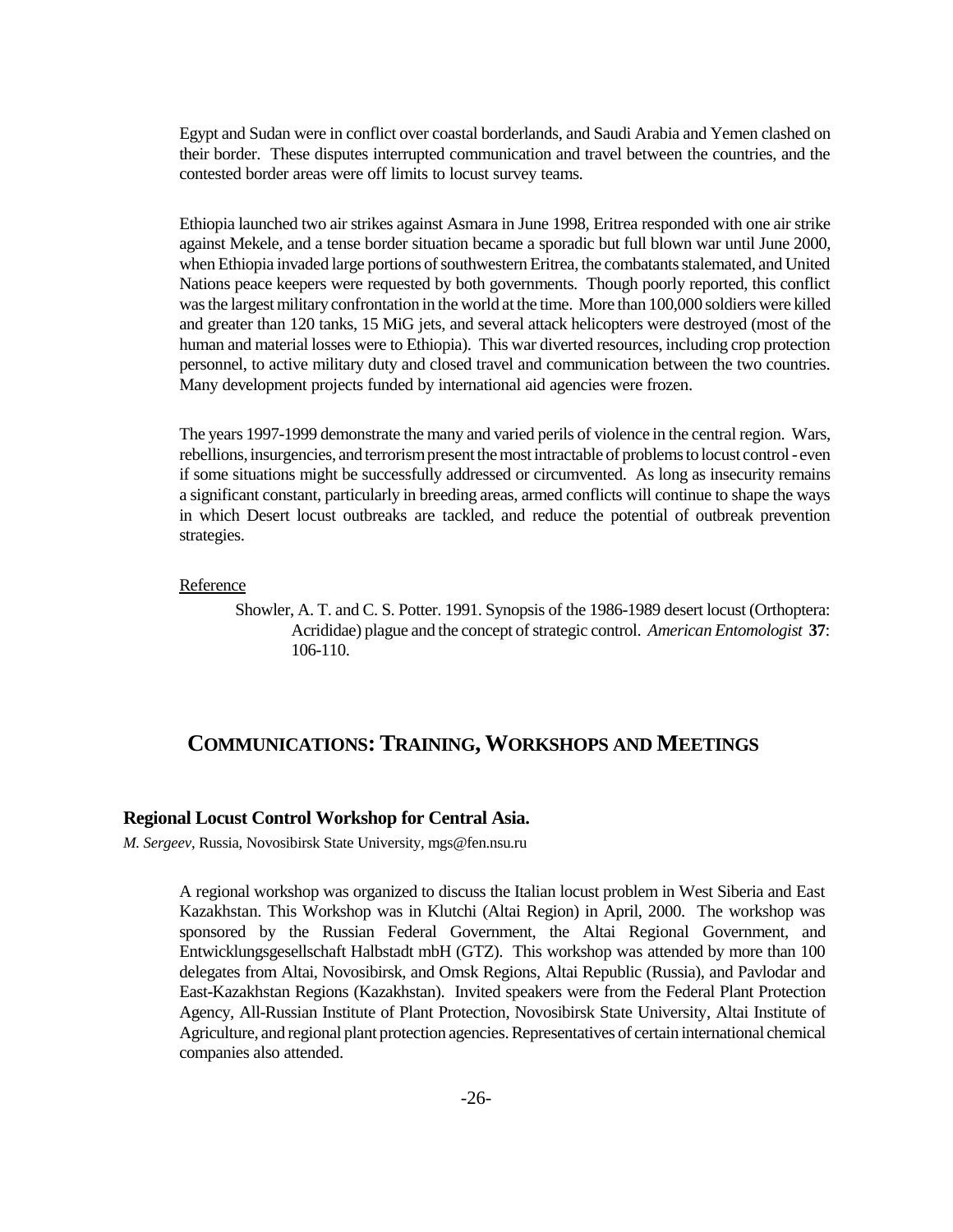#### **National Grasshopper Management Board of the US Recommends Changes.**

*J. Lockwood*, United States, University of Wyoming, lockwood@uwyo.edu

The United States' National Grasshopper Management Board (NGMB) met in Denver, Colorado in early January of 2001. The meeting addressed a wide range of topics, including policy, research updates, funding issues, and control methods. Three matters may be of particular interest to international acridology. First, the US Department of Agriculture (USDA) is undertaking a complete revision of its Environmental Impact Statement concerning grasshopper control on federal lands. This document evaluates various options and derives a recommendation for the type of intervention, if any, that optimizes the complex, competing interests. Second, the USDA Animal and Plant Health Inspection Service (APHIS) has decided to limit its involvement in grasshopper control in the coming year (and foreseeable future until and unless additional funding is acquired) to the protection of croplands (i.e., the treatment of federal rangelands that represent a risk of infestation to adjacent, private crops). Third, the NGMB is in the process of revising its position statement on grasshopper and Mormon cricket management. This non-binding policy statement provides lawmakers, agriculturalists, state/federal agencies, and others a plan of action intended to "promote responsible grasshopper and Mormon cricket management through economically and environmentally viable stewardship of the land." In brief, the recommendations include a three-tier management strategy: 1) preventative management via strategic grazing of livestock, 2) crisis avoidance via hot-spot treatments of localized infestations to prevent expansion of grasshopper populations into large areas of rangeland or cropland, and 3) outbreak management via utilization of pest management software (HOPPER or CARMA) and implementation of Reduced Agent-Area Treatments (RAATs).

#### **Locust Infestations in Perú Stimulate Upcoming Technical Meeting.**

*C. Lange,* Argentina, CEPAVE, lange@mail.retina.ar *or* cepave@netverk.com.ar

As a consequence of the recent locust problems (*Schistocerca piceifrons peruviana*, *S. interrita*) in Perú, a locust technical meeting is being planned in that country. Although at present dates are not available, the meeting would be held sometime in the near future as a joint effort by the "Instituto Interamericano de Cooperación para la Agricultura (IICA)" and the Peruvian "Ministerio de Agricultura." Contacts at: jesparza@iicacrea.org.pe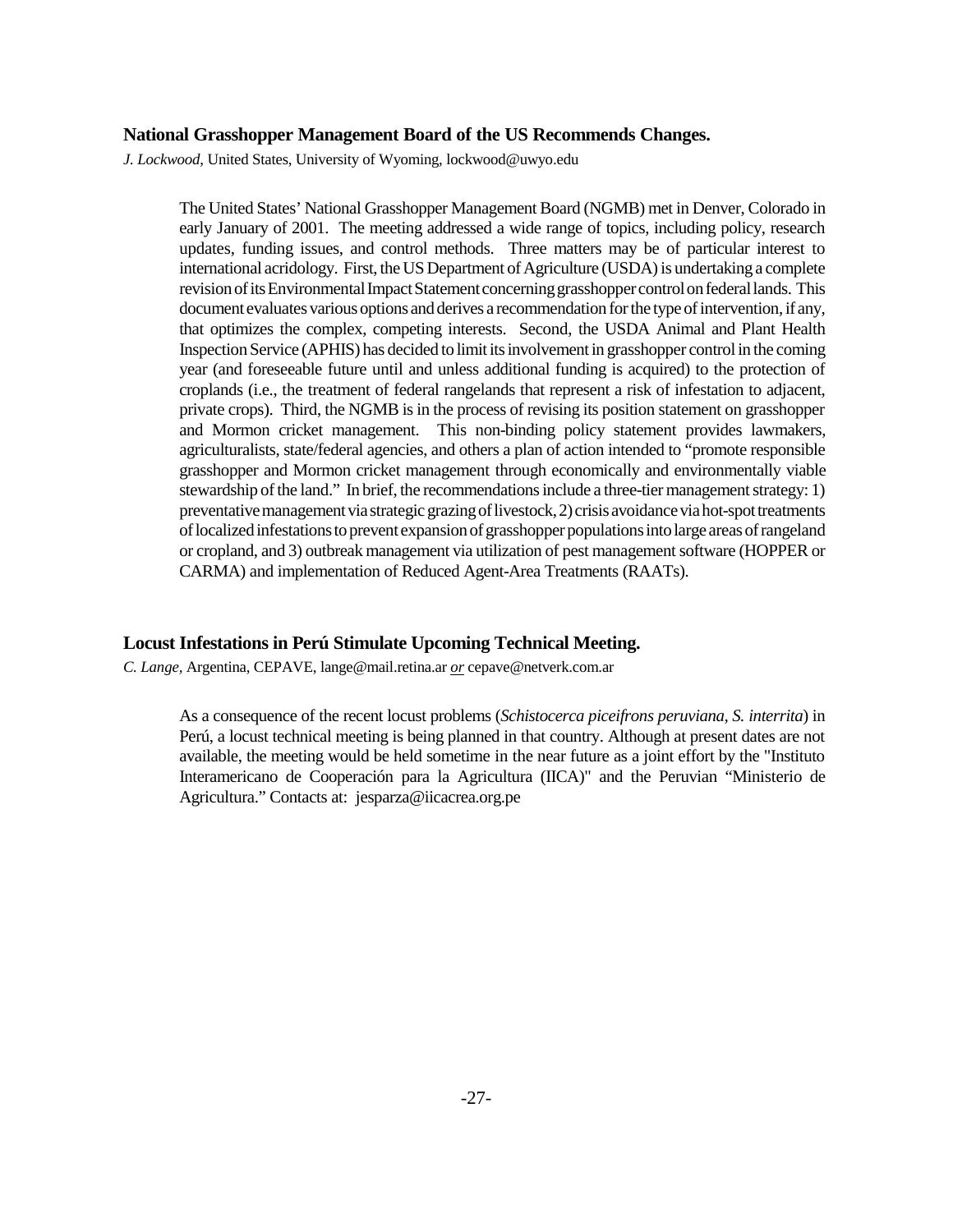# **COMMUNICATIONS: PUBLICATIONS**

#### **A New Book on Acridid Pest Management Published from AAAI Co-Sponsored Workshop.**

*J. Lockwood*, United States, University of Wyoming, lockwood@uwyo.edu

A book entitled *Grasshoppers and Grassland Health* was published by Kluwer (Lockwood, J. A., A. V. Latchininsky, and M. G. Sergeev [eds.]. 2000. *Grasshoppers and Grassland Health: Managing Grasshopper Outbreaks without Risking Environmental Disaster*. Kluwer Academic Publishers, New York, 221 pp.). This book is based on the NATO Advanced Research Workshop (co-sponsored by AAAI and The Orthopterists Society) on "Acridogenic and Anthropogenic Hazards to the Grassland Biome." The book reflects an entirely novel approach to creative and collective problem-solving in a scientific/management workshop. The text includes consensus recommendations emerging from intensive discussions, along with state-of-the-art chapters on grasshopper and locust ecology and management (including six chapters from AAAI associates/affiliates).

#### **Principles and Practices of Acridid Pest Management.**

*R. Brown*, South Africa, Plant Protection Research Institute, rietdb@plant2.agric.za; C. Lange, Argentina, CEPAVE, lange@mail.retina.ar *or* cepave@netverk.com.ar; *J. Lockwood*, United States, University of Wyoming, lockwood@uwyo.edu; *M. Sergeev*, Russia, Novosibirsk State University, mgs@fen.nsu.ru

- Agricair, 2000. Aerial control of locusts in Madagascar. *Agricair Marketing Brochure*, Harare, Zimbabwe, 23 pp.
- Aragón, J.R. 2000. *Guide for the recognition and integral management of grasshoppers*. INTA Marcos Juárez, Argentina. (In Spanish).
- Aragón, J.R. 2000. *Guide for the recognition and integral management of pest associated to no till systems*. INTA Marcos Juárez, Argentina. (In Spanish).
- Brown D, 1999. Locust situation in the northern zone of Madagascar: February 1999. *Unpublished Report No.5*, *Locust Management Solutions*, Pretoria. S.Africa.
- Joshi, P. C. and J. A. Lockwood. 2000. Antifeedent effect of aqueous extract of Neem (Azadirachta indica A. Juss) leaves on Oxya veloxF. (Orthoptera: Acrididae). *Journal of Agricultural and Forest Entomology* **17**: 1-6.
- Lange, C.E. 2000. The development of *Nosema locustae* Canning (Protozoa: Microspora) for the biological control of grasshoppers (Orthoptera: Acridoidea) and the consequences of its use in Argentina. *Serie Monografías, Comisión Investigaciones Científicas (CIC) de la Provincia de Buenos Aires*, in press. (In Spanish).
- Lange, C.E., N.E. Sánchez & E. Wittenstein. 2000. Effect of the pathogen *Nosema locustae* (Protozoa: Microspora) on mortality and development of nymphs of the South American locust, *Schistocerca cancellata* (Orthoptera: Acrididae). *Journal of Orthoptera Research*, **9**: 77-80.
- Legg, D.E. and J.A. Lockwood. 2001. Binomial sequential sampling plans for rangeland grasshoppers. *International Journal of Pest Management* **47**: 69-73.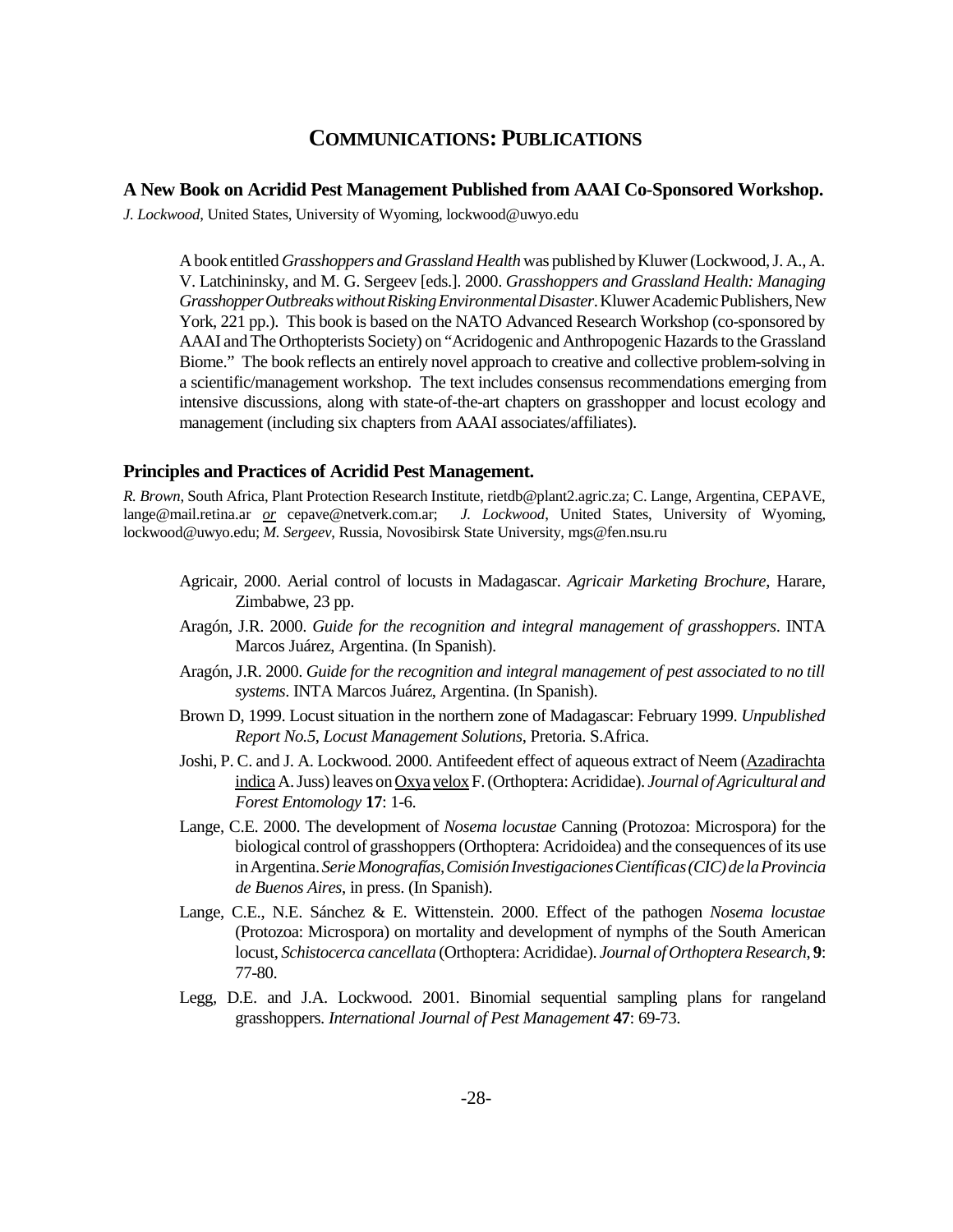- Lockwood, J.A. 2000. Area-wide pest management of locusts and grasshoppers: problems and their solutions in Africa and the United States, pp. 169-179. K. H. Teng [ed.], Area-Wide Control of Fruit Flies and Other Insect Pests. Proceedings of the International Conference of the United Nations Food and Agriculture Organization and International Atomic Energy Agency, May 28- June 2, 1998, Penang, Malaysia. CABI, Wallingford, 782 pp.
- Lockwood J.A., A.V. Latchininsky, and M.G. Sergeev. 2000. New strategy of treatments for control of grasshoppers on rangelands. *Zastshita i karantin rastenii* (*Plant protection and Quarantine*). **7**: 10-11. (In Russian).
- Lockwood, J.A., Narisu, S.P. Schell and D.R. Lockwood. 2001. Canola oil as a kairomonal attractant of rangeland grasshoppers (Orthoptera: Acrididae): an economical liquid bait for insecticide formulation. *International Journal of Pest Management* (in press).
- Lomer, C.J, R.P. Bateman, D.L. Johnson, J. Langewald, and M. Thomas. 2001 Biological control of locusts and grasshoppers. *Annual Review of Entomology*, **46**: 667-702.
- OTA Report, 1990. U.S. Congress of Technology Assessment, *A Plague of Locusts Special Report, OTA-F-450*, Washington DC, Govt. Printing Office, 129 pp.
- Randrianasolo E., R. Ratovoson, and R.D. Andriambelo. 2000. La fin de l'invasion Acridienne generalisee a Madagascar. *Unpublished Document No. 750/CNLA/ CCA/ ADM/PVA*, Antananarivo, Madagascar, 10 pp.

#### **Acridid Biology and Ecology: The Foundations of Sound Pest Management.**

*C. Lange,* Argentina, CEPAVE, lange@mail.retina.ar *or* cepave@netverk.com.ar; *J. Lockwood*, United States, University of Wyoming, lockwood@uwyo.edu; *M. Sergeev*, Russia, Novosibirsk State University, mgs@fen.nsu.ru

- Cigliano, M.M., M.L. de Wysiecki, and C.C. Lange. 2000. Grasshopper species diversity in the Pampas grasslands of Argentina. *Diversity and Distributions*, **6**: 81-91.
- De Wysiecki, M.L., N.E. Sánchez, and S.E. Ricci. 2000. Grassland and shrubland grasshopper community composition in northern La Pampa province, Argentina. *Journal of Orhtoptera Research*, **9**: 211-221.
- Latchininsky A.V., J.A. Lockwood, and M.G. Sergeev. 2000. Grasshoppers in the prairies of North America. *Stepnoi bulleten* (*Steppic bulletin*), **6**: 23-25. (In Russian).
- Lockwood, J.A. and M.G. Sergeev. 2000. Comparative biogeography of grasshoppers (Orthoptera: Acrididae) in North America and Siberia: Applications to the conservation of biodiversity. *Journal of Insect Conservation* **4**: 161-172.
- Narisu, J.A. Lockwood, and S.P. Schell. 2000. Rangeland grasshopper movement as a function of wind and topography: implications for pest management. *Journal of Orthoptera Research* **9**: 111- 120.
- Sánchez, N.E., P. Pessacq, M. Theiller, and G. Almandoz. 2001. Biological and demographic parameters of *Dichroplus schulzi* Bruner (Orthoptera: Acrididae) in the laboratory. *Revista Sociedad Entomológica Argentina*, in press. (In Spanish).
- Sergeev M.G. 2000. Grasshoppers in the steppes of Eurasia. *Stepnoi bulleten* (*Steppic bulletin*), **6**: 20- 23. (In Russian).
- Sergeev M.G. 2000. Distribution of the Italian Locust and its relatives. *Zastshita i karantin rastenii* (*Plant protection and Quarantine*). **6**: 21-22. (In Russian).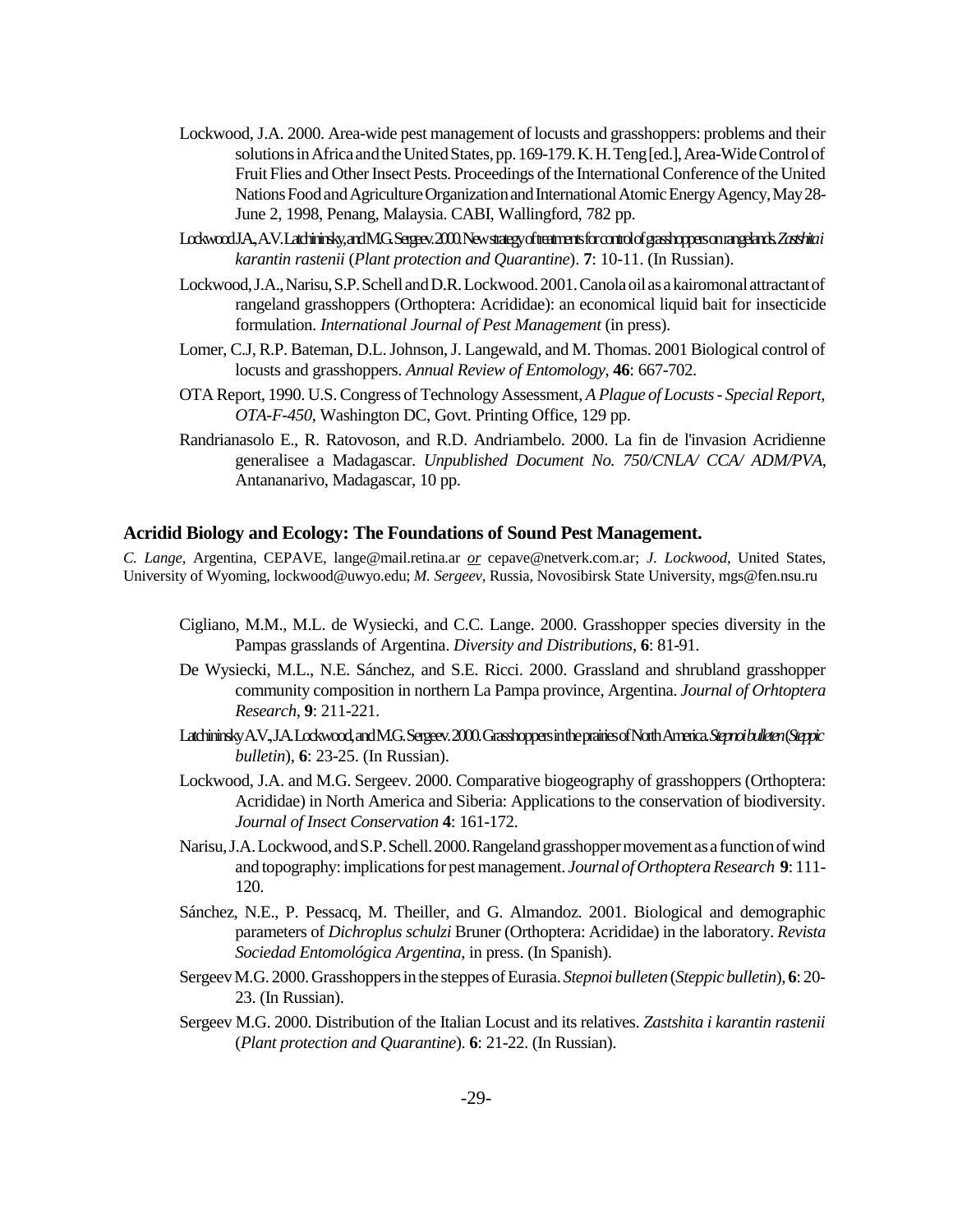# **APPENDIX OF ACRONYMS**

| <b>BAD</b>    | - Banque Africaine de Développement                                         |
|---------------|-----------------------------------------------------------------------------|
| <b>BBC</b>    | - British Broadcasting Service                                              |
| <b>CIDST</b>  | - Centre d'Information et de Documentation Scientifique et Technique        |
| <b>CCA</b>    | - Cellule de Crise Antiacridienne                                           |
| <b>CNA</b>    | - Centre National Antiacridien                                              |
| <b>CNLA</b>   | - Comité National de Lutte Antiacridienne                                   |
| <b>DGPS</b>   | - Differential global positioning system                                    |
| <b>DPV</b>    | - Direction de la Protection des Végétaux                                   |
| EC            | - European Commission.                                                      |
| <b>FAO</b>    | - Food and Agricultural Organisation of the United Nations, Rome            |
| <b>FITAFA</b> | - Malagasy NGO operating in Zone 5 in SW Madagascar                         |
| <b>GPS</b>    | - Global positioning system                                                 |
| <b>GTZ</b>    | - German Gesellschaft für Technische Zusammenarbeit                         |
| <b>NGO</b>    | - Non-Governmental organisation                                             |
| <b>NRI</b>    | - Natural Resources Institute, Chatham UK.                                  |
| <b>ONE</b>    | - Office national pour l'Environnement                                      |
| <b>OTA</b>    | - Office of Technology Assessment of the Congress of the US, Washington DC. |
| <b>PLAAG</b>  | - Projet de Lutte Antiacriddienne dans l'Aire Grégarigène                   |
| <b>PPRI</b>   | - Plant Protection Research Institute, Pretoria                             |
| <b>PVA</b>    | - Projet Veille Acridienne                                                  |
| UL            | - ultra low volume (formulation)                                            |
| <b>ULV</b>    | - ultra low volume (application)                                            |
| <b>USAID</b>  | - United States Agency for International Development, Washington            |
|               |                                                                             |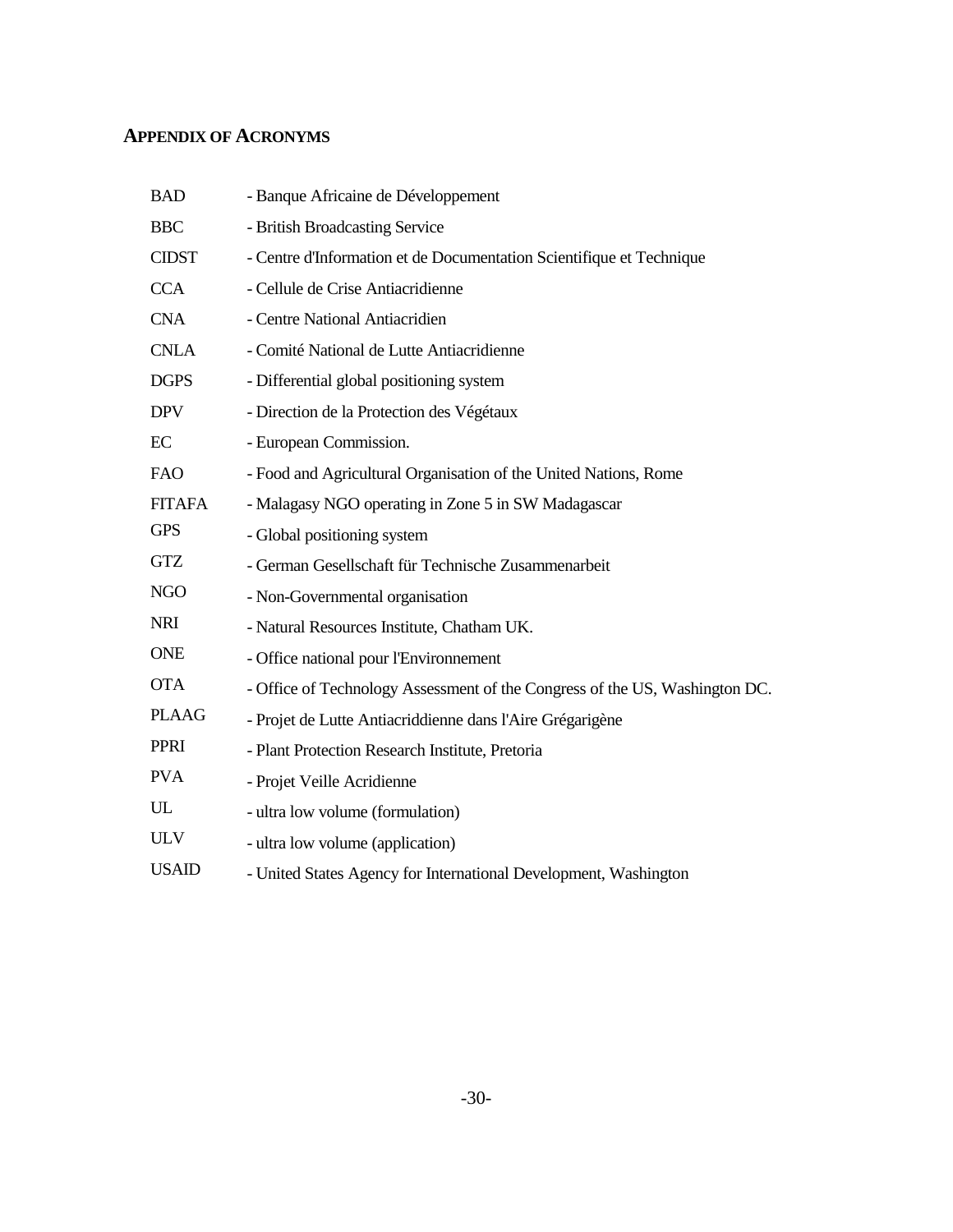# Association for Applied Acridology International

**Board of Directors Board of Advisors (University of Wyoming)**<br>
Jeffrey Lockwood USA William Gern Vice-President of Advisors (University of Wyoming) Jeffrey Lockwood USA William Gern Vice-President of Research Alexandre Latchininsky Russia/USA Steven Horn Dean, College of Agriculture Richard Brown South Africa Lewis Bagby Director, International Programs James Everts Netherlands/Senegal Harold Bergman Director, Inst. Environ. & Nat. Res. David Hunter Australia Thomas Thurow Head, Dept. Renewable Resources Carlos Lange Argentina Michael Sergeev Russia **Associates**  Dick Brown R. Nelson Foster Ahmed Hassanali Vladimir Kambulin Carlos Lange Alexandre Latchinins Michel Lecoq Jeffrey Lockwood Chris Lomer Bonifacio Magalhaes Mohammed Din Moh Mohammed Abdellah Ralf Peveling Michael Sergeev Allan Showler Igor Sokolov Peter Spurgin Hans Wilps<br>**Affiliates** Ludivina Barrientos l Furkat Gapparov Christiaan Kooyman Jurgen Langewald Richard Milner Matthew Thomas All-Russian Institute

| Dick Brown                                                                     | South Africa            | General acridology, Management                 |                                            |
|--------------------------------------------------------------------------------|-------------------------|------------------------------------------------|--------------------------------------------|
| Hans Dobson                                                                    | United Kingdom          |                                                | Application techniques, Capacity building  |
| <b>James Everts</b>                                                            | The Netherlands/Senegal | Ecotoxicology, Capacity building               |                                            |
| R. Nelson Foster                                                               | <b>USA</b>              | Management, Logistics, Operations              |                                            |
| Ahmed Hassanali                                                                | Kenya                   | Chemical ecology                               |                                            |
| David Hunter                                                                   | Australia               |                                                | Ecology, General acridology, Management    |
| Dan Johnson                                                                    | Canada                  | General acridology, Biological control         |                                            |
| Vladimir Kambulin                                                              | Kazakhstan              |                                                | Ecology, General acridology, Management    |
| Le Kang                                                                        | China                   |                                                | General acridology, Ecology and management |
| Carlos Lange                                                                   | Argentina               | Biological control                             |                                            |
| Alexandre Latchininsky                                                         | Russia/USA              |                                                | Ecology, General acridology, Management    |
| Michel Lecoq                                                                   | France                  | Acridid ecology, Capacity building             |                                            |
| Jeffrey Lockwood                                                               | <b>USA</b>              |                                                | Ecology, Management, General acridology    |
| Chris Lomer                                                                    | Denmark/United Kingdom  | Biological control                             |                                            |
| <b>Bonifacio Magalhaes</b>                                                     | <b>Brazil</b>           | Biological control, Insect Pathology           |                                            |
| Mohammed Din Mohsin                                                            | Pakistan                | Management, Logistics, Operations              |                                            |
| David Moore                                                                    | <b>United Kingdom</b>   | Biocontrol, Capacity building                  |                                            |
| Mohammed Abdellahi Ould Babah                                                  | Mauritania              |                                                | Survey, Campaign management and strategies |
| <b>Ralf Peveling</b>                                                           | Switzerland             | Ecotoxicology, Capacity building               |                                            |
| Roger Price                                                                    | South Africa            | General acridology, Management                 |                                            |
| Michael Sergeev                                                                | Russia                  | Ecology, General acridology                    |                                            |
| Allan Showler                                                                  | <b>USA</b>              | Management, Logistics                          |                                            |
| Igor Sokolov                                                                   | Russia                  | Ecotoxicology (non-targets)                    |                                            |
| Peter Spurgin                                                                  | Australia               | Management, Application techniques             |                                            |
| Hans Wilps                                                                     | Germany/Africa          | Management, Logistics                          |                                            |
| <b>Affiliates</b>                                                              |                         |                                                |                                            |
| Ludivina Barrientos Lozano                                                     | Mexico                  |                                                | Biological control, Ecology, Management    |
| <b>Furkat Gapparov</b>                                                         | Uzbekistan              |                                                | Ecology, Management, Logistics, Operations |
| Christiaan Kooyman                                                             | Kenya                   | Operations, Logistics, Biological control      |                                            |
| Jurgen Langewald                                                               | Benin                   | Capacity building, Surveyg, Biological control |                                            |
| <b>Richard Milner</b>                                                          | Australia               | Biological control, Management                 |                                            |
| <b>Matthew Thomas</b>                                                          | United Kingdom          | Management, Ecotoxicology                      |                                            |
| Partner/Participant Institutions<br>Australian Plague Locust Commission (APLC) |                         |                                                |                                            |
|                                                                                |                         | Australia                                      | Graeme Hamilton                            |
| All-Russian Institute for Plant Protection (VIZR)                              |                         | Russia                                         | Vladimir Pavliushin                        |
| Centre for Agriculture and Biosciences International (CABI)                    |                         | United Kingdom                                 | Geoff Waage                                |
| Centre de Cooperation Internationale en Recherche                              |                         |                                                |                                            |
| Agronomique pour le Developpement (CIRAD)                                      |                         | France                                         | Vincent Dolle                              |
| Chinese Academy of Sciences                                                    |                         | China                                          | (pending)                                  |
| Gesselschaft fur Technische Zusammenarbeit (GTZ)                               |                         | Germany                                        | Hans Wilps                                 |
| International Centre for Insect Physiology and Ecology (ICIPE)                 |                         | Kenya                                          | Hans Herren                                |
| International Institute for Tropical Agriculture (IITA)                        |                         | Nigeria                                        | Jurgen Langewald                           |
| Kazakh Institute for Plant Protection (KazNIIZR)                               |                         | Kazakhstan                                     | Tleu Nurmuratov                            |
| Natural Resources Institute (NRI)                                              |                         | United Kingdom                                 | John Perfect                               |
| Plant Protection Research Institute (PPRI)                                     |                         | South Africa                                   | M. Walters                                 |
| LOCUSTOX Project of the United Nations FAO                                     |                         | Senegal                                        | James Everts (pending)                     |

Uzbek Institute for Plant Protection (UzNIIZR) Uzbekistan Murod Rashidov